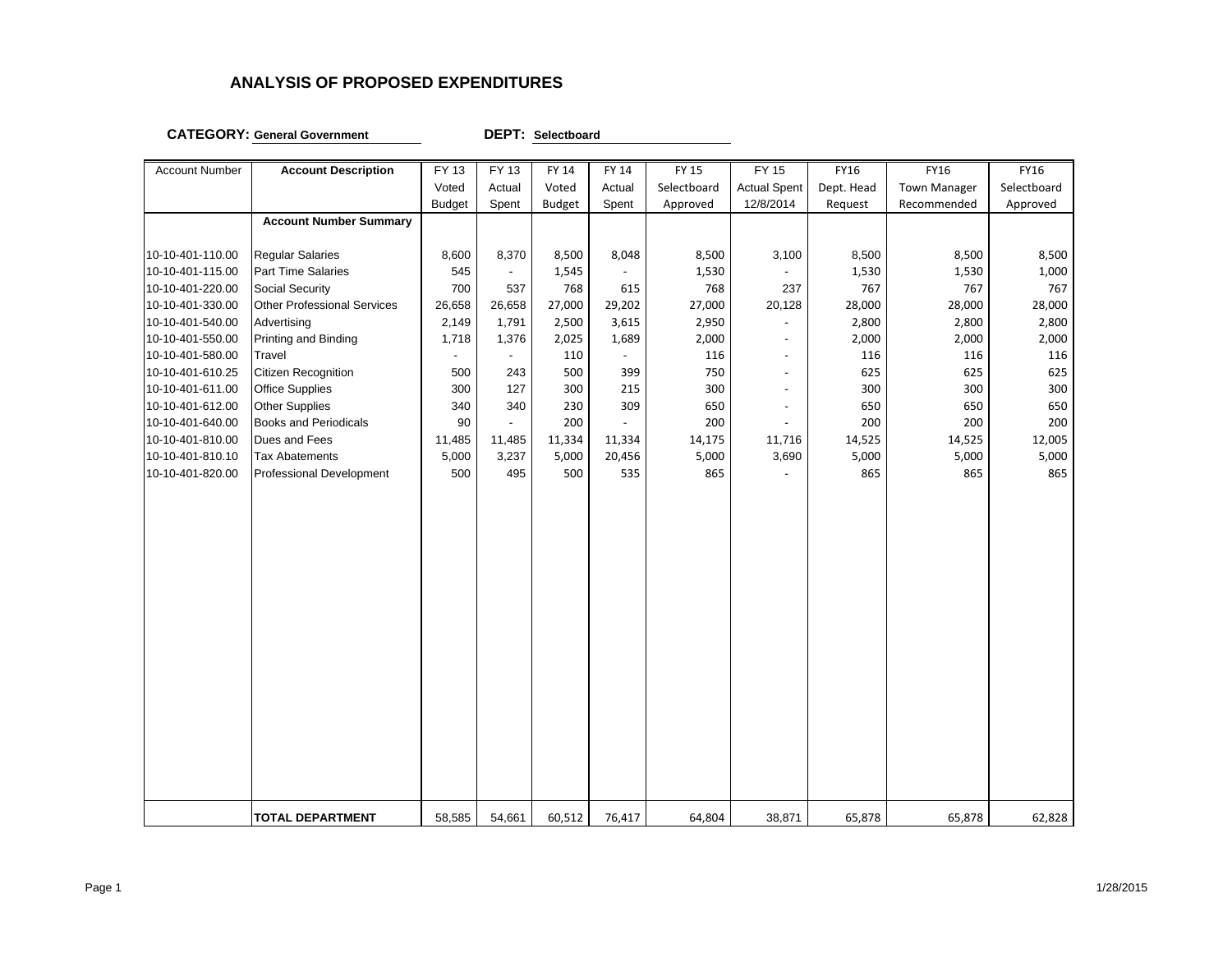|                                   | <b>ANALYSIS OF PROPOSED EXPENDITURES</b>  |               |        |              |                  |              |                     |            |              |             |
|-----------------------------------|-------------------------------------------|---------------|--------|--------------|------------------|--------------|---------------------|------------|--------------|-------------|
|                                   |                                           |               |        |              |                  |              |                     |            |              |             |
|                                   |                                           |               |        |              |                  |              |                     |            |              |             |
|                                   | <b>CATEGORY: General Government</b>       |               |        |              |                  |              |                     |            |              |             |
|                                   |                                           |               |        |              | <b>Elections</b> |              |                     |            |              |             |
|                                   |                                           |               |        |              |                  |              |                     |            |              |             |
| <b>Account Number</b>             | <b>Account Description</b>                | FY 13         | FY 13  | <b>FY 14</b> | <b>FY 14</b>     | <b>FY 15</b> | <b>FY 15</b>        | FY 16      | <b>FY 16</b> | FY 16       |
|                                   |                                           | Voted         | Actual | Selectboard  | Actual           | Selectboard  | <b>Actual Spent</b> | Dept. Head | Town Manager | Selectboard |
|                                   |                                           | <b>Budget</b> | Spent  | Approved     | Spent            | Approved     | 12/8/2014           | Request    | Recommended  | Approved    |
|                                   | <b>Account Number Summary</b>             |               |        |              |                  |              |                     |            |              |             |
|                                   |                                           |               |        |              |                  |              |                     |            |              |             |
|                                   | 10-10-402-115.00 Part Time Salaries       | 10,468        | 10,468 | 2,500        | 4,622            | 11,000       | 5,946               | 5,000      | 5,000        | 5,000       |
| 10-10-402-220.00                  | <b>Social Security</b>                    | 793           | 793    | 191          | 349              | 842          | 450                 | 385        | 385          | 385         |
| 10-10-402-340.00 Technical        |                                           | 4,004         | 3,461  | 1,450        | 309              | 4,450        | 3,457               | 1,000      | 1,000        | 1,000       |
| 10-10-402-540.00 Advertising      |                                           | 100           | 77     | 100          | 238              | 1,100        |                     | 100        | 100          | 100         |
|                                   | 10-10-402-550.00 Printing and Binding     | 2,000         | 625    | 1,000        | 763              | 1,000        | 1,924               | 1,000      | 1,000        | 1,000       |
| 10-10-402-610.00 Postage          |                                           | 2,000         | 775    | 600          | 140              | 1,500        | 206                 | 500        | 500          | 500         |
| 10-10-402-611.00 Office Supplies  |                                           | 250           | 198    | 300          | $\omega$         | 300          | 29                  | 200        | 200          | 200         |
| 10-10-402-612.00 General Supplies |                                           | 200           | 171    | 150          | $\sim$           | 200          | 807                 | 200        | 200          | 200         |
|                                   | 10-10-402-820.00 Professional Development | 100           | $\sim$ | 100          | $\blacksquare$   | 100          | $\blacksquare$      | 100        | 100          | 100         |
|                                   |                                           |               |        |              |                  |              |                     |            |              |             |
|                                   |                                           |               |        |              |                  |              |                     |            |              |             |
|                                   |                                           |               |        |              |                  |              |                     |            |              |             |
|                                   |                                           |               |        |              |                  |              |                     |            |              |             |
|                                   |                                           |               |        |              |                  |              |                     |            |              |             |
|                                   |                                           |               |        |              |                  |              |                     |            |              |             |
|                                   |                                           |               |        |              |                  |              |                     |            |              |             |
|                                   |                                           |               |        |              |                  |              |                     |            |              |             |
|                                   |                                           |               |        |              |                  |              |                     |            |              |             |
|                                   |                                           |               |        |              |                  |              |                     |            |              |             |
|                                   |                                           |               |        |              |                  |              |                     |            |              |             |
|                                   |                                           |               |        |              |                  |              |                     |            |              |             |
|                                   |                                           |               |        |              |                  |              |                     |            |              |             |
|                                   |                                           |               |        |              |                  |              |                     |            |              |             |
|                                   |                                           |               |        |              |                  |              |                     |            |              |             |
|                                   |                                           |               |        |              |                  |              |                     |            |              |             |
|                                   |                                           |               |        |              |                  |              |                     |            |              |             |
|                                   |                                           |               |        |              |                  |              |                     |            |              |             |
|                                   |                                           |               |        |              |                  |              |                     |            |              |             |
|                                   |                                           |               |        |              |                  |              |                     |            |              |             |
|                                   |                                           |               |        |              |                  |              |                     |            |              |             |
|                                   | <b>TOTAL DEPARTMENT</b>                   | 19,915        | 16,569 | 6,391        | 6,421            | 20,492       | 12,819              | 8,485      | 8,485        | 8,485       |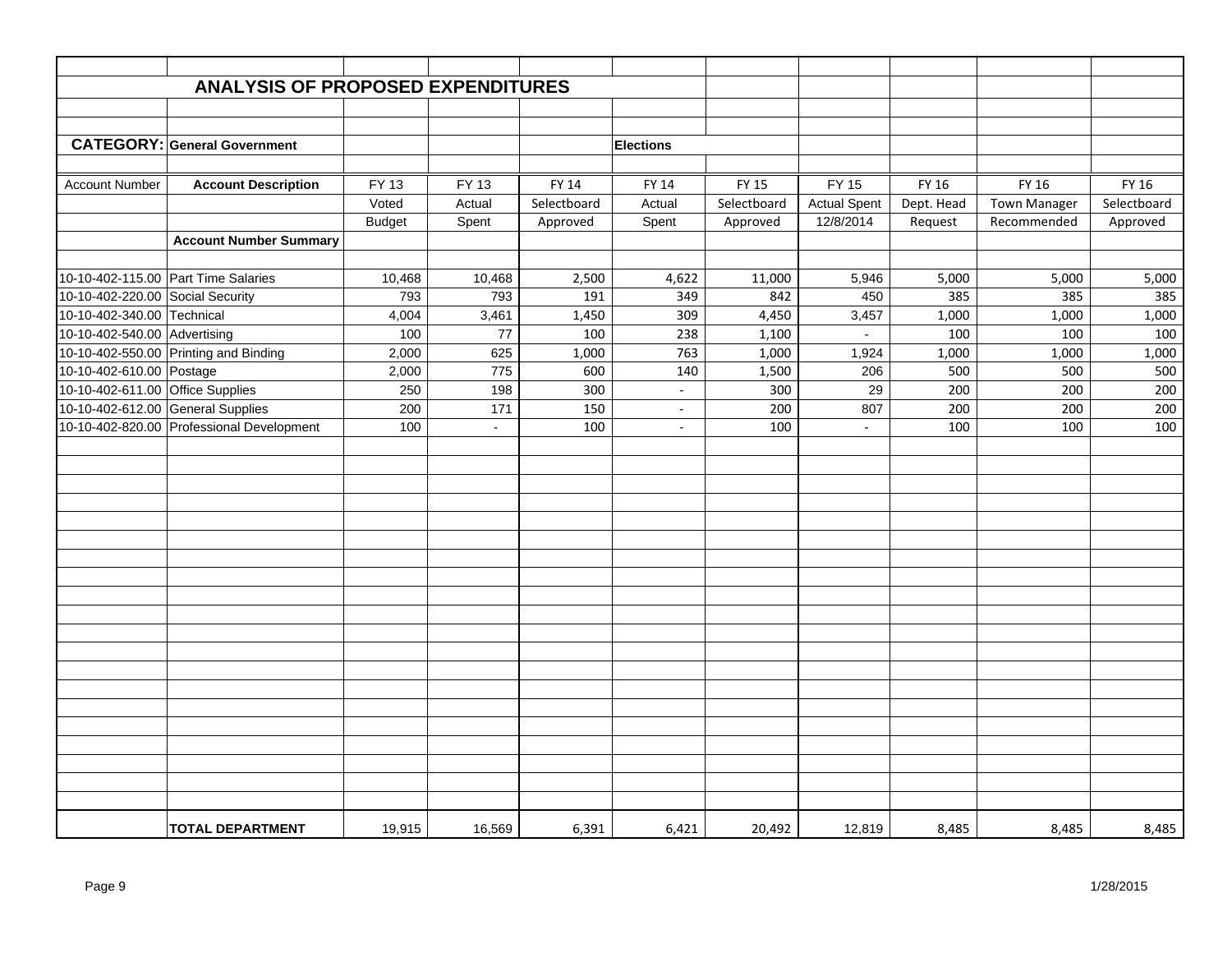|                       | <b>ANALYSIS OF PROPOSED EXPENDITURES</b> |               |                                  |             |         |             |                     |             |              |             |
|-----------------------|------------------------------------------|---------------|----------------------------------|-------------|---------|-------------|---------------------|-------------|--------------|-------------|
|                       |                                          |               |                                  |             |         |             |                     |             |              |             |
|                       |                                          |               |                                  |             |         |             |                     |             |              |             |
|                       | <b>CATEGORY: General Government</b>      | DEPT:         | <b>Insurance/Risk Management</b> |             |         |             |                     |             |              |             |
|                       |                                          |               |                                  |             |         |             |                     |             |              |             |
| <b>Account Number</b> | <b>Account Description</b>               | FY 13         | FY 13                            | FY 14       | FY 14   | <b>FY15</b> | <b>FY 15</b>        | <b>FY16</b> | <b>FY16</b>  | <b>FY16</b> |
|                       |                                          | Voted         | Actual                           | Selectboard | Actual  | Selectboard | <b>Actual Spent</b> | Dept. Head  | Town Manager | Selectboard |
|                       |                                          | <b>Budget</b> | Spent                            | Approved    | Spent   | Approved    | 12/8/2014           | Request     | Recommended  | Approved    |
|                       | <b>Account Number Summary</b>            |               |                                  |             |         |             |                     |             |              |             |
|                       |                                          |               |                                  |             |         |             |                     |             |              |             |
| 10-10-404-250.50      | <b>Unemployment Compensatior</b>         | 91            | 696                              |             |         |             |                     |             |              |             |
| 10-10-404-260.00      | <b>Workers Compensation</b>              | 83,678        | 72,195                           | 96,800      | 71,092  | 99,000      | 42,594              | 102,000     | 102,000      | 102,000     |
| 10-10-404-520-10      | <b>General Liability Insurance</b>       | 46,759        | 42,077                           | 50,700      | 47,790  | 52,000      | 26,331              | 52,000      | 56,000       | 56,000      |
| 10-10-404-520.20      | Vehicle Insurance                        | 19,468        | 19,468                           | 21,839      | 23,277  | 23,000      | 11,566              | 26,000      | 26,000       | 26,000      |
| 10-10-404-520.30      | Property Insurance                       | 24,777        | 24,777                           | 35,351      | 28,685  | 37,000      | 14,406              | 37,000      | 33,000       | 33,000      |
| 10-10-404-520.40      | <b>Employment Practices</b>              | 7,115         | 7,000                            | 10,127      | 7,766   | 11,000      | 5,633               | 11,000      | 11,000       | 11,000      |
| 10-10-404-520.50      | <b>Public Officials Liability</b>        | 10,759        | 10,637                           | 11,008      | 11,512  | 12,500      | 5,999               | 12,500      | 12,000       | 12,000      |
| 10-10-404-520.60      | Long Term Disability                     | 9,700         | 7,850                            | 8,014       | 6,407   | 10,557      | 2,733               | 8,200       | 8,200        | 8,200       |
| 10-10-404-520.70      | <b>Short Term Disability</b>             | 6,300         | 5,456                            | 4,395       | 4,879   | 6,000       | 2,091               | 6,300       | 6,300        | 6,300       |
| 10-10-404-520.80      | Vision Service Plan                      | 8,900         | 8,218                            | 9,500       | 8,337   | 10,000      | 4,050               | 10,500      | 10,500       | 10,500      |
|                       |                                          |               |                                  |             |         |             |                     |             |              |             |
|                       |                                          |               |                                  |             |         |             |                     |             |              |             |
|                       |                                          |               |                                  |             |         |             |                     |             |              |             |
|                       |                                          |               |                                  |             |         |             |                     |             |              |             |
|                       |                                          |               |                                  |             |         |             |                     |             |              |             |
|                       |                                          |               |                                  |             |         |             |                     |             |              |             |
|                       |                                          |               |                                  |             |         |             |                     |             |              |             |
|                       |                                          |               |                                  |             |         |             |                     |             |              |             |
|                       |                                          |               |                                  |             |         |             |                     |             |              |             |
|                       |                                          |               |                                  |             |         |             |                     |             |              |             |
|                       |                                          |               |                                  |             |         |             |                     |             |              |             |
|                       |                                          |               |                                  |             |         |             |                     |             |              |             |
|                       |                                          |               |                                  |             |         |             |                     |             |              |             |
|                       | <b>TOTAL DEPARTMENT</b>                  | 217,546       | 198,375                          | 247,734     | 209,745 | 261,057     | 115,403             | 265,500     | 265,000      | 265,000     |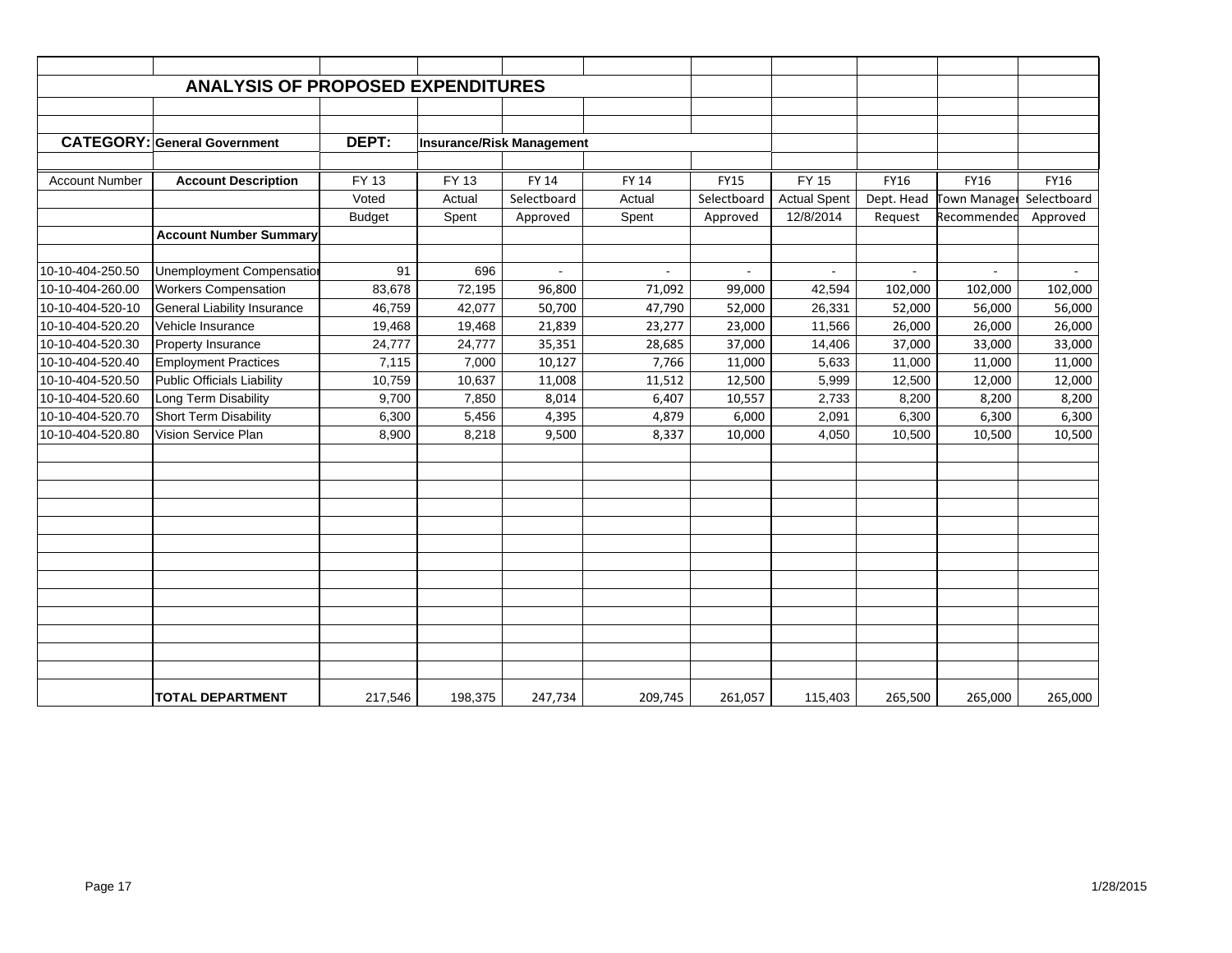|                           |                                     |               |                    | <b>ANALYSIS OF PROPOSED EXPENDITURES</b> |                |             |                     |            |                     |             |
|---------------------------|-------------------------------------|---------------|--------------------|------------------------------------------|----------------|-------------|---------------------|------------|---------------------|-------------|
|                           |                                     |               |                    |                                          |                |             |                     |            |                     |             |
|                           |                                     |               |                    |                                          |                |             |                     |            |                     |             |
|                           | <b>CATEGORY: General Government</b> |               | DEPT:              | Legal                                    |                |             |                     |            |                     |             |
|                           |                                     |               |                    |                                          |                |             |                     |            |                     |             |
| <b>Account Number</b>     | <b>Account Description</b>          | FY 13         | $\overline{FY}$ 13 | FY 14                                    | FY 14          | <b>FY15</b> | <b>FY 15</b>        | FY16       | FY16                | FY16        |
|                           |                                     | Voted         | Actual             | Selectboard                              | Actual         | Selectboard | <b>Actual Spent</b> | Dept. Head | <b>Town Manager</b> | Selectboard |
|                           |                                     | <b>Budget</b> | Spent              | Approved                                 | Spent          | Approved    | 12/8/2014           | Request    | Recommended         | Approved    |
|                           | <b>Account Number Summary</b>       |               |                    |                                          |                |             |                     |            |                     |             |
|                           | 10-10-405-330.10 General Government | 29,500        | 26,871             | 25,000                                   | 23,255         | 25,000      | 15,934              | 35,000     | 35,000              | 35,000      |
| 10-10-405-330.15 Listers  |                                     | $\sim$        | $\sim$             | $\sim$                                   | $\overline{a}$ | $\sim$      | $\sim$              | $\sim$     | $\sim$              | $\sim$      |
| 10-10-405-330.30 Planning |                                     | 2,500         | 2,428              | 3,500                                    | 9,133          | 4,000       | 10,933              | 4,000      | 4,000               | 4,000       |
| 10-10-405-330.65 Health   |                                     | 5,500         | 240                | 5,500                                    | 380            | 15,000      | $\omega$            | 5,000      | 5,000               | 5,000       |
| 10-10-405-330.70 Appeals  |                                     | 500           | 45                 | 5,500                                    | 195            | 5,500       | 2,936               | 5,500      | 5,500               | 5,500       |
|                           |                                     |               |                    |                                          |                |             |                     |            |                     |             |
|                           |                                     |               |                    |                                          |                |             |                     |            |                     |             |
|                           |                                     |               |                    |                                          |                |             |                     |            |                     |             |
|                           |                                     |               |                    |                                          |                |             |                     |            |                     |             |
|                           |                                     |               |                    |                                          |                |             |                     |            |                     |             |
|                           |                                     |               |                    |                                          |                |             |                     |            |                     |             |
|                           |                                     |               |                    |                                          |                |             |                     |            |                     |             |
|                           |                                     |               |                    |                                          |                |             |                     |            |                     |             |
|                           |                                     |               |                    |                                          |                |             |                     |            |                     |             |
|                           |                                     |               |                    |                                          |                |             |                     |            |                     |             |
|                           |                                     |               |                    |                                          |                |             |                     |            |                     |             |
|                           |                                     |               |                    |                                          |                |             |                     |            |                     |             |
|                           |                                     |               |                    |                                          |                |             |                     |            |                     |             |
|                           |                                     |               |                    |                                          |                |             |                     |            |                     |             |
|                           |                                     |               |                    |                                          |                |             |                     |            |                     |             |
|                           |                                     |               |                    |                                          |                |             |                     |            |                     |             |
|                           |                                     |               |                    |                                          |                |             |                     |            |                     |             |
|                           |                                     |               |                    |                                          |                |             |                     |            |                     |             |
|                           |                                     |               |                    |                                          |                |             |                     |            |                     |             |
|                           |                                     |               |                    |                                          |                |             |                     |            |                     |             |
|                           |                                     |               |                    |                                          |                |             |                     |            |                     |             |
|                           |                                     |               |                    |                                          |                |             |                     |            |                     |             |
|                           |                                     |               |                    |                                          |                |             |                     |            |                     |             |
|                           | <b>TOTAL DEPARTMENT</b>             | 38,000        | 29,584             | 39,500                                   | 32,963         | 49,500      | 29,803              | 49,500     | 49,500              | 49,500      |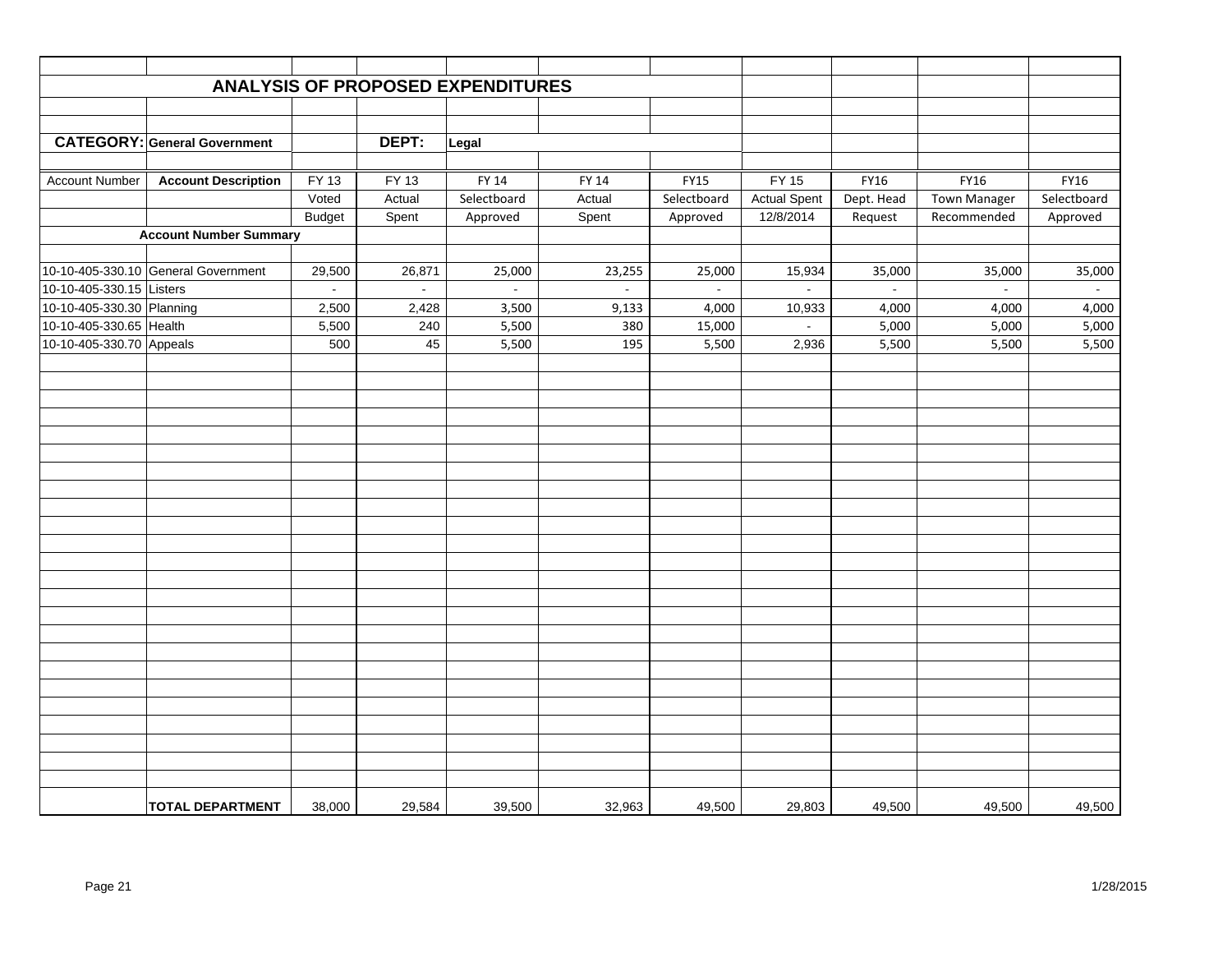### **CATEGORY: General Government DEPT:**

### **DEPT:** Property Taxes & Assessments

| <b>Account Number</b>         | <b>Account Description</b>           | FY 13         | FY 13  | FY 14       | FY 14          | FY 15       | FY 15               | FY 16      | FY 16               | FY 16       |
|-------------------------------|--------------------------------------|---------------|--------|-------------|----------------|-------------|---------------------|------------|---------------------|-------------|
|                               |                                      | Voted         | Actual | Selectboard | Actual         | Selectboard | <b>Actual Spent</b> | Dept. Head | <b>Town Manager</b> | Selectboard |
|                               |                                      | <b>Budget</b> | Spent  | Approved    | Spent          | Approved    | 12/8/2014           | Request    | Recommended         | Approved    |
|                               | <b>Account Number Summary</b>        |               |        |             |                |             |                     |            |                     |             |
|                               |                                      |               |        |             |                |             |                     |            |                     |             |
| 10-10-406-810.10 County Taxes |                                      | 45,734        | 45,300 | 47,000      | 44,919         | 50,000      | 47,293              | 52,000     | 52,000              | 50,500      |
|                               | 10-10-406-810.20 Town of Westford    | 3,200         | 2,251  | 3,200       | 2,396          | 3,200       | 2,513               | 3,000      | 3,000               | 3,000       |
|                               | 10-10-406-811.00 CCTA Assessment     | 50,000        | 48,719 | 51,750      | 50,137         | 28,000      | 28,665              | 29,500     | 29,500              | 29,500      |
|                               | 10-10-406-811.10 CCTA Pass Purchases |               |        |             | $\overline{a}$ |             | $\blacksquare$      |            |                     | $\sim$      |
|                               |                                      |               |        |             |                |             |                     |            |                     |             |
|                               |                                      |               |        |             |                |             |                     |            |                     |             |
|                               |                                      |               |        |             |                |             |                     |            |                     |             |
|                               |                                      |               |        |             |                |             |                     |            |                     |             |
|                               |                                      |               |        |             |                |             |                     |            |                     |             |
|                               |                                      |               |        |             |                |             |                     |            |                     |             |
|                               |                                      |               |        |             |                |             |                     |            |                     |             |
|                               |                                      |               |        |             |                |             |                     |            |                     |             |
|                               |                                      |               |        |             |                |             |                     |            |                     |             |
|                               |                                      |               |        |             |                |             |                     |            |                     |             |
|                               |                                      |               |        |             |                |             |                     |            |                     |             |
|                               |                                      |               |        |             |                |             |                     |            |                     |             |
|                               |                                      |               |        |             |                |             |                     |            |                     |             |
|                               |                                      |               |        |             |                |             |                     |            |                     |             |
|                               |                                      |               |        |             |                |             |                     |            |                     |             |
|                               |                                      |               |        |             |                |             |                     |            |                     |             |
|                               |                                      |               |        |             |                |             |                     |            |                     |             |
|                               |                                      |               |        |             |                |             |                     |            |                     |             |
|                               |                                      |               |        |             |                |             |                     |            |                     |             |
|                               | <b>TOTAL DEPARTMENT</b>              | 98,934        | 96,269 | 101,950     | 97,452         | 81,200      | 78,471              | 84,500     | 84,500              | 83,000      |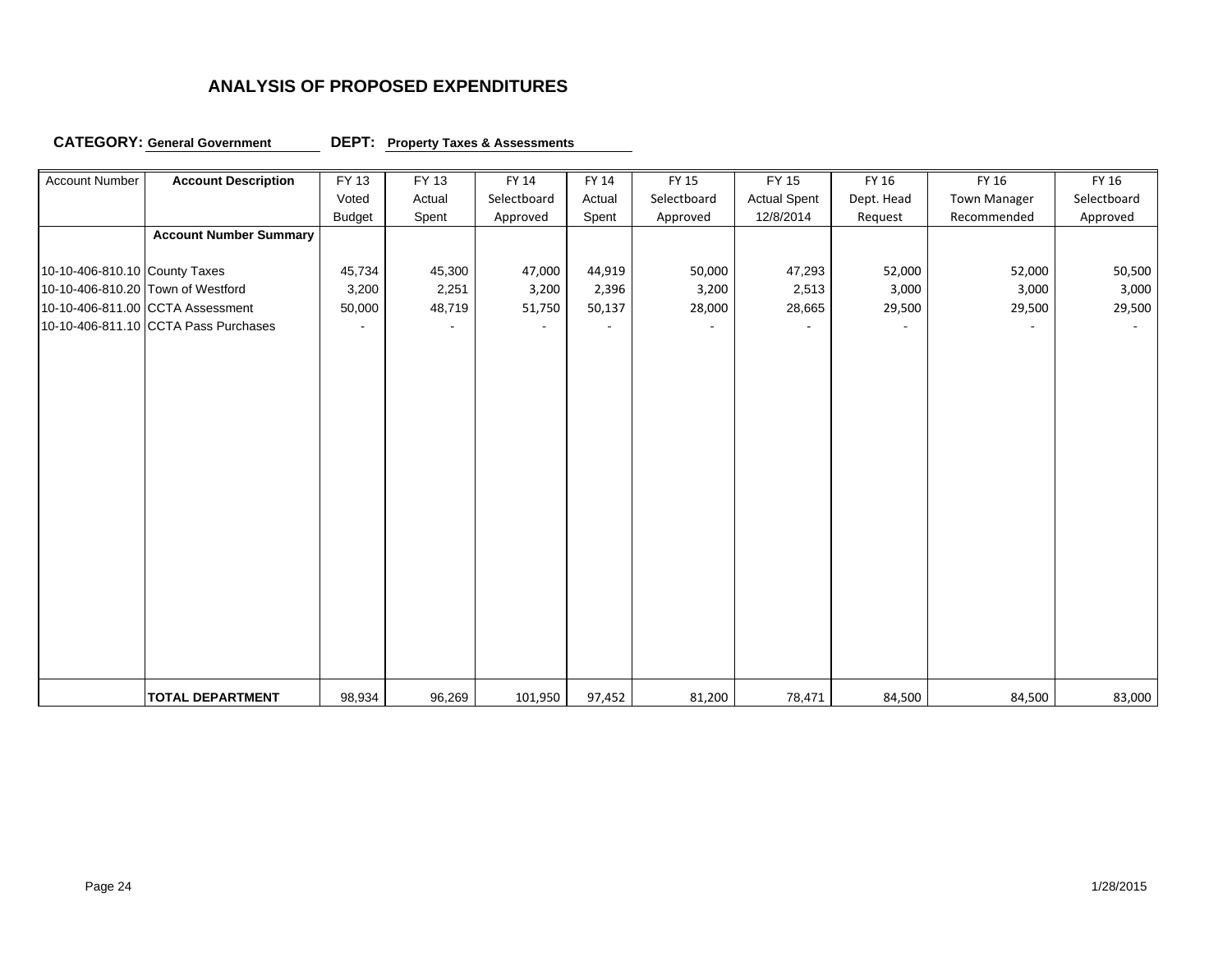|                       | <b>ANALYSIS OF PROPOSED EXPENDITURES</b> |                |                |                     |                          |                |                          |            |                          |                |
|-----------------------|------------------------------------------|----------------|----------------|---------------------|--------------------------|----------------|--------------------------|------------|--------------------------|----------------|
|                       |                                          |                |                |                     |                          |                |                          |            |                          |                |
|                       |                                          |                |                |                     |                          |                |                          |            |                          |                |
|                       | <b>CATEGORY: General Government</b>      |                | DEPT:          | <b>Town Manager</b> |                          |                |                          |            |                          |                |
|                       |                                          |                |                |                     |                          |                |                          |            |                          |                |
| <b>Account Number</b> | <b>Account Description</b>               | FY 13          | <b>FY13</b>    | <b>FY14</b>         | <b>FY14</b>              | <b>FY15</b>    | <b>FY 15</b>             | FY16       | <b>FY16</b>              | <b>FY16</b>    |
|                       |                                          | Voted          | Actual         | Selectboard         | Actual                   | Selectboard    | <b>Actual Spent</b>      | Dept. Head | <b>Town Manager</b>      | Selectboard    |
|                       |                                          | <b>Budget</b>  | Spent          | Approved            | Spent                    | Approved       | 12/8/2014                | Request    | Recommended              | Approved       |
|                       | <b>Account Number Summary</b>            |                |                |                     |                          |                |                          |            |                          |                |
|                       |                                          |                |                |                     |                          |                |                          |            |                          |                |
| 10-10-410-110.00      | <b>Regular Salaries</b>                  | 141,279        | 141,919        | 143,633             | 146,331                  | 191,309        | 81,509                   | 180,953    | 180,953                  | 180,953        |
| 10-10-410-111.00      | <b>Retirement Buyout</b>                 | 11,913         | 11,913         | 11,913              | 10,920                   |                |                          |            |                          |                |
| 10-10-410-115.00      | <b>Part Time Salaries</b>                | 23,000         | 20,885         | 27,000              | 19,969                   |                | $\overline{\phantom{a}}$ |            |                          |                |
| 10-10-410-130.00      | <b>Overtime Salaries</b>                 |                | $\blacksquare$ | $\blacksquare$      | $\blacksquare$           | $\blacksquare$ | $\blacksquare$           | $\sim$     | $\overline{\phantom{a}}$ | $\overline{a}$ |
| 10-10-410-150.00      | <b>Insurance Buyout</b>                  |                |                |                     | 375                      |                |                          | 6,000      | 6,000                    | 6,000          |
| 10-10-410-170.00      | <b>Travel Allowance</b>                  | 4,800          | 4,800          | 4,800               | 4,800                    | 4,800          | 2,624                    | 4,800      | 4,800                    | $\sim$         |
| 10-10-410-210.10      | <b>Group Health Insurance</b>            | 19,148         | 17,928         | 26,804              | 21,401                   | 33,058         | 9,225                    | 22,196     | 22,196                   | 22,196         |
| 10-10-410-210.15      | <b>Group Dental Insurance</b>            | 2,446          | 2,329          | 2,330               | 2,306                    | 2,781          | 897                      | 2,004      | 2,004                    | 2,004          |
| 10-10-410-210.30      | Group Life and Accidental Death          | 840            | 712            | 642                 | 613                      | 865            | 251                      | 650        | 650                      | 650            |
| 10-10-410-220.00      | Social Security                          | 13,693         | 13,744         | 13,969              | 13,842                   | 15,079         | 6,559                    | 14,516     | 14,516                   | 14,516         |
| 10-10-410-230.00      | Retirement                               | 13,665         | 14,269         | 14,739              | 15,069                   | 17,382         | 7,035                    | 15,284     | 15,284                   | 15,284         |
| 10-10-410-330.00      | <b>Other Professional Services</b>       | 1,000          | 60             | 1,000               | 4,347                    | 1,000          |                          | 1,000      | 1,000                    | 1,000          |
| 10-10-410-530.10      | Communication-Telephone                  | 630            | 580            | 630                 | 662                      | 630            | 279                      | 630        | 630                      | 630            |
| 10-10-410-530.20      | Communication-Other                      | 690            | 650            | 625                 | 660                      | 625            | 330                      | 625        | 625                      | 625            |
| 10-10-410-540.00      | Advertising                              | 142            | $\blacksquare$ | 150                 | 119                      | 150            | 55                       | 150        | 150                      | 150            |
| 10-10-410-580.00      | Travel                                   | 3,470          | 3,470          | 1,750               | 3,448                    | 1,750          | 2,984                    | 3,500      | 3,500                    | 3,300          |
| 10-10-410-610.00      | Postage                                  | 1,230          | 1,230          | 1,150               | 298                      | 1,190          | 13                       | 1,000      | 1,000                    | 1,000          |
| 10-10-410-610.25      | <b>Employee Recognition</b>              | 110            |                | 110                 | 214                      | 110            | 76                       | 110        | 110                      | 110            |
| 10-10-410-611.00      | <b>Office Supplies</b>                   | 800            | 681            | 800                 | 908                      | 800            | 137                      | 800        | 800                      | 800            |
| 10-10-410-613.00      | Technology                               | 813            | 813            | 600                 | 888                      | 600            | 769                      | 600        | 600                      | 600            |
| 10-10-410-626.00      | Gasoline                                 | 59             | 84             | 35                  | 118                      | 35             | 46                       | 100        | 100                      | 100            |
| 10-10-410-640.00      | Books & Periodicals                      |                |                |                     |                          |                |                          |            |                          |                |
| 10-10-410-743.00      | <b>Furniture &amp; Fixtures</b>          | $\blacksquare$ | $\blacksquare$ | $\blacksquare$      | $\sim$                   | $\blacksquare$ | 375                      | $\sim$     | $\sim$                   | $\sim$         |
| 10-10-410-740.00      | Machinery & Equipment                    | 300            | 60             | 300                 | $\overline{\phantom{a}}$ | 300            | $\overline{\phantom{a}}$ | 300        | 300                      | 300            |
| 10-10-410-810.00      | Dues and Fees                            | 920            | 795            | 925                 | 742                      | 925            | 545                      | 925        | 933                      | 933            |
| 10-10-410-820.00      | <b>Professional Development</b>          | 5,923          | 5,863          | 2,190               | 4,025                    | 2,165          | 2,017                    | 2,165      | 2,165                    | 2,165          |
|                       |                                          |                |                |                     |                          |                |                          |            |                          |                |
|                       |                                          |                |                |                     |                          |                |                          |            |                          |                |
|                       |                                          |                |                |                     |                          |                |                          |            |                          |                |
|                       |                                          |                |                |                     |                          |                |                          |            |                          |                |
|                       |                                          |                |                |                     |                          |                |                          |            |                          |                |
|                       |                                          |                |                |                     |                          |                |                          |            |                          |                |
|                       |                                          |                |                |                     |                          |                |                          |            |                          |                |
|                       | <b>TOTAL DEPARTMENT</b>                  | 246,870        | 242,785        | 256,095             | 252,055                  | 275,554        | 115,726                  | 258,307    | 258,315                  | 253,316        |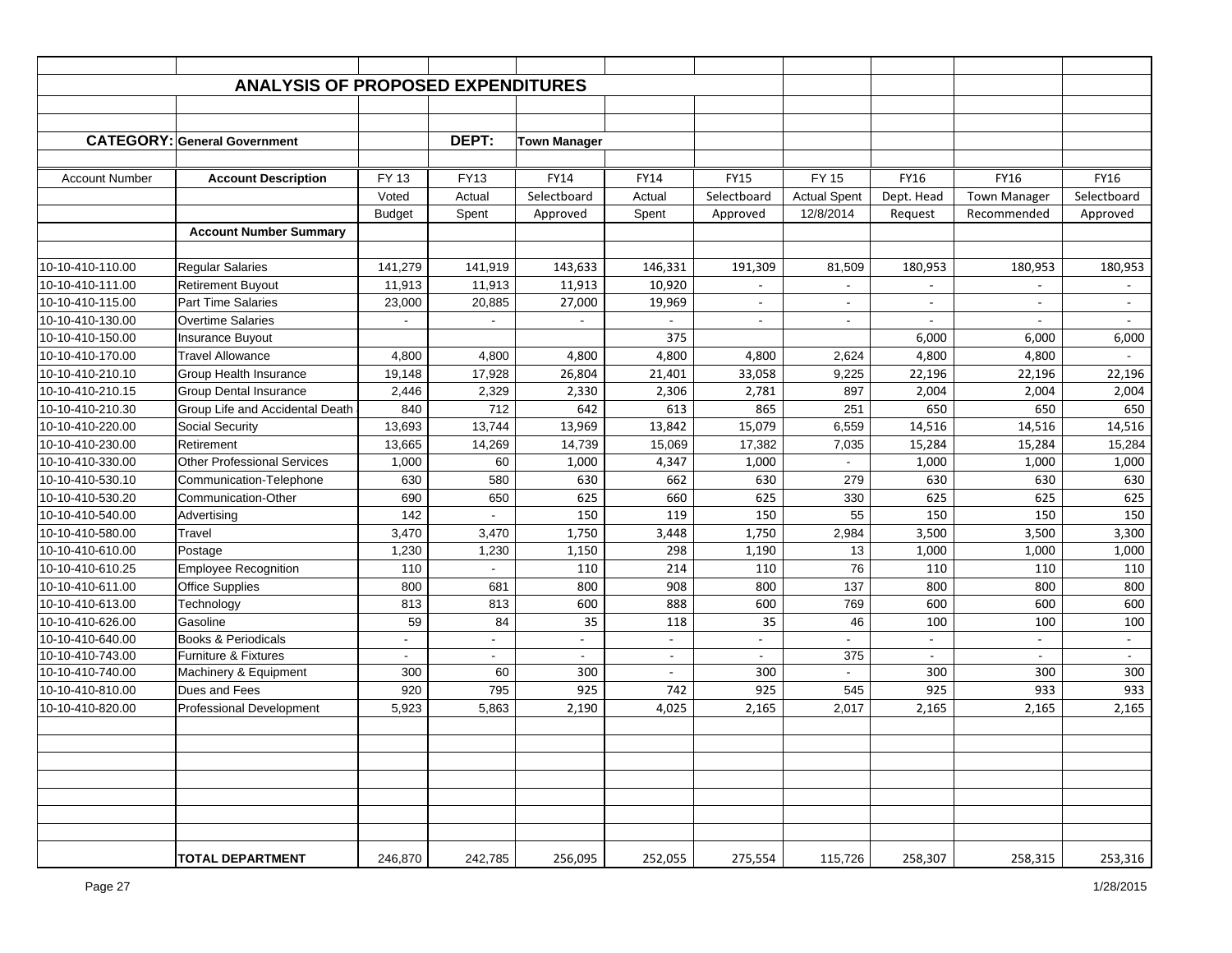|                       | <b>ANALYSIS OF PROPOSED EXPENDITURES</b>   |               |                             |              |                          |              |                          |           |                     |             |
|-----------------------|--------------------------------------------|---------------|-----------------------------|--------------|--------------------------|--------------|--------------------------|-----------|---------------------|-------------|
|                       |                                            |               |                             |              |                          |              |                          |           |                     |             |
|                       | <b>CATEGORY: General Government</b>        | <b>DEPT:</b>  | <b>Town Clerk/Treasurer</b> |              |                          |              |                          |           |                     |             |
|                       |                                            |               |                             |              |                          |              |                          |           |                     |             |
| <b>Account Number</b> | <b>Account Description</b>                 | FY 13         | FY 13                       | <b>FY 14</b> | FY 14                    | <b>FY 15</b> | <b>FY 15</b>             | FY 16     | FY 16               | FY 16       |
|                       |                                            | Voted         | Actual                      | Selectboard  | Actual                   | Selectboard  | <b>Actual Spent</b>      | Dept Head | <b>Town Manager</b> | Selectboard |
|                       |                                            | <b>Budget</b> | Spent                       | Approved     | Spent                    | Approved     | 12/8/2014                | Request   | Recommended         | Approved    |
|                       | <b>Account Number Summary</b>              |               |                             |              |                          |              |                          |           |                     |             |
|                       |                                            |               |                             |              |                          |              |                          |           |                     |             |
| 10-10-412-110.00      | <b>Regular Salaries</b>                    | 169,358       | 171,157                     | 178,524      | 171,907                  | 156,788      | 81,328                   | 146,986   | 146,986             | 146,986     |
| 10-10-412-111.00      | <b>Retirement Buyout</b>                   | 12,706        | 12,706                      | 12,706       | 12,706                   |              |                          |           |                     |             |
| 10-10-412-115.00      | <b>Part Time Salaries</b>                  | 29,754        | 28,710                      | 30,316       | 30,261                   | 30,607       | 14,070                   | 30,607    | 30,607              | 30,607      |
| 10-10-412-210.10      | Group Health Insurance                     | 29,411        | 29,411                      | 34,355       | 33,256                   | 34,656       | 15,686                   | 39,534    | 39,534              | 39,534      |
| 10-10-412-210.15      | <b>Group Dental Insurance</b>              | 2,542         | 2,420                       | 2,421        | 2,395                    | 2,421        | 1,197                    | 3,258     | 3,258               | 3,258       |
| 10-10-412-210.30      | Group Life & Accidental Death & Dismember. | 1,039         | 789                         | 728          | 587                      | 563          | 246                      | 578       | 578                 | 578         |
| 10-10-412-220.00      | <b>Social Security</b>                     | 16,204        | 15,818                      | 16,948       | 16,007                   | 14,336       | 7,116                    | 13,586    | 13,586              | 13,586      |
| 10-10-412-230.00      | <b>Retirement Contribution</b>             | 8,468         | 8,620                       | 9,373        | 8,930                    | 8,035        | 4,438                    | 7,900     | 7,900               | 7,900       |
| 10-10-412-340.00      | Technical                                  | 472           | $\blacksquare$              | 250          | $\overline{a}$           | 250          |                          | 250       | 250                 | 250         |
| 10-10-412-340.10      | Technical/ACS                              | 20,000        | 15,659                      | 22,000       | 16,585                   | 20,000       | 5,664                    | 20,000    | 20,000              | 20,000      |
| 10-10-412-340.20      | <b>Credit Card Option</b>                  | 325           | (1,431)                     |              | $\overline{\phantom{a}}$ | 500          | 2,969                    | 500       | 500                 | 500         |
| 10-10-412-345.00      | Shredding                                  | 200           | 170                         | 200          | 104                      | 200          | 200                      | 200       | 200                 | 200         |
| 10-10-412-430.20      | Photo Copier Maintenance                   | 1,400         | 640                         | 1,400        | 468                      | 1,130        | 292                      | 1,000     | 1,000               | 1,000       |
| 10-10-412-530.10      | Communication-Telephone                    | 675           | 439                         | 675          | 288                      | 300          | 121                      | 360       | 360                 | 360         |
| 10-10-412-540.00      | Advertising                                | 100           | 102                         | 100          | 102                      | 100          | $\overline{\phantom{a}}$ | 100       | 100                 | 100         |
| 10-10-412-550.00      | Printing and Binding                       | 215           | 215                         | 200          | 149                      | 200          | $\sim$                   | 200       | 200                 | 200         |
| 10-10-412-580.00      | Travel                                     | 250           |                             | 300          | 116                      | 250          | 120                      | 250       | 250                 | 250         |
| 10-10-412-610.00      | Postage                                    | 2,500         | 1,766                       | 2,500        | 1,439                    | 2,000        | 534                      | 2,000     | 2,000               | 2,000       |
| 10-10-412-611.00      | <b>Office Supplies</b>                     | 2,500         | 2,163                       | 2,100        | 2,018                    | 2,100        | 82                       | 2,100     | 2,100               | 2,100       |
| 10-10-412-612.00      | <b>General Supplies</b>                    | 200           | 28                          | 200          | 15                       | 150          | $\overline{7}$           | 200       | 200                 | 200         |
| 10-10-412-613.00      | Technology                                 |               |                             | 200          |                          | 200          | 1,180                    | 200       | 200                 | 200         |
| 10-10-412-640.00      | <b>Books and Periodicals</b>               | 100           | 27                          | 100          | 27                       | 50           | 28                       | 100       | 100                 | 100         |
| 10-10-412-740.00      | Machinery & Equipment                      | 900           | 775                         | 900          | 1,145                    | 950          |                          | 990       | 990                 | 990         |
| 10-10-412-743.00      | <b>Furniture and Fixtures</b>              |               |                             |              |                          |              | $\overline{\phantom{a}}$ |           |                     |             |
| 10-10-412-810.00      | Dues and Fees                              | 280           | 130                         | 155          | 75                       | 125          | 85                       |           |                     | 125         |
| 10-10-412-815.00      | Bank Fees - ACH Block \$15/mo              |               |                             |              | 262                      |              | 60                       | 200       | 300                 | 300         |
| 10-10-412-820.00      | <b>Professional Development</b>            | 1,425         | 440                         | 1,500        | 119                      | 1,600        | 736                      | 1,600     | 1,600               | 1,600       |
|                       |                                            |               |                             |              |                          |              |                          |           |                     |             |
|                       | TOTAL DEPARTMENT                           | 301.024       | 290,754                     | 318,151      | 298,961                  | 277,511      | 136,159                  | 272,698   | 272,798             | 272,924     |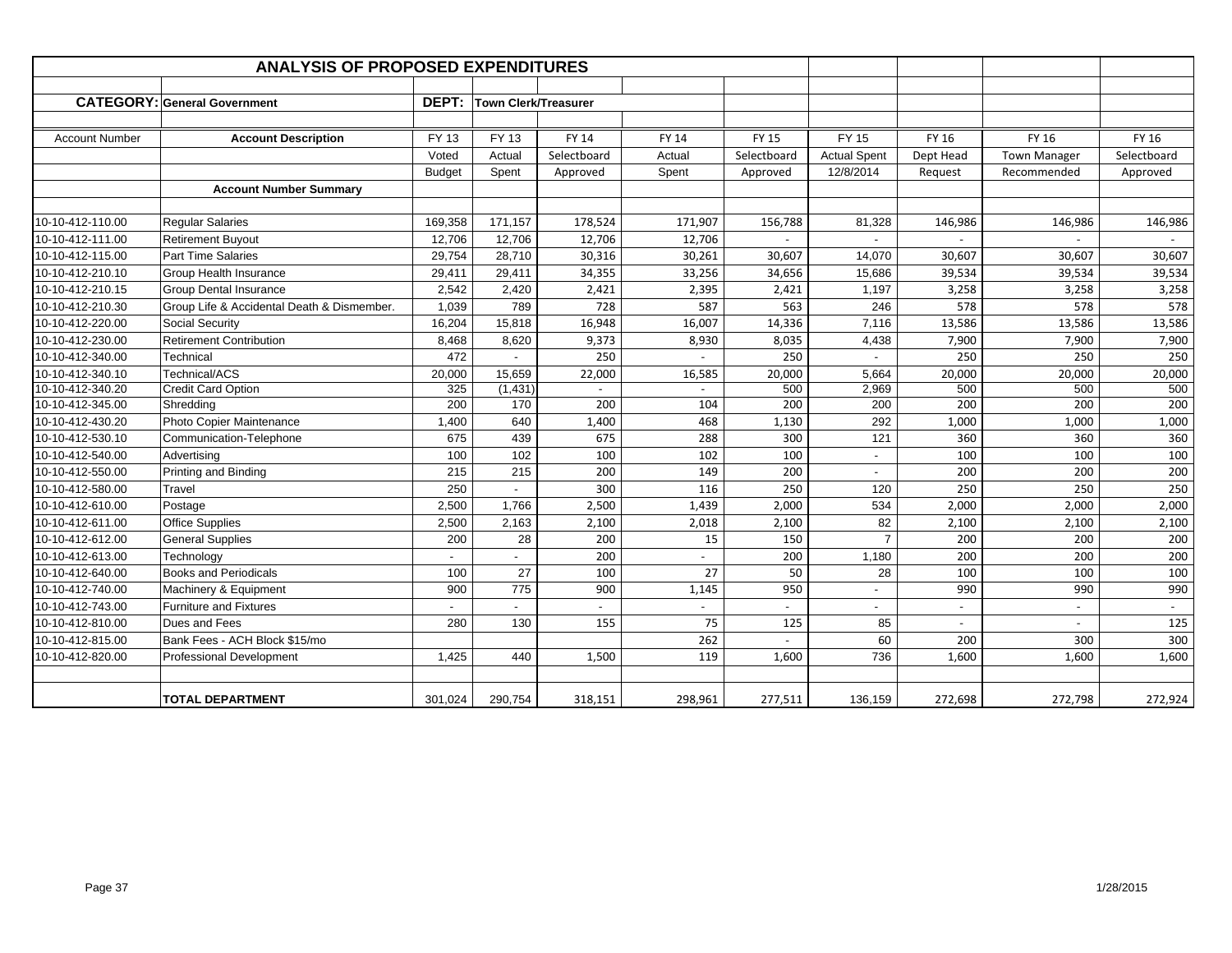|                       | <b>ANALYSIS OF PROPOSED EXPENDITURES</b>   |                |                           |                          |              |                |                     |           |                     |             |
|-----------------------|--------------------------------------------|----------------|---------------------------|--------------------------|--------------|----------------|---------------------|-----------|---------------------|-------------|
|                       |                                            |                |                           |                          |              |                |                     |           |                     |             |
|                       |                                            |                |                           |                          |              |                |                     |           |                     |             |
|                       | <b>CATEGORY: General Government</b>        | DEPT:          | <b>Finance Department</b> |                          |              |                |                     |           |                     |             |
|                       |                                            |                |                           |                          |              |                |                     |           |                     |             |
| <b>Account Number</b> | <b>Account Description</b>                 | FY 13          | FY 13                     | <b>FY 14</b>             | <b>FY 14</b> | <b>FY 15</b>   | <b>FY 15</b>        | FY 16     | FY 16               | FY 16       |
|                       |                                            | Voted          | Actual                    | Selectboard              | Actual       | Selectboard    | <b>Actual Spent</b> | Dept Head | <b>Town Manager</b> | Selectboard |
|                       |                                            | <b>Budget</b>  | Spent                     | Approved                 | Spent        | Approved       | 12/8/2014           | Request   | Recommended         | Approved    |
|                       | <b>Account Number Summary</b>              |                |                           |                          |              |                |                     |           |                     |             |
|                       |                                            |                |                           |                          |              |                |                     |           |                     |             |
| 10-10-413-110.00      | <b>Regular Salaries</b>                    | 170,771        | 133,201                   | 132,476                  | 135,686      | 139,227        | 68,618              | 139,688   | 139,688             | 139,688     |
| 10-10-413-115.00      | Part-Time Salaries                         |                |                           | 18,782                   | 4,661        | 18,782         |                     | 18,633    | 18,633              | 18,633      |
| 10-10-413-150.00      | Insurance Buyout                           | 4,267          | 4,267                     |                          | 4,600        |                | 2,500               |           |                     |             |
| 10-10-413-210.10      | Group Health Insurance, Deductible Reimb   | 35,018         | 18,129                    | 32,064                   | 12,099       | 32,064         | 9,388               | 33,105    | 33,105              | 33,105      |
| 10-10-413-210.15      | <b>Group Dental Insurance</b>              | 4,892          | 2,241                     | 2,753                    | 2,016        | 2,753          | 1,259               | 4,409     | 4,409               | 4,409       |
| 10-10-413-210.30      | Group Life & Accidental Death & Dismember. | 1,053          | 623                       | 414                      | 484          | 417            | 206                 | 503       | 503                 | 503         |
| 10-10-413-220.00      | <b>Social Security</b>                     | 13,309         | 10,401                    | 11,571                   | 10,788       | 12,088         | 5,872               | 12,112    | 12,112              | 12,112      |
| 10-10-413-230.00      | <b>Retirement Contributions</b>            | 7,039          | 6,923                     | 7,003                    | 8,154        | 9,064          | 4,193               | 9,444     | 9,444               | 9,444       |
| 10-10-413-330.00      | Other Professional Ser.                    |                |                           |                          | 618          | $\blacksquare$ | $\blacksquare$      |           | 4,000               | 4,000       |
| 10-10-413-340.00      | Technical                                  | $\overline{a}$ | $\overline{\phantom{a}}$  | 300                      | 31           | 300            | 60                  | 300       | 300                 | 300         |
| 10-10-413-530.10      | Communications-Telephone                   | 540            | 265                       | 840                      | 240          | 720            | 101                 | 360       | 360                 | 300         |
| 10-10-413-550.00      | Printing and Binding                       | 3,200          | 2,926                     | 3,200                    | 2,809        | 3,200          | 2,429               | 3,200     | 3,200               | 3,000       |
| 10-10-413-580.00      | Travel                                     | 210            | 210                       | 150                      | 130          | 300            | $\sim$              | 300       | 200                 | 200         |
| 10-10-413-610.00      | Postage                                    | 9,000          | 8,541                     | 8,500                    | 9,450        | 9,000          | 5,411               | 11,000    | 11,000              | 11,000      |
| 10-10-413-611.00      | <b>Office Supplies</b>                     | 1,700          | 1,699                     | 1,700                    | 1,696        | 1,700          | 668                 | 1,700     | 1,700               | 1,700       |
| 10-10-413-612.00      | <b>General Supplies</b>                    | 400            | 284                       | 400                      | 112          | 400            | 276                 | 150       | 150                 | 150         |
| 10-10-413-613.00      | Technology                                 | $\blacksquare$ | $\mathbf{r}$              | 500                      | 940          | 500            | 990                 | 750       | 750                 | 750         |
| 10-10-413-740.00      | Machinery and Equipment                    | 900            | 620                       | 900                      | 736          | 2,000          | $\sim$              | 1,000     | 750                 | 750         |
| 10-10-413-743.00      | <b>Furniture and Fixtures</b>              | 44             | 44                        | $\overline{\phantom{a}}$ | $\sim$       | 250            | 160                 | 250       | 250                 | 250         |
| 10-10-413-810.00      | Dues and Fees                              | $\overline{a}$ | $\overline{a}$            | 250                      | $\sim$       | 250            | $\mathbf{r}$        | 250       | 250                 | 250         |
| 10-10-413-820.00      | Professional Development                   | 960            | 1,030                     | 455                      | 612          | 1,500          | 1,522               | 1,500     | 1,500               | 1,500       |
|                       |                                            |                |                           |                          |              |                |                     |           |                     |             |
|                       |                                            |                |                           |                          |              |                |                     |           |                     |             |
|                       |                                            |                |                           |                          |              |                |                     |           |                     |             |
|                       |                                            |                |                           |                          |              |                |                     |           |                     |             |
|                       |                                            |                |                           |                          |              |                |                     |           |                     |             |
|                       |                                            |                |                           |                          |              |                |                     |           |                     |             |
|                       |                                            |                |                           |                          |              |                |                     |           |                     |             |
|                       |                                            |                |                           |                          |              |                |                     |           |                     |             |
|                       |                                            |                |                           |                          |              |                |                     |           |                     |             |
|                       |                                            |                |                           |                          |              |                |                     |           |                     |             |
|                       |                                            |                |                           |                          |              |                |                     |           |                     |             |
|                       | <b>TOTAL DEPARTMENT</b>                    | 253,303        | 191.404                   | 222,258                  | 195,862      | 234,515        | 103,653             | 238,652   | 242,302             | 242,044     |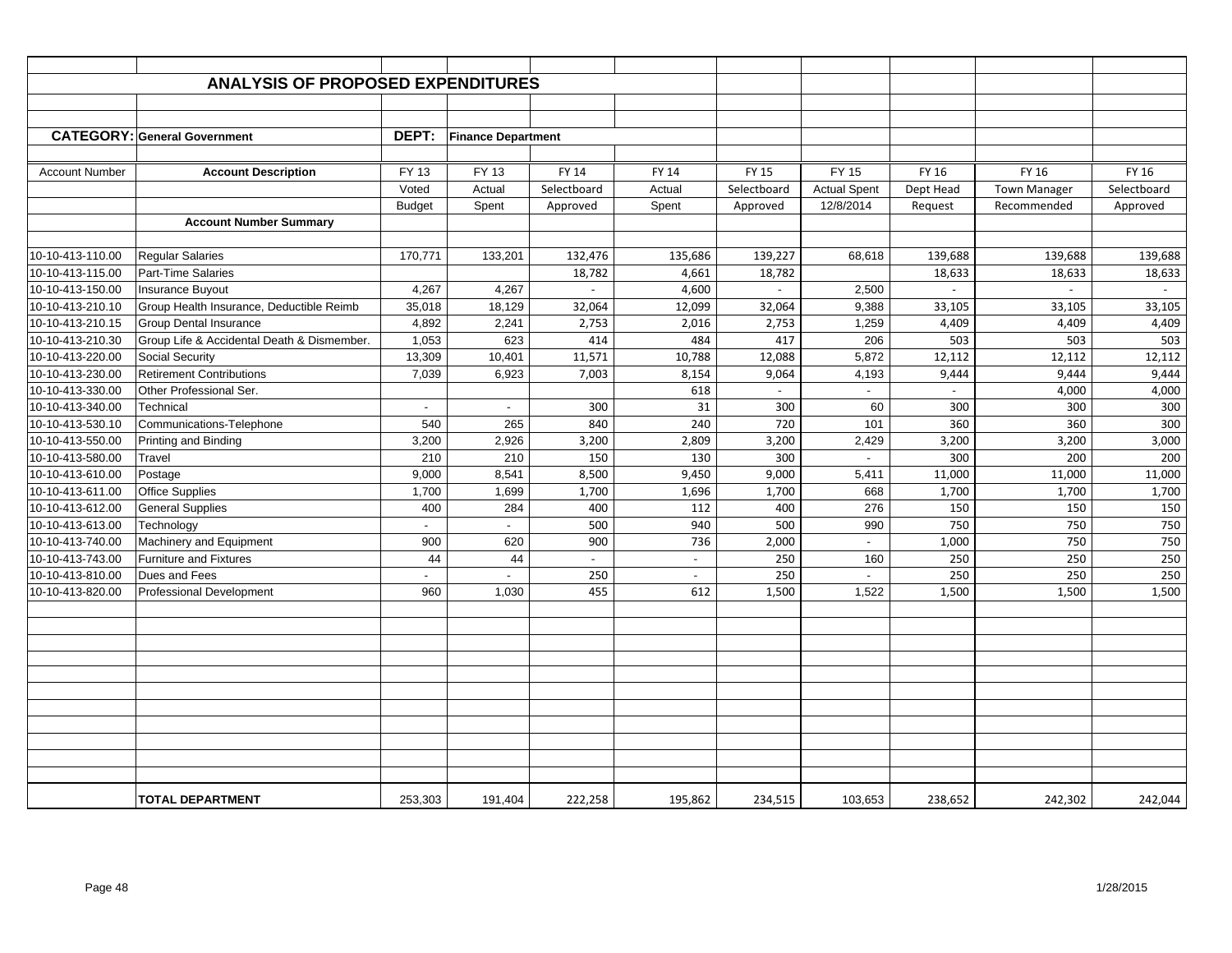|                       | <b>ANALYSIS OF PROPOSED EXPENDITURES</b> |                |                          |                |                |                |                     |                |                     |                |
|-----------------------|------------------------------------------|----------------|--------------------------|----------------|----------------|----------------|---------------------|----------------|---------------------|----------------|
|                       |                                          |                |                          |                |                |                |                     |                |                     |                |
|                       |                                          |                |                          |                |                |                |                     |                |                     |                |
|                       | <b>CATEGORY: General Government</b>      | DEPT:          | Assessor                 |                |                |                |                     |                |                     |                |
|                       |                                          |                |                          |                |                |                |                     |                |                     |                |
|                       |                                          | <b>FY 13</b>   |                          | <b>FY 14</b>   | <b>FY 14</b>   | <b>FY 15</b>   | <b>FY 15</b>        | <b>FY 16</b>   | <b>FY 16</b>        | <b>FY 16</b>   |
| <b>Account Number</b> | <b>Account Description</b>               |                | <b>FY 13</b>             |                |                |                |                     |                |                     |                |
|                       |                                          | Voted          | Actual                   | Selectboard    | Actual         | Selectboard    | <b>Actual Spent</b> | Dept Head      | <b>Town Manager</b> | Selectboard    |
|                       |                                          | <b>Budget</b>  | Spent                    | Approved       | Spent          | Approved       | 12/8/2014           | Requested      | Recommended         | Approved       |
|                       | <b>Account Number Summary</b>            |                |                          |                |                |                |                     |                |                     |                |
| 10-10-414-110.00      | Regular Salaries (Previously for Lister  | 360            | $\blacksquare$           | 360            | $\sim$         | 360            | $\mathbf{r}$        | $\sim$         | $\mathbf{r}$        |                |
| 10-10-414-115.00      | <b>Part Time Salaries</b>                | 34,869         | 34,531                   | 36,783         | 31,845         | 37,147         | 17,595              | 35,075         | 35,075              | 35,075         |
| 10-10-414-210.10      | <b>Group Health Insurance</b>            | $\blacksquare$ | $\sim$                   | $\blacksquare$ |                | $\sim$         | $\sim$              | $\sim$         | ä,                  |                |
| 10-10-414-210.15      | <b>Group Dental Insurance</b>            | $\blacksquare$ | $\blacksquare$           | $\blacksquare$ | $\blacksquare$ | $\blacksquare$ | $\blacksquare$      | $\blacksquare$ | $\blacksquare$      | $\blacksquare$ |
| 10-10-414-210.30      | Group Life Ins & AD&D                    |                | $\overline{a}$           | $\overline{a}$ |                | $\overline{a}$ | $\overline{a}$      |                | ÷.                  |                |
| 10-10-414-220.00      | <b>Social Security</b>                   | 2,695          | 2,642                    | 2,841          | 2.436          | 2,841          | 1,346               | 2,683          | 2,683               | 2.683          |
| 10-10-414-310.00      | Official/Administrative (Contracted As   | 22,000         | 20,556                   | 22,500         | 21,350         | 23,500         | 6,837               | 23,500         | 23,500              | 23,500         |
|                       |                                          |                |                          |                |                |                |                     |                |                     |                |
| 10-10-414-340.00      | Technical                                | 3,500          | 3,500                    | 3,000          | 5,178          | 3,500          | 863                 | 8,000          | 8,000               | 8,000          |
| 10-10-414-530.10      | Communications-Telephone                 | 531            | 265                      | 700            | 240            | 200            | 101                 | 240            | 240                 | 240            |
| 10-10-414-580.00      | Travel                                   | 220            | 25                       | 220            | 63             | 325            | $\mathbf{r}$        | 450            | 325                 | 325            |
| 10-10-414-610.00      | Postage                                  | 450            | 431                      | 450            | 255            | 450            | 46                  | 300            | $\overline{300}$    | 300            |
| 10-10-414-611.00      | <b>Office Supplies</b>                   | 450            | 81                       | 500            | 642            | 500            | 512                 | 750            | 650                 | 650            |
| 10-10-414-640.00      | <b>Books and Periodicals</b>             | 60             | $\overline{\phantom{a}}$ | 60             |                | 75             | $\omega$            |                |                     | $\sim$         |
| 10-10-414-740.00      | Machinery & Equipment                    | 900            | $\omega$                 | 900            | 955            | 500            | $\sim$              | 1,000          | 1,000               | 1,000          |
| 10-10-414-743.00      | <b>Furniture and Fixtures</b>            | $\blacksquare$ | $\sim$                   | $\blacksquare$ | $\sim$         | 300            | $\blacksquare$      | $\blacksquare$ |                     |                |
| 10-10-414-810.00      | Dues and Fees                            |                | $\mathbf{r}$             | $\mathbf{r}$   |                | 50             | $\blacksquare$      |                | 50                  | 50             |
| 10-10-414-820.00      | <b>Professional Development</b>          | 250            | 150                      | 250            | 402            | 650            | $\sim$              | 650            | 650                 | 650            |
| 10-10-414-350.00      | Data Conversion and Entry                |                |                          |                |                |                |                     | 4.000          | ÷.                  |                |
|                       |                                          |                |                          |                |                |                |                     |                |                     |                |
|                       |                                          |                |                          |                |                |                |                     |                |                     |                |
|                       |                                          |                |                          |                |                |                |                     |                |                     |                |
|                       |                                          |                |                          |                |                |                |                     |                |                     |                |
|                       |                                          |                |                          |                |                |                |                     |                |                     |                |
|                       |                                          |                |                          |                |                |                |                     |                |                     |                |
|                       |                                          |                |                          |                |                |                |                     |                |                     |                |
|                       |                                          |                |                          |                |                |                |                     |                |                     |                |
|                       |                                          |                |                          |                |                |                |                     |                |                     |                |
|                       |                                          |                |                          |                |                |                |                     |                |                     |                |
|                       |                                          |                |                          |                |                |                |                     |                |                     |                |
|                       |                                          |                |                          |                |                |                |                     |                |                     |                |
|                       |                                          |                |                          |                |                |                |                     |                |                     |                |
|                       |                                          |                |                          |                |                |                |                     |                |                     |                |
|                       |                                          |                |                          |                |                |                |                     |                |                     |                |
|                       | <b>TOTAL DEPARTMENT</b>                  | 66,285         | 62,181                   | 68,564         | 63,366         | 70,398         | 27,300              | 76,648         | 72,473              | 72,473         |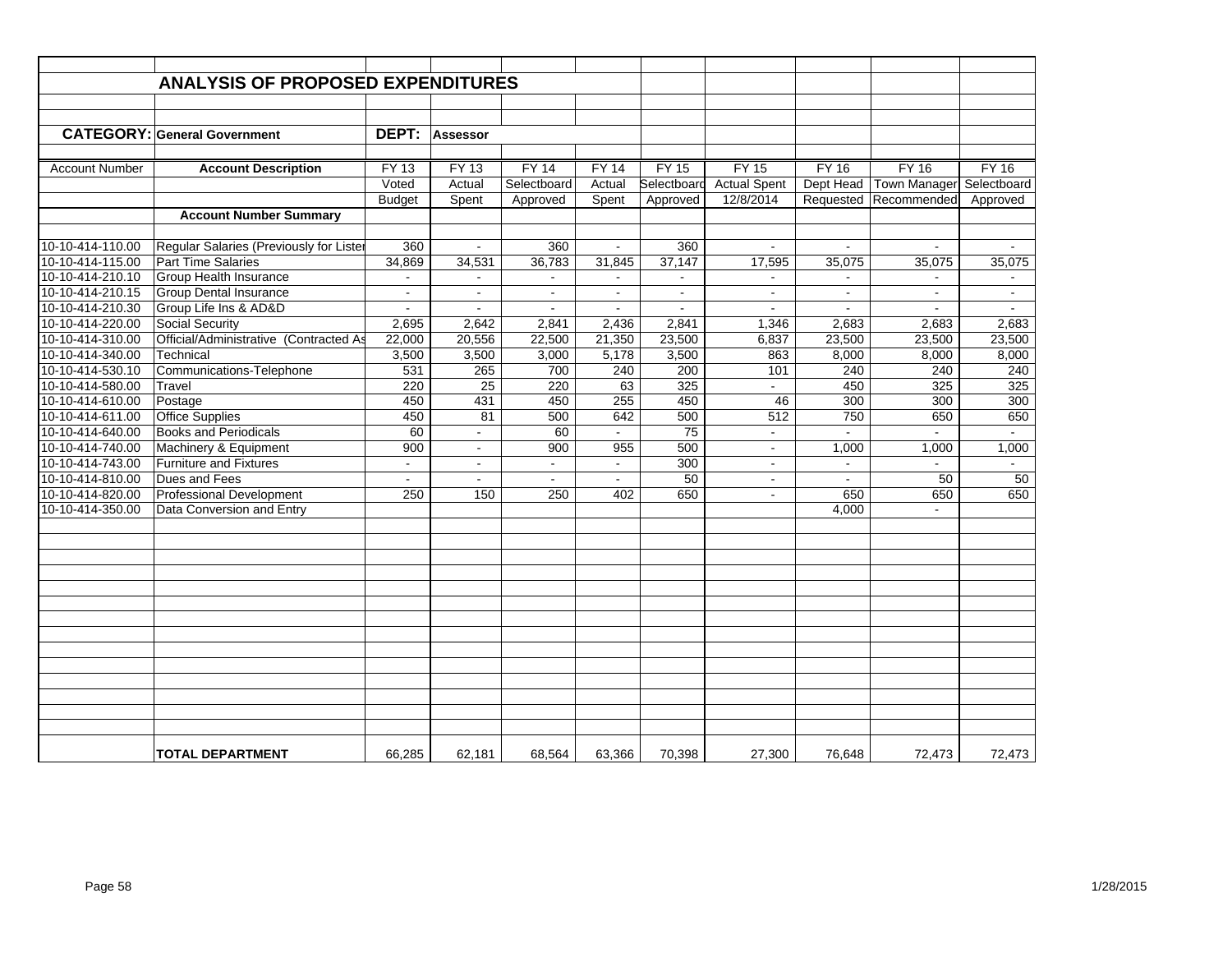|                       | ANALYSIS OF PROPOSED EXPENDITURES   |               |                          |             |        |             |                     |             |                     |             |
|-----------------------|-------------------------------------|---------------|--------------------------|-------------|--------|-------------|---------------------|-------------|---------------------|-------------|
|                       |                                     |               |                          |             |        |             |                     |             |                     |             |
|                       | <b>CATEGORY: General Government</b> |               |                          |             |        |             |                     |             |                     |             |
|                       |                                     |               | <b>DEPT:</b> Contingency |             |        |             |                     |             |                     |             |
| <b>Account Number</b> | <b>Account Description</b>          | <b>FY 13</b>  | <b>FY 13</b>             | FY14        | FY14   | FY15        | <b>FY 15</b>        | <b>FY16</b> | <b>FY16</b>         | <b>FY16</b> |
|                       |                                     | Voted         | Actual                   | Selectboard | Actual | Selectboard | <b>Actual Spent</b> | Dept Head   | <b>Town Manager</b> | Selectboard |
|                       |                                     | <b>Budget</b> | Spent                    | Approved    | Spent  | approved    | 12/8/2014           | Requested   | Recommended         | approved    |
|                       | <b>Account Number Summary</b>       |               |                          |             |        |             |                     |             |                     |             |
|                       |                                     |               |                          |             |        |             |                     |             |                     |             |
| 10-10-415-850.00      | Contingency                         | 15,670        | 1,605                    | 81,332      | 14,954 | 90,000      | 4,845               | 90,000      | 94,937              | 84,937      |
|                       |                                     |               |                          |             |        |             |                     |             |                     |             |
|                       |                                     |               |                          |             |        |             |                     |             |                     |             |
|                       |                                     |               |                          |             |        |             |                     |             |                     |             |
|                       |                                     |               |                          |             |        |             |                     |             |                     |             |
|                       |                                     |               |                          |             |        |             |                     |             |                     |             |
|                       |                                     |               |                          |             |        |             |                     |             |                     |             |
|                       |                                     |               |                          |             |        |             |                     |             |                     |             |
|                       |                                     |               |                          |             |        |             |                     |             |                     |             |
|                       |                                     |               |                          |             |        |             |                     |             |                     |             |
|                       |                                     |               |                          |             |        |             |                     |             |                     |             |
|                       |                                     |               |                          |             |        |             |                     |             |                     |             |
|                       |                                     |               |                          |             |        |             |                     |             |                     |             |
|                       |                                     |               |                          |             |        |             |                     |             |                     |             |
|                       |                                     |               |                          |             |        |             |                     |             |                     |             |
|                       |                                     |               |                          |             |        |             |                     |             |                     |             |
|                       |                                     |               |                          |             |        |             |                     |             |                     |             |
|                       |                                     |               |                          |             |        |             |                     |             |                     |             |
|                       |                                     |               |                          |             |        |             |                     |             |                     |             |
|                       |                                     |               |                          |             |        |             |                     |             |                     |             |
|                       |                                     |               |                          |             |        |             |                     |             |                     |             |
|                       |                                     |               |                          |             |        |             |                     |             |                     |             |
|                       |                                     |               |                          |             |        |             |                     |             |                     |             |
|                       |                                     |               |                          |             |        |             |                     |             |                     |             |
|                       |                                     |               |                          |             |        |             |                     |             |                     |             |
|                       |                                     |               |                          |             |        |             |                     |             |                     |             |
|                       |                                     |               |                          |             |        |             |                     |             |                     |             |
|                       | <b>TOTAL DEPARTMENT</b>             | 15,670        | 1,605                    | 81,332      | 14,954 | 90,000      | 4,845               | 90,000      | 94,937              | 84,937      |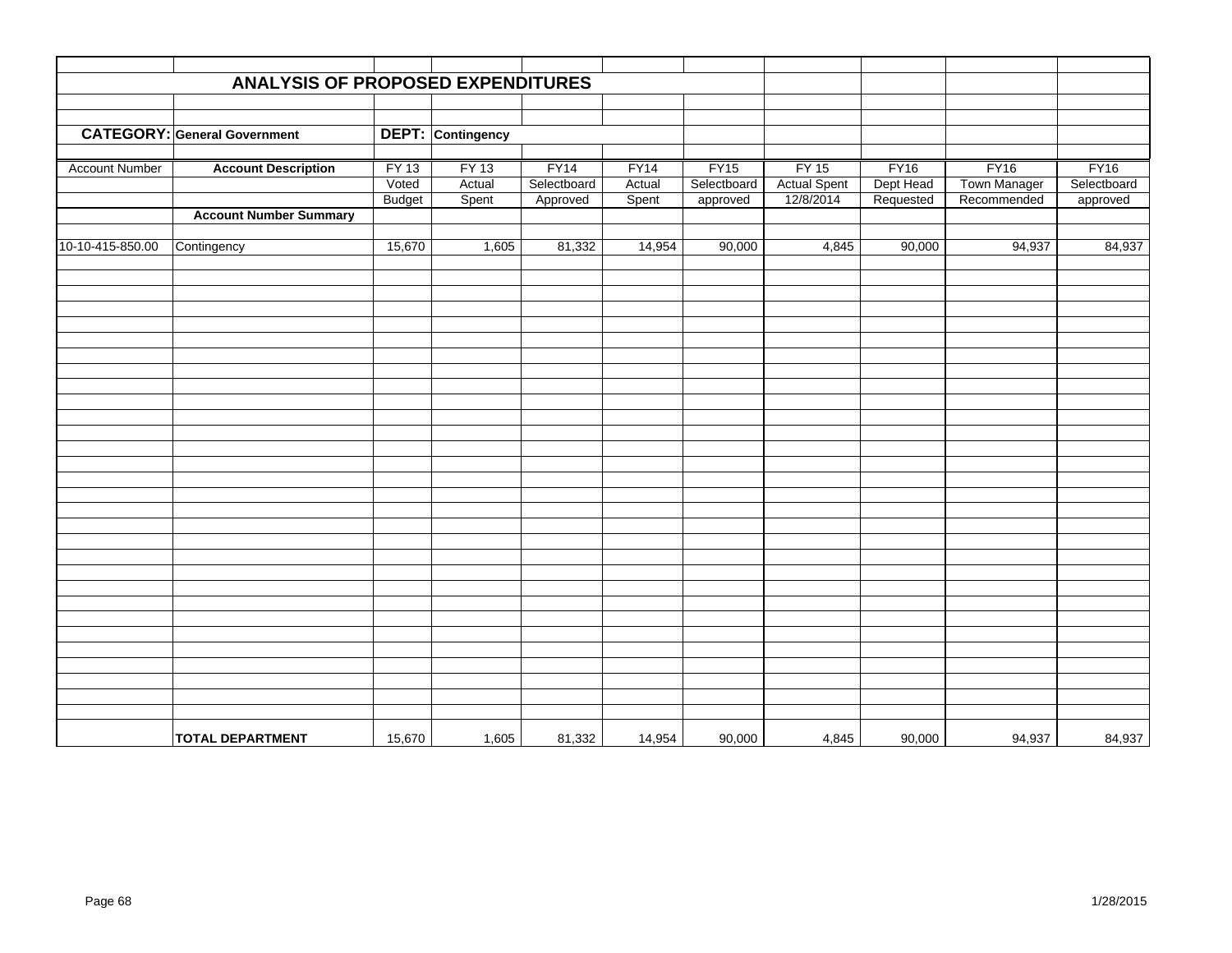**CATEGORY: General Government DEPT:**

**Administrative Services**

| <b>Account Number</b>             | <b>Account Description</b>                      | FY 13          | FY 13                    | <b>FY14</b> | FY14                     | <b>FY15</b> | <b>FY 15</b>             | FY16                        | <b>FY16</b>         | <b>FY16</b> |
|-----------------------------------|-------------------------------------------------|----------------|--------------------------|-------------|--------------------------|-------------|--------------------------|-----------------------------|---------------------|-------------|
|                                   |                                                 | Voted          | Actual                   | Selectboard | Actual                   | Selectboard | <b>Actual Spent</b>      | Dept Head                   | <b>Town Manager</b> | Selectboard |
|                                   |                                                 | <b>Budget</b>  | Spent                    | Approved    | Spent                    | Approved    | 12/8/2014                | Requested                   | Recommended         | Approved    |
|                                   | <b>Account Number Summary</b>                   |                |                          |             |                          |             |                          |                             |                     |             |
|                                   |                                                 |                |                          |             |                          |             |                          |                             |                     |             |
|                                   | 10-10-416-210.00 Health Insurance - Choice Care | 4,000          | 4,880                    | 5,624       | 2,206                    | 540         | 249                      | 540                         | 540                 | 540         |
| 10-10-416-210.10 HRA Contribution |                                                 | 173,803        | 67,131                   | 171,510     | 77,521                   | 187,850     | 50,168                   | 176,800                     | 176,800             | 176,800     |
|                                   | 10-10-416-240.00 Tuition Reimbursement          | 1,000          | $\overline{\phantom{a}}$ | 1,200       | ÷                        | 1,200       | $\overline{\phantom{a}}$ | 1,200                       | 1,200               | 1,200       |
|                                   | 10-10-416-240.10 Wellness Program               | $\overline{a}$ | $\blacksquare$           |             | $\overline{\phantom{a}}$ | 800         | $\blacksquare$           |                             | ä,                  | $\sim$      |
|                                   | 10-10-416-240.20 Health & Safety Vaccination    | $\blacksquare$ | $\sim$                   | 500.00      | ÷.                       | 624.00      | $\blacksquare$           | 624                         | 624.00              | 624.00      |
|                                   | 10-10-416-330.00 Other Professional             | 750            | 600                      | 835         | 912                      | 835         | 439                      | 711                         | 711                 | 711         |
| 10-10-416-340.00 Technical        |                                                 | 300            | 300                      | 450         | 234                      | 500         |                          | 500                         | 300                 | 300         |
| 10-10-416-345.00 Shredding        |                                                 | 50             | $\overline{\phantom{a}}$ |             |                          | 350         | $\blacksquare$           | 150                         | 150                 | 150         |
|                                   | 10-10-416-430.10 Vehicle Maintenance            | 2,260          | 464                      | 2,500       | 241                      | 1,000       | $\blacksquare$           | 1,000                       | 1,980               | 1,980       |
|                                   | 10-10-416-430.20 Photo Copier Maintenance       | 2,545          | 2,545                    | 2,400       | 2,616                    | 2,600       | 1,270                    | 6,700                       | 6,700               | 6,700       |
|                                   | 10-10-416-540.00 Advertising General            | 1,360          | 576                      | 1,850       | 1,492                    | 1,653       | 21                       | 980                         | 980                 | 980         |
| 10-10-416-610.00 Postage          |                                                 | $\blacksquare$ | $\blacksquare$           | 200         | 1,031                    | 150         |                          | 150                         | 150                 | 150         |
|                                   | 10-10-416-610.10 Postage Machine Rental         | 888            | 576                      | 800         | 768                      | 2,700       | 384                      | 3,000                       | 3,000               | 3,000       |
|                                   | 10-10-416-610.20 Postage Machine Maintenance    | 683            | 683                      | 690         | $\bar{a}$                |             | $\blacksquare$           | $\mathcal{L}_{\mathcal{A}}$ | $\sim$              | $\sim$      |
| 10-10-416-611.00 Office Supplies  |                                                 | 3,248          | 2,862                    | 3,995       | 2,787                    | 3,900       | 645                      | 3,500                       | 3,000               | 3,000       |
| 10-10-416-612.00 General Supplies |                                                 |                |                          |             | 208                      | $\sim$      | ٠                        |                             |                     |             |
| 10-10-416-810.00 Dues and Fees    |                                                 | 110            | 110                      | 160         | 500                      | 110         | $\blacksquare$           | $\sim$                      | ÷.                  |             |
|                                   | 10-10-416-820.00 Professional Development       |                |                          |             | 5,898                    | 4,140       |                          | 4,000                       | 4,000               | 4,000       |
|                                   |                                                 |                |                          |             |                          |             |                          |                             |                     |             |
|                                   |                                                 |                |                          |             |                          |             |                          |                             |                     |             |
|                                   |                                                 |                |                          |             |                          |             |                          |                             |                     |             |
|                                   |                                                 |                |                          |             |                          |             |                          |                             |                     |             |
|                                   |                                                 |                |                          |             |                          |             |                          |                             |                     |             |
|                                   |                                                 |                |                          |             |                          |             |                          |                             |                     |             |
|                                   |                                                 |                |                          |             |                          |             |                          |                             |                     |             |
|                                   |                                                 |                |                          |             |                          |             |                          |                             |                     |             |
|                                   |                                                 |                |                          |             |                          |             |                          |                             |                     |             |
|                                   |                                                 |                |                          |             |                          |             |                          |                             |                     |             |
|                                   |                                                 |                |                          |             |                          |             |                          |                             |                     |             |
|                                   |                                                 |                |                          |             |                          |             |                          |                             |                     |             |
|                                   | <b>TOTAL DEPARTMENT</b>                         | 190,997        | 80,728                   | 192,714     | 96,414                   | 208,952     | 53,176                   | 199,855                     | 200,135             | 200,135     |
|                                   |                                                 |                |                          |             |                          |             |                          |                             |                     |             |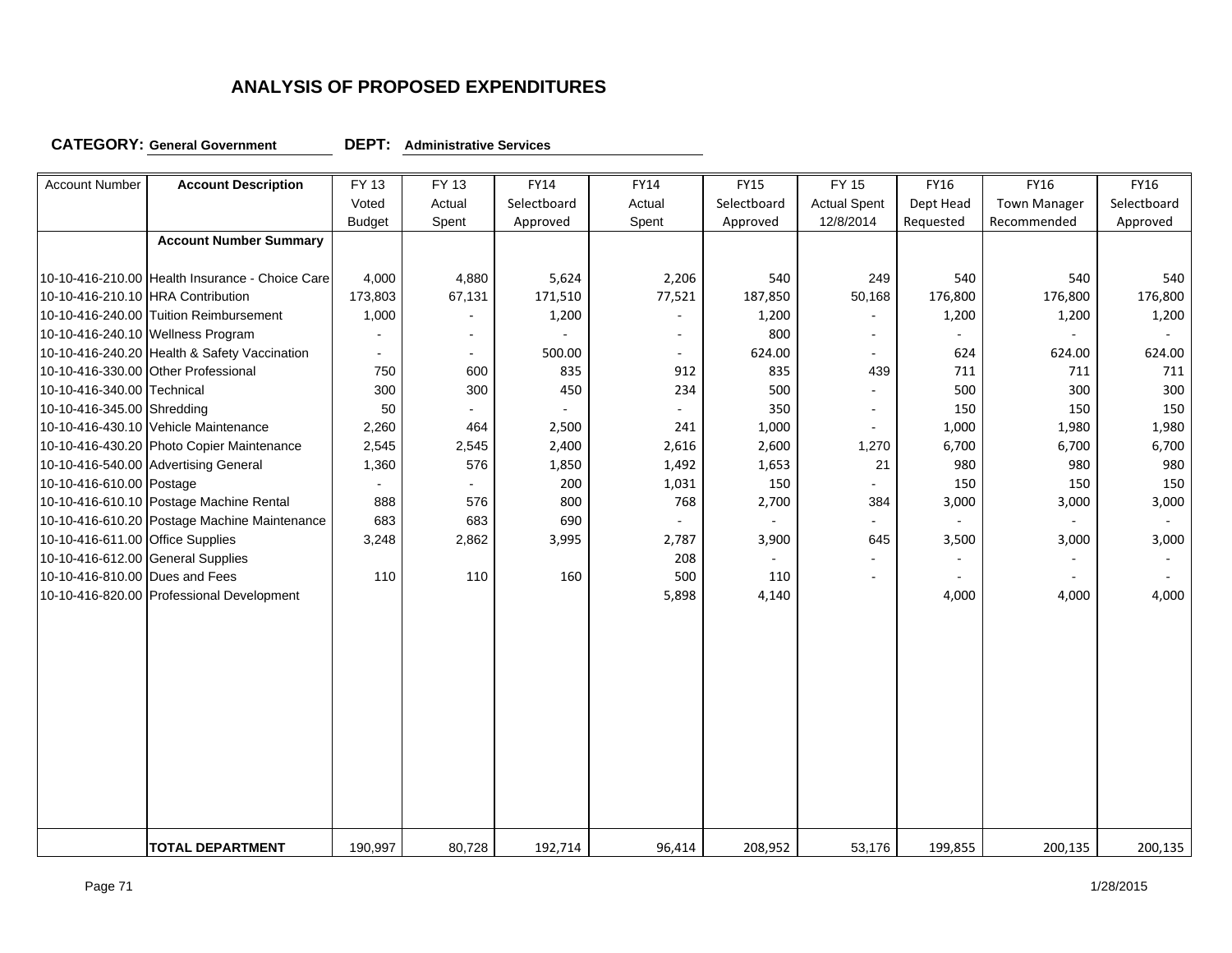|                             | <b>ANALYSIS OF PROPOSED EXPENDITURES</b>  |                          |                                     |              |                 |              |                     |              |              |              |
|-----------------------------|-------------------------------------------|--------------------------|-------------------------------------|--------------|-----------------|--------------|---------------------|--------------|--------------|--------------|
|                             |                                           |                          |                                     |              |                 |              |                     |              |              |              |
|                             |                                           |                          |                                     |              |                 |              |                     |              |              |              |
|                             | <b>CATEGORY: General Government</b>       |                          | <b>DEPT:</b> Information Technology |              |                 |              |                     |              |              |              |
|                             |                                           |                          |                                     |              |                 |              |                     |              |              |              |
| <b>Account Number</b>       | <b>Account Description</b>                | FY 13                    | FY 13                               | FY 14        | FY 14           | FY 15        | FY 15               | FY 16        | FY 16        | FY 16        |
|                             |                                           | Voted                    | Actual                              | Selectboard  | Actual          | Selectboard  | <b>Actual Spent</b> | Dept Head    | Town Manager | Selectboard  |
|                             |                                           | <b>Budget</b>            | Spent                               | Approved     | Spent           | Approved     | 12/8/2014           | Request      | Recommended  | Approved     |
|                             | <b>Account Number Summary</b>             |                          |                                     |              |                 |              |                     |              |              |              |
|                             |                                           |                          |                                     |              |                 |              |                     |              |              |              |
| 10-10-417-340.00 Technical  |                                           | 37,027                   | 37,027                              | 39,215       | 36,354          | 40,125       | 22,092              | 40,955       | 40,955       | 40,955       |
| 10-10-417-613.00 Technology | 10-10-417-530.20 Communications-Other     | 10,876<br>108            | 9,282                               | 8,150<br>750 | 4,025<br>$\sim$ | 5,415<br>950 | 1,594               | 5,430<br>700 | 5,430<br>700 | 5,430<br>700 |
|                             | 10-10-417-740.00 Machinery and Equipment  | 1,610                    | $\sim$<br>1,211                     | 1,710        | 280             | 1,710        | $\sim$<br>680       | 1,800        | 1,800        | 1,800        |
|                             | 10-10-417-820.00 Professional Development | $\overline{\phantom{a}}$ | $\sim$                              | 285          | $\omega$        | 285          | $\sim$              | 285          | 285          | 285          |
|                             |                                           |                          |                                     |              |                 |              |                     |              |              |              |
|                             |                                           |                          |                                     |              |                 |              |                     |              |              |              |
|                             |                                           |                          |                                     |              |                 |              |                     |              |              |              |
|                             |                                           |                          |                                     |              |                 |              |                     |              |              |              |
|                             |                                           |                          |                                     |              |                 |              |                     |              |              |              |
|                             |                                           |                          |                                     |              |                 |              |                     |              |              |              |
|                             |                                           |                          |                                     |              |                 |              |                     |              |              |              |
|                             |                                           |                          |                                     |              |                 |              |                     |              |              |              |
|                             |                                           |                          |                                     |              |                 |              |                     |              |              |              |
|                             |                                           |                          |                                     |              |                 |              |                     |              |              |              |
|                             |                                           |                          |                                     |              |                 |              |                     |              |              |              |
|                             |                                           |                          |                                     |              |                 |              |                     |              |              |              |
|                             |                                           |                          |                                     |              |                 |              |                     |              |              |              |
|                             |                                           |                          |                                     |              |                 |              |                     |              |              |              |
|                             |                                           |                          |                                     |              |                 |              |                     |              |              |              |
|                             |                                           |                          |                                     |              |                 |              |                     |              |              |              |
|                             |                                           |                          |                                     |              |                 |              |                     |              |              |              |
|                             |                                           |                          |                                     |              |                 |              |                     |              |              |              |
|                             |                                           |                          |                                     |              |                 |              |                     |              |              |              |
|                             |                                           |                          |                                     |              |                 |              |                     |              |              |              |
|                             |                                           |                          |                                     |              |                 |              |                     |              |              |              |
|                             |                                           |                          |                                     |              |                 |              |                     |              |              |              |
|                             |                                           |                          |                                     |              |                 |              |                     |              |              |              |
|                             | <b>TOTAL DEPARTMENT</b>                   | 49,621                   | 47,520                              | 50,110       | 40,659          | 48,485       | 24,366              | 49,170       | 49,170       | 49,170       |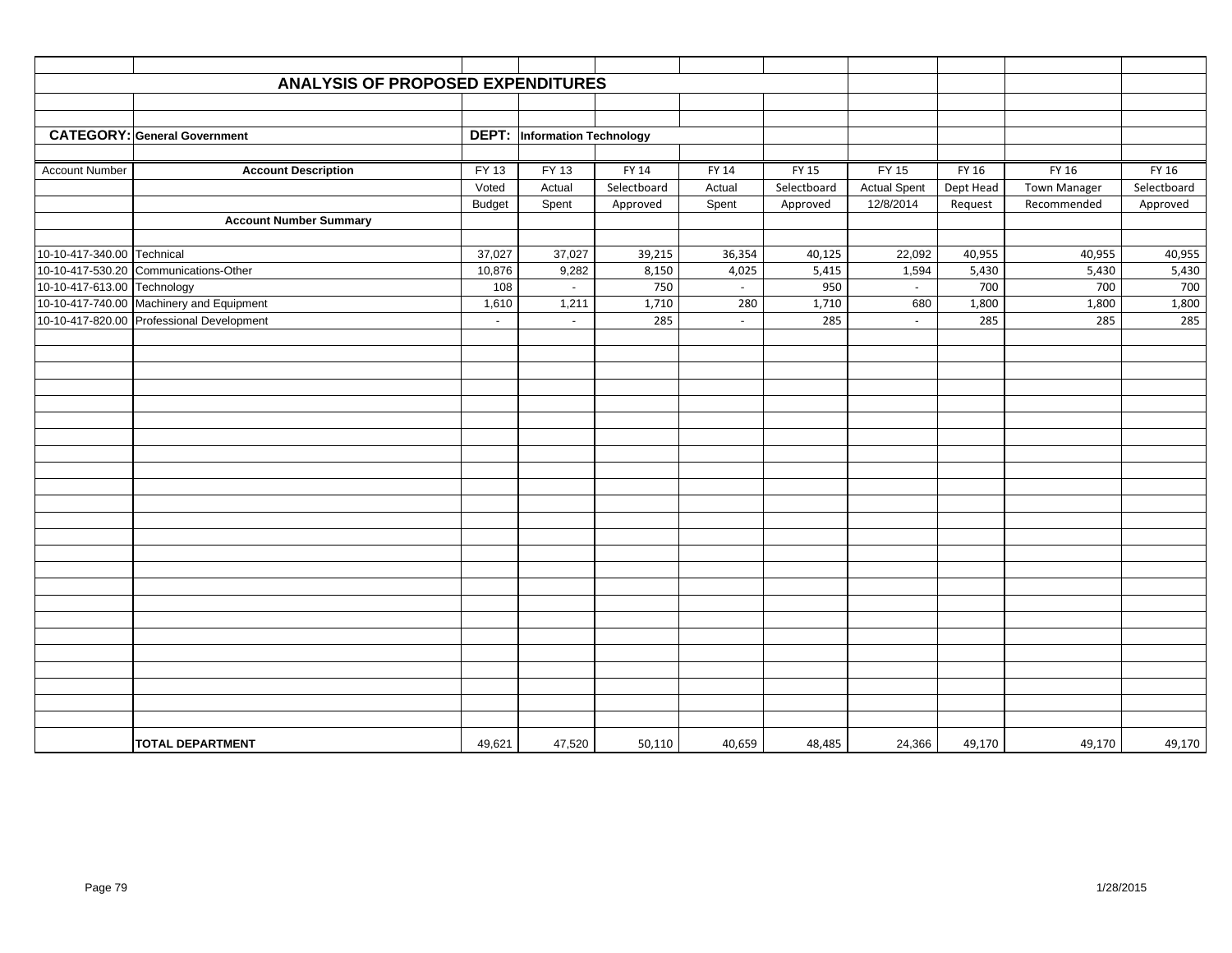|                                | <b>ANALYSIS OF PROPOSED EXPENDITURES</b> |               |                          |             |           |              |                     |            |                     |             |
|--------------------------------|------------------------------------------|---------------|--------------------------|-------------|-----------|--------------|---------------------|------------|---------------------|-------------|
|                                |                                          |               |                          |             |           |              |                     |            |                     |             |
|                                |                                          |               |                          |             |           |              |                     |            |                     |             |
| <b>CATEGORY: Public Safety</b> |                                          | DEPT:         | <b>Police Department</b> |             |           |              |                     |            |                     |             |
|                                |                                          |               |                          |             |           |              |                     |            |                     |             |
| <b>Account Number</b>          | <b>Account Description</b>               | FY 13         | FY 13                    | FY 14       | FY 14     | <b>FY 15</b> | FY 15               | FY 16      | FY 16               | FY 16       |
|                                |                                          | Voted         | Actual                   | Selectboard | Actual    | Selectboard  | <b>Actual Spent</b> | Dept. Head | <b>Town Manager</b> | Selectboard |
|                                |                                          | <b>Budget</b> | Spent                    | Approved    | Spent     | Approved     | 12/8/2014           | Request    | Recommended         | Approved    |
|                                | <b>Account Number Summary</b>            |               |                          |             |           |              |                     |            |                     |             |
| 10-20-420-110.00               | <b>Regular Salaries</b>                  | 869,296       | 851,800                  | 918,518     | 882,949   | 985,891      | 447,191             | 1,001,677  | 1,001,677           | 1,001,677   |
| 10-20-420-110.10               | Shift Differential                       | 15,500        | 15,934                   | 15,500      | 17,091    | 16,000       | 7,075               | 17,000     | 16,000              | 16,000      |
| 10-20-420-110.20               | <b>Instructor Salaries</b>               | 1,500         | 155                      | 500         | 1,255     | 500          | 1,712               | 800        | 500                 | 500         |
| 10-20-420-120.00               | <b>Temporary Salaries</b>                | 20,000        | 12,258                   | 20,000      | 16,078    | 17,000       | 6,183               | 18,000     | 17,000              | 17,000      |
| 10-20-420-130.00               | Overtime                                 | 76,000        | 78,955                   | 63,000      | 90,672    | 72,000       | 29,433              | 80,000     | 80,000              | 80,000      |
| 10-20-420-140.00               | <b>Contract Salaries</b>                 | 30,000        | 18,594                   | 30,000      | 25,707    | 25,000       | 51,902              | 30,000     | 25,000              | 25,000      |
| 10-20-420-150.00               | <b>Insurance Buyout</b>                  | 3,800         | 3,800                    | 3,800       | 7,275     | 7,000        | 4,791               | 11,500     | 11,500              | 11,500      |
| 10-20-420-170.00               | <b>Travel Allowance</b>                  | 900           | 900                      | 900         | 900       | $\sim$       | 450                 | 900        | 900                 | 900         |
| 10-20-420-190.00               | <b>Physical Fitness</b>                  | 1,500         | 2,784                    | 5,000       | 1,525     | 5,550        | 1,300               | 3,475      | 5,550               | 5,550       |
| 10-20-420-210.10               | Group Health Insurance                   | 143,762       | 131,637                  | 155,852     | 136,468   | 157,415      | 74,012              | 173,004    | 173,004             | 173,004     |
| 10-20-420-210.15               | <b>Group Dental Insurance</b>            | 14,895        | 13,925                   | 15,709      | 13,351    | 16,134       | 6,834               | 16,834     | 16,834              | 16,834      |
| 10-20-420-210.30               | Group Life & Accidental Death & Dismembe | 5,397         | 3,708                    | 2,954       | 2,657     | 3,611        | 1,232               | 3,123      | 3,123               | 3,123       |
| 10-20-420-220.00               | <b>Social Security</b>                   | 77,378        | 73,476                   | 90,273      | 77,388    | 85,939       | 41,157              | 87,938     | 87,938              | 87,938      |
| 10-20-420-230.00               | <b>Retirement Contribution</b>           | 85,250        | 84,229                   | 97,336      | 94,091    | 119,454      | 50,864              | 100,815    | 100,815             | 100,815     |
| 10-20-420-330.00               | Other Professional                       | 4,200         | 3,901                    | 3,420       | 2,709     | 3,850        | 983                 | 6,950      | 5,950               | 4,950       |
| 10-20-420-340.00               | Technical                                | 96,650        | 96,610                   | 107,110     | 98,465    | 98,179       | 87,765              | 107,716    | 106,966             | 106,966     |
| 10-20-420-430.10               | Vehicle/Equipment Maintenance            | 19,216        | 19,517                   | 18,266      | 12,303    | 17,000       | 7,002               | 17,000     | 15,000              | 14,000      |
| 10-20-420-430.20               | Photo Copier Maintenance                 | 2,000         | 1,801                    | 1,600       | 2,425     | 2,000        | 1,290               | 4,400      | 4,400               | 4,400       |
| 10-20-420-442.00               | Rental of Equipment and Vehicles         | $\sim$        | $\sim$                   | 400         | $\sim$    | $\sim$       | $\sim$              | $\sim$     | $\sim$              | $\sim$      |
| 10-20-420-530.10               | Communications-Telephone                 | 4,844         | 4,690                    | 5,000       | 4,075     | 5,225        | 1,727               | 5,300      | 4,500               | 4,100       |
| 10-20-420-530.20               | Communications-Other                     | 5,795         | 4,279                    | 6,430       | 5,544     | 6,823        | 1,414               | 11,031     | 8,631               | 8,631       |
| 10-20-420-540.00               | Advertising                              | 500           |                          | 540         | 386       | 620          |                     | 650        | 650                 | 650         |
| 10-20-420-550.00               | Printing and Binding                     | 740           | 687                      | 1,064       | 889       | 1,090        | 419                 | 1,200      | 1,090               | 1,090       |
| 10-20-420-570.00               | C. C. Unit of Special Investigations     | 9,557         | 9,557                    | 8,070       | 8,070     | 15,617       | 15,617              | 23,164     | 23,164              | 23,164      |
| 10-20-420-580.00               | Travel                                   | 5,525         | 3,239                    | 3,788       | 966       | 4,369        | 1,161               | 4,397      | 4,397               | 4,397       |
| 10-20-420-610.00               | Postage                                  | 350           | 305                      | 500         | 226       | 350          | 170                 | 400        | 400                 | 400         |
| 10-20-420-611.00               | <b>Office Supplies</b>                   | 4,000         | 3,155                    | 4,000       | 2,182     | 4,000        | 1,419               | 4,000      | 3,500               | 3,500       |
| 10-20-420-612.00               | <b>General Supplies</b>                  | 7,500         | 7,755                    | 10,000      | 13,166    | 10,000       | 7,205               | 11,000     | 11,000              | 11,000      |
| 10-20-420-613.00               | Technology                               | 300           | $\sim$                   | 400         | $\sim$    | 400          | $\sim$              | 400        | 3,785               | 3,785       |
| 10-20-420-626.00               | Gasoline                                 | 47,455        | 49,937                   | 49,875      | 46,325    | 50,000       | 17,347              | 50,000     | 50,000              | 50,000      |
| 10-20-420-640.00               | <b>Books and Periodicals</b>             | 800           | $\sim$                   | 850         | ÷.        | 800          | ÷.                  | 800        | 400                 | 400         |
|                                |                                          |               |                          |             |           |              |                     |            |                     |             |
|                                |                                          |               |                          |             |           |              |                     |            |                     |             |
|                                |                                          |               |                          |             |           |              |                     |            |                     |             |
|                                | <b>Continued on Next Page</b>            |               |                          |             |           |              |                     |            |                     |             |
|                                | <b>TOTAL PAGE</b>                        | 1,554,610     | 1,497,586                | 1,640,655   | 1,565,138 | 1,731,817    | 867,655             | 1,793,473  | 1,783,673           | 1,781,274   |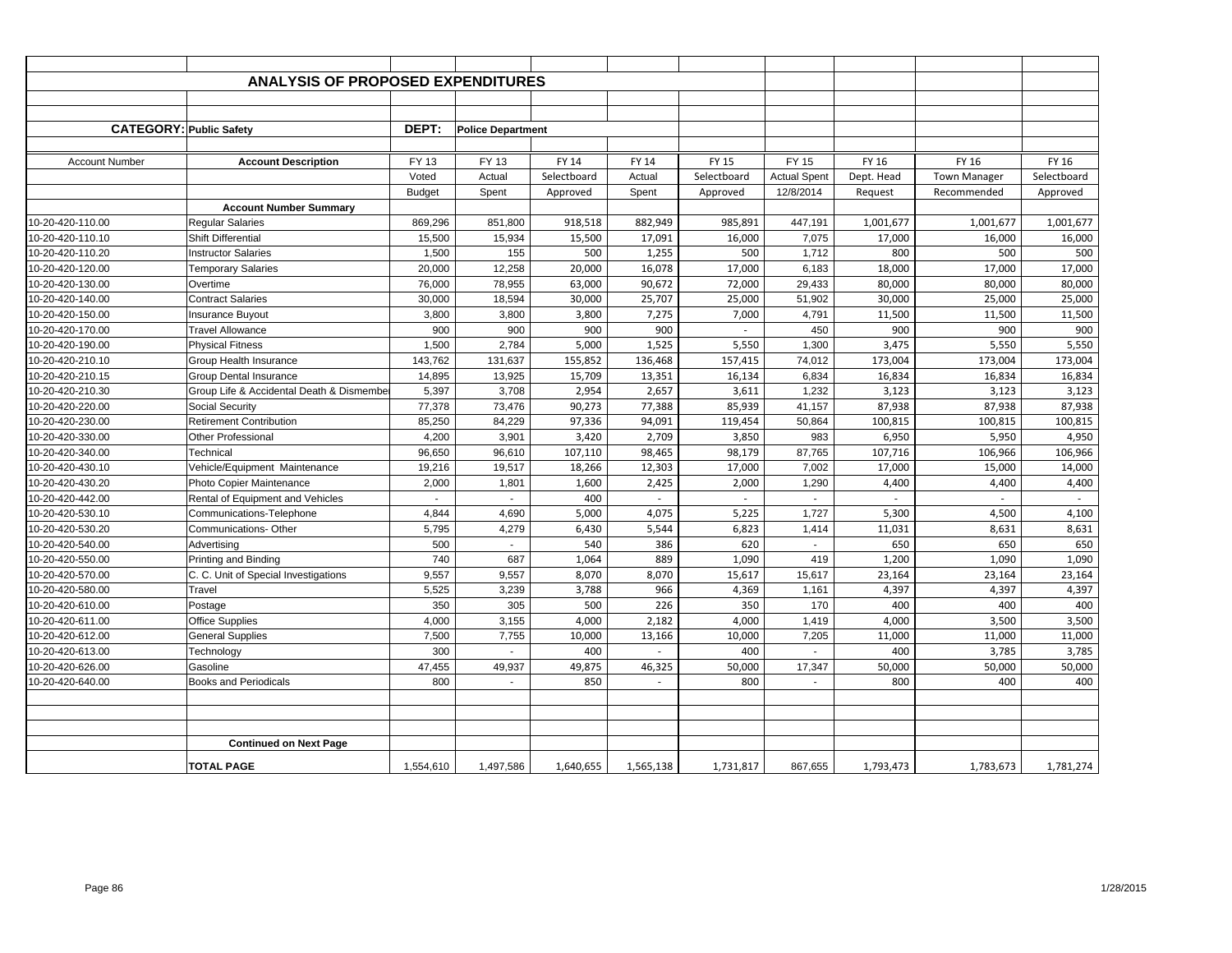|                                | <b>ANALYSIS OF PROPOSED EXPENDITURES</b> |                |                          |             |           |             |                           |            |              |             |
|--------------------------------|------------------------------------------|----------------|--------------------------|-------------|-----------|-------------|---------------------------|------------|--------------|-------------|
|                                |                                          |                |                          |             |           |             |                           |            |              |             |
|                                |                                          |                |                          |             |           |             |                           |            |              |             |
| <b>CATEGORY: Public Safety</b> |                                          | DEPT:          | <b>Police Department</b> |             |           |             |                           |            |              |             |
|                                |                                          |                |                          |             |           |             |                           |            |              |             |
| <b>Account Number</b>          | <b>Account Description</b>               | FY 13          | FY 13                    | FY 14       | FY 14     | FY 15       | FY 15                     | FY 16      | FY 16        | FY 16       |
|                                |                                          | Voted          | Actual                   | Selectboard | Actual    | Selectboard | <b>Actual Spent</b>       | Dept. Head | Town Manager | Selectboard |
|                                |                                          | <b>Budget</b>  | Spent                    | Approved    | Spent     | Approved    | 12/8/2014                 | Request    | Recommended  | Approved    |
|                                | <b>Account Number summary</b>            |                |                          |             |           |             |                           |            |              |             |
|                                |                                          |                |                          |             |           |             |                           |            |              |             |
| 10-20-420-650.00               | Uniforms                                 | 13,600         | 6,828                    | 13,600      | 14,917    | 14,400      | 6,209                     | 14,400     | 13,400       | 13,400      |
| 10-20-420-740.00               | Machinery and Equipment                  | 3,753          | 3,753                    | 2,785       | 5,970     | 3,385       | 1,980                     | 3,385      |              |             |
| 10-20-420-743.00               | <b>Furniture and Fixtures</b>            | 300            | $\sim$                   | 300         | $\sim$    | 300         | $\sim$                    | 300        | 300          | 300         |
| 10-20-420-810.00               | Dues and Fees                            | 1,130          | 520                      | 540         | 480       | 550         | 50                        | 550        | 550          | 550         |
| 10-20-420-820.00               | Professional Development                 | 6,500          | 3,079                    | 6,500       | 6,780     | 6,500       | 3,497                     | 7,000      | 7,000        | 7,000       |
| 10-20-420-825.00               | Gym Membership                           | 1,250          | 1,175                    | $\sim$      | 1,430     | 2,200       | 549                       | 2,200      | 2,200        | 1,600       |
| 10-20-420-830.00               | Youth Program                            | 1,100          | 792                      | 1,200       | 524       | 1,200       | 200                       | 1,200      | 1,200        | 1,200       |
| 10-20-420-870.00               | <b>Ballistic Vests Grant</b>             | 3,425          | 2,694                    | 3,840       | 5,075     | 3,000       | $\mathbb{Z}^{\mathbb{Z}}$ | 3,000      | 3,000        | 3,000       |
| 10-20-420-880.00               | Firearms                                 | $\blacksquare$ | $\sim$                   | $\sim$      | $\sim$    | 770         | $\sim$                    | 770        | 650          | 650         |
| 10-20-420-890.00               | Canine Unit                              |                |                          |             | 1,315     | 10,000      |                           | 3,000      | 3,000        | 3,000       |
|                                |                                          |                |                          |             |           |             |                           |            |              |             |
|                                |                                          |                |                          |             |           |             |                           |            |              |             |
|                                |                                          |                |                          |             |           |             |                           |            |              |             |
|                                |                                          |                |                          |             |           |             |                           |            |              |             |
|                                |                                          |                |                          |             |           |             |                           |            |              |             |
|                                |                                          |                |                          |             |           |             |                           |            |              |             |
|                                |                                          |                |                          |             |           |             |                           |            |              |             |
|                                |                                          |                |                          |             |           |             |                           |            |              |             |
|                                |                                          |                |                          |             |           |             |                           |            |              |             |
|                                |                                          |                |                          |             |           |             |                           |            |              |             |
|                                |                                          |                |                          |             |           |             |                           |            |              |             |
|                                |                                          |                |                          |             |           |             |                           |            |              |             |
|                                |                                          |                |                          |             |           |             |                           |            |              |             |
|                                |                                          |                |                          |             |           |             |                           |            |              |             |
|                                |                                          |                |                          |             |           |             |                           |            |              |             |
|                                |                                          |                |                          |             |           |             |                           |            |              |             |
|                                |                                          |                |                          |             |           |             |                           |            |              |             |
|                                |                                          |                |                          |             |           |             |                           |            |              |             |
|                                |                                          |                |                          |             |           |             |                           |            |              |             |
|                                |                                          |                |                          |             |           |             |                           |            |              |             |
|                                |                                          |                |                          |             |           |             |                           |            |              |             |
|                                | Account Number Summary Page One          | 1,554,610      | 1,497,586                | 1,640,655   | 1,565,138 | 1,731,817   | 867,655                   | 1,793,473  | 1,783,673    | 1,781,274   |
|                                |                                          |                |                          |             |           |             |                           |            |              |             |
|                                | <b>TOTAL DEPARTMENT</b>                  | 1,585,668      |                          | 1,669,420   | 1,601,629 | 1,774,122   |                           | 1,829,278  | 1,814,973    | 1,811,974   |
|                                |                                          |                | 1,516,428                |             |           |             | 880,140                   |            |              |             |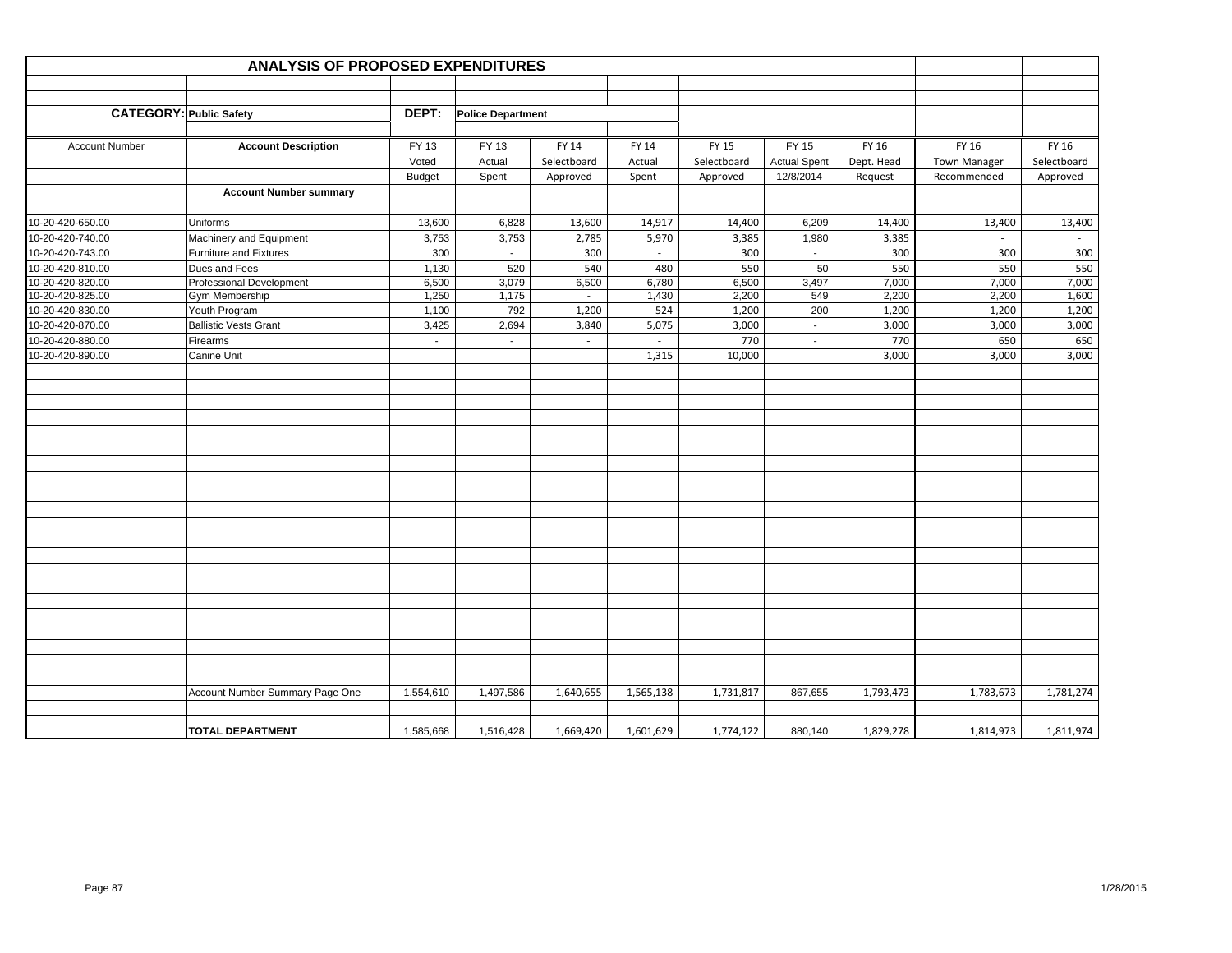|                                | <b>ANALYSIS OF PROPOSED EXPENDITURES</b> |               |                           |              |                          |              |                          |                |                     |             |
|--------------------------------|------------------------------------------|---------------|---------------------------|--------------|--------------------------|--------------|--------------------------|----------------|---------------------|-------------|
|                                |                                          |               |                           |              |                          |              |                          |                |                     |             |
|                                |                                          |               |                           |              |                          |              |                          |                |                     |             |
| <b>CATEGORY: Public Safety</b> |                                          | DEPT:         | <b>Fire Department</b>    |              |                          |              |                          |                |                     |             |
|                                |                                          |               |                           |              |                          |              |                          |                |                     |             |
| <b>Account Number</b>          | <b>Account Description</b>               | FY 13         | <b>FY 13</b>              | <b>FY 14</b> | <b>FY 14</b>             | <b>FY 15</b> | <b>FY 15</b>             | FY 16          | FY 16               | FY 16       |
|                                |                                          | Voted         | Actual                    | Selectboard  | Actual                   | Selectboard  | <b>Actual Spent</b>      | Dept. Head     | <b>Town Manager</b> | Selectboard |
|                                |                                          | <b>Budget</b> | Spent                     | Approved     | Spent                    | Approved     | 12/8/2014                | Request        | Recommended         | Approved    |
|                                | <b>Account Number Summary</b>            |               |                           |              |                          |              |                          |                |                     |             |
| 10-20-421-110.00               | <b>Regular Salaries</b>                  | 15,211        | 16,206                    | 15,750       | 15,088                   | 16,108       | 7,426                    | 27,568         | 27,568              | 27,568      |
| 10-20-421-120.00               | <b>Temporary Salaries</b>                | 83,601        | 77,461                    | 89,140       | 76,917                   | 86,110       | 31,633                   | 82,000         | 82,000              | 82,000      |
| 10-20-421-210.10               | Group Health Insurance                   | 4,136         | 4,064                     | 4,728        | 4,188                    | 4,728        | 2,150                    | 8,040          | 8,040               | 8,040       |
| 10-20-421-210.15               | <b>Group Dental Insurance</b>            | 496           | 472                       | 472          | 467                      | 472          | 233                      | 784            | 784                 | 784         |
| 10-20-421-210.30               | Group Life & Accidental Death & Dismem   | 92            | 78                        | 70           | 68                       | 71           | 29                       | 120            | 120                 | 120         |
| 10-20-421-220.00               | Social Security                          | 7,540         | 7,084                     | 8,024        | 6,954                    | 7,820        | 2,951                    | 8,382          | 8,382               | 8,382       |
| 10-20-421-230.00               | Retirement                               | 798           | 785                       | 827          | 1,039                    | 1,169        | 510                      | 1,930          | 1,930               | 1,930       |
| 10-20-421-260.00               | <b>Worker's Compensation</b>             | $\sim$        | (180)                     | $\sim$       | $\sim$                   | $\omega$     | $\omega$                 | $\sim$         | $\sim$              | $\sim$      |
| 10-20-421-330.00               | Other Professional                       | 6,025         | 2,898                     | 5,765        | 735                      | 6,025        | $\sim$                   | 6,025          | 5,250               | 5,250       |
| 10-20-421-335.00               | <b>CAG Commission</b>                    |               |                           | 400          | $\overline{\phantom{a}}$ | 400          | $\sim$                   | 400            | 400                 | 400         |
| 10-20-421-340.00               | Technical                                | 40,085        | 40,085                    | 41,762       | 41,762                   | 42,500       | 42,500                   | 48,000         | 48,000              | 48,000      |
| 10-20-421-430.10               | Vehicle/Equipment Maintenance            | 23,400        | 20,736                    | 24,682       | 25,317                   | 24,000       | 9,078                    | 24,000         | 24,000              | 24,000      |
| 10-20-421-430.20               | <b>Photo Copier Maintenance</b>          | 375           | 287                       | 825          | 257                      | 400          | 60                       | 850            | 700                 | 700         |
| 10-20-421-520.00               | <b>Insurance Deductible</b>              |               |                           |              | 500                      | $\sim$       | $\overline{a}$           | $\blacksquare$ | $\overline{a}$      | $\sim$      |
| 10-20-421-530.10               | Communications-Telephone                 | 788           | 544                       | 800          | 513                      | 600          | 235                      | 650            | 600                 | 600         |
| 10-20-421-530.20               | <b>Communications - Other</b>            | 1,100         | 911                       | 1,095        | 834                      | 1,100        | 134                      | 1,100          | 1,100               | 1,100       |
| 10-20-421-540.00               | Advertising                              | 100           | $\mathbb{Z}^{\mathbb{Z}}$ | 100          | $\overline{\phantom{a}}$ | 100          | $\blacksquare$           | 100            | 100                 | 100         |
| 10-20-421-550.00               | Printing & Binding                       | 150           | $\overline{\phantom{a}}$  | 150          | $\overline{\phantom{a}}$ | 150          | $\overline{\phantom{a}}$ | 150            | 150                 | 150         |
| 10-20-421-580.00               | Travel                                   | 200           | 93                        | 350          | $\overline{\phantom{a}}$ | 350          | $\sim$                   | 350            | 350                 | 350         |
| 10-20-421-610.00               | Postage                                  | 100           | 3                         | 125          | $\overline{7}$           | 100          | 15                       | 100            | 75                  | 75          |
| 10-20-421-611.00               | <b>Office Supplies</b>                   | 1,000         | 399                       | 1,000        | 356                      | 1,000        |                          | 1,000          | 800                 | 800         |
| 10-20-421-612.00               | <b>General Supplies</b>                  | 5,100         | 1,020                     | 6,050        | 2,092                    | 5,500        | 965                      | 5,000          | 5,000               | 5,000       |
| 10-20-421-613.00               | Technology                               |               | 400                       | 821          |                          | 1,600        | 60                       | 1,600          | 1,600               | 1,600       |
| 10-20-421-625.00               | Diesel Fuel                              | 6,370         | 6,438                     | 5,985        | 6,291                    | 6,600        | 1,382                    | 6,600          | 6,600               | 6,600       |
| 10-20-421-640.00               | Books & Periodicals                      | 200           | 80                        | 200          | 142                      | 200          | $\blacksquare$           | 175            | 175                 | 175         |
| 10-20-421-650.00               | Uniforms                                 | 2,000         | 582                       | 1,800        | 1,047                    | 2,400        | $\blacksquare$           | 2,000          | 2,000               | 2,000       |
| 10-20-421-740.00               | Machinery and Equipment                  | 39,425        | 24,463                    | 41,625       | 30,767                   | 39,425       | 2,696                    | 36,000         | 36,000              | 33,000      |
| 10-20-421-743.00               | Furniture & Fixtures                     | 250           |                           | 250          | $\sim$                   | 250          | $\blacksquare$           | 250            | 250                 | 250         |
| 10-20-421-810.00               | Dues and Fees                            | 1,625         | 1,022                     | 1,740        | 746                      | 1,740        | $\blacksquare$           | 1,500          | 1,500               | 1,500       |
| 10-20-421-820.00               | <b>Professional Development</b>          | 1,300         | 784                       | 3,150        | 450                      | 3,150        | 335                      | 3,250          | 3,250               | 2,250       |
| 10-20-421-831.00               | Fire Prevention                          | 3,750         | 2,282                     | 4,000        | 3,087                    | 4,000        | 3,000                    | 4,000          | 4,000               | 4,000       |
| <b>New Account</b>             | <b>Street Flags</b>                      |               |                           |              |                          |              |                          | 2,500          | 2,500               | 2,500       |
|                                |                                          |               |                           |              |                          |              |                          |                |                     |             |
|                                | <b>TOTAL DEPARTMENT</b>                  | 245.217       | 208,997                   | 261.686      | 219,624                  | 258,068      | 105,392                  | 274,423        | 273,223             | 269,224     |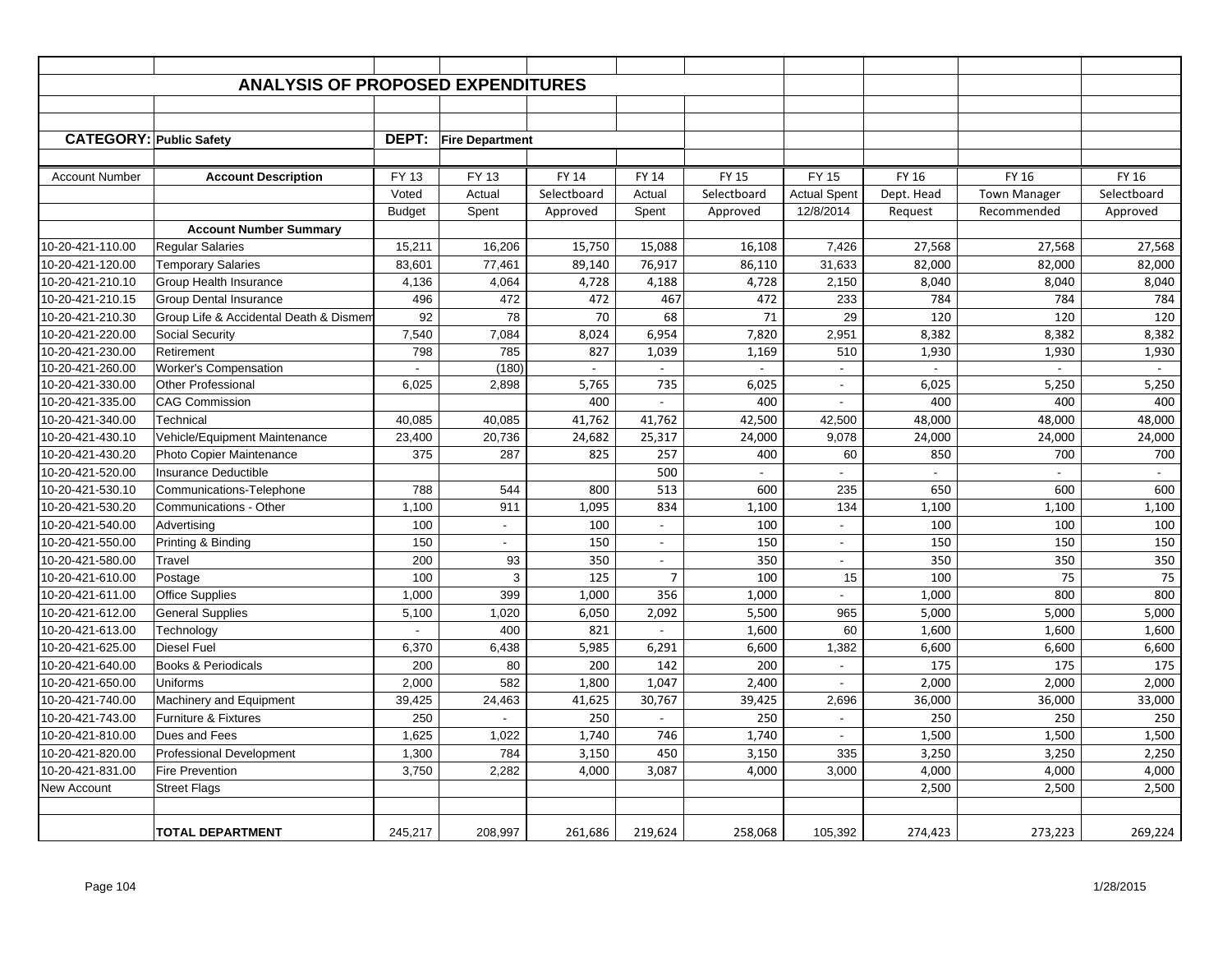|                       | <b>ANALYSIS OF PROPOSED EXPENDITURES</b>   |               |                                |              |                          |              |                          |            |                     |             |
|-----------------------|--------------------------------------------|---------------|--------------------------------|--------------|--------------------------|--------------|--------------------------|------------|---------------------|-------------|
|                       |                                            |               |                                |              |                          |              |                          |            |                     |             |
|                       |                                            |               |                                |              |                          |              |                          |            |                     |             |
|                       | <b>CATEGORY: Public Safety</b>             |               | <b>DEPT: Rescue Department</b> |              |                          |              |                          |            |                     |             |
|                       |                                            |               |                                |              |                          |              |                          |            |                     |             |
| <b>Account Number</b> | <b>Account Description</b>                 | FY 13         | FY 13                          | <b>FY 14</b> | FY 14                    | <b>FY 15</b> | <b>FY 15</b>             | FY 16      | FY 16               | FY 16       |
|                       |                                            | Voted         | Actual                         | Selectboard  | Actual                   | Selectboard  | <b>Actual Spent</b>      | Dept. Head | <b>Town Manager</b> | Selectboard |
|                       |                                            | <b>Budget</b> | Spent                          | Approved     | Spent                    | Approved     | 12/8/2014                | Request    | Recommended         | Approved    |
|                       | <b>Account Number Summary</b>              |               |                                |              |                          |              |                          |            |                     |             |
|                       |                                            |               |                                |              |                          |              |                          |            |                     |             |
| 0-20-422-110.00       | <b>Regular Salaries</b>                    | 33,701        | 35,102                         | 35,056       | 34,546                   | 35,853       | 16,530                   | 35,853     | 35,853              | 35,853      |
| 10-20-422-120.00      | <b>Temporary Salaries</b>                  | 90,256        | 65,353                         | 89,742       | 66,357                   | 92,964       | 35,772                   | 92,964     | 92,964              | 92,964      |
| 10-20-422-210.10      | Group Health Insurance, Ded Reimb          | 9,058         | 9,008                          | 10,011       | 9,281                    | 10,011       | 4,765                    | 10,011     | 10,011              | 10,011      |
| 0-20-422-210.15       | Group Dental Insurance                     | 1,103         | 1,051                          |              | 1,040                    | 1,051        | 520                      | 1,051      | 1,051               | 1,051       |
| 10-20-422-210.30      | Group Life & Accidental Death & Dismember. | 205           | 173                            | 156          | 152                      | 159          | 64                       | 294        | 294                 | 294         |
| 10-20-422-220.00      | Social Security                            | 9,453         | 7,522                          | 9,547        | 7,558                    | 9,854        | 3,925                    | 9,854      | 9,854               | 9,854       |
| 10-20-422-230.00      | Retirement                                 | 1,695         | 1,751                          | 1,840        | 2,314                    | 2,602        | 1,136                    | 2,602      | 2,602               | 2,602       |
| 10-20-422-330.00      | Other Professional                         | 2,400         | 1,847                          | 2,400        | 1,895                    | 2,400        | 1,237                    | 2,400      | 2,400               | 2,400       |
| 10-20-422-340.00      | Technical                                  | 41,835        | 40,185                         | 43,912       | 41,762                   | 43,165       | 42,500                   | 52,500     | 52,500              | 52,500      |
| 10-20-422-360.00      | <b>Contracted Services</b>                 | 12,500        | 10,151                         | 10,500       | 10,678                   | 12,500       | 4,094                    | 12,500     | 12,500              | 12,500      |
| 0-20-422-430.10       | Vehicle/Equipment Maintenance              | 7,450         | 3,235                          | 8,350        | 7,704                    | 6,450        | 4,687                    | 7,200      | 7,200               | 7,200       |
| 10-20-422-430.20      | Photo Copier Maintenance                   | 375           | $\sim$                         | 375          | $\omega$                 | 375          | $\sim$                   | 375        | 375                 | 375         |
| 10-20-422-530.10      | Communications-Telephone                   | 600           | 520                            | 600          | 510                      | 600          | 214                      | 600        | 600                 | 600         |
| 10-20-422-530.20      | Communications - Other                     | 1,950         | 1,683                          | 2,000        | 1,688                    | 1,950        | 478                      | 1,950      | 1,950               | 1,950       |
| 10-20-422-540.00      | Advertising                                | 750           | $\blacksquare$                 | 500          | 250                      | 500          | $\sim$                   | 400        | 400                 | 400         |
| 0-20-422-550.00       | Printing & Binding                         | 250           | $\blacksquare$                 | 250          | $\overline{\phantom{a}}$ | 250          | $\sim$                   | 250        | 250                 | 250         |
| 10-20-422-580.00      | Travel                                     | 200           | $\overline{\phantom{a}}$       | 200          | 188                      | 200          | $\overline{\phantom{a}}$ | 200        | 200                 | 200         |
| 10-20-422-610.00      | Postage                                    | 125           | 22                             | 125          | $\overline{4}$           | 125          | $\overline{7}$           | 75         | 75                  | 75          |
| 10-20-422-611.00      | <b>Office Supplies</b>                     | 500           | 52                             | 500          | 510                      | 500          | $\overline{\phantom{a}}$ | 550        | 550                 | 550         |
| 10-20-422-612.00      | <b>General Supplies</b>                    | 15,940        | 15,970                         | 16,020       | 23,306                   | 18,800       | 6,833                    | 22,000     | 20,000              | 20,000      |
| 10-20-422-613.00      | Technology                                 |               |                                | 350          |                          | 350          |                          | 990        | 990                 | 990         |
| 10-20-422-625.00      | Diesel Fuel                                | 7,525         | 8,303                          | 9,032        | 8,635                    | 10,000       | 2,928                    | 9,000      | 9,000               | 9,000       |
| 10-20-422-640.00      | <b>Books &amp; Periodicals</b>             | 175           |                                | 175          | 450                      | 175          |                          | 175        | 175                 | 175         |
| 10-20-422-650.00      | Uniforms                                   | 1,500         | 655                            | 1,750        | 208                      | 1,750        | 1,050                    | 1,750      | 1,250               | 1,250       |
| 0-20-422-740.00       | Machinery and Equipment                    | 10,475        | 9,092                          | 12,325       | 11,922                   | 11,300       |                          | 12,000     | 12,000              | 10,000      |
| 10-20-422-743.00      | Furniture & Fixtures                       | 250           | $\overline{\phantom{a}}$       |              | $\omega$                 | 250          | $\overline{\phantom{a}}$ | 250        | 250                 | 250         |
| 10-20-422-810.00      | Dues and Fees                              | 725           | 665                            | 600          | 200                      | 725          | 120                      | 725        | 725                 | 725         |
| 0-20-422-820.00       | <b>Professional Development</b>            | 10,270        | 6,554                          | 9,675        | 8,376                    | 10,270       | 4,494                    | 11,500     | 11,500              | 11,500      |
| 10-20-422-830.00      | <b>Public Education Material</b>           |               | 809                            |              |                          | 1,000        |                          | 1,000      | 1,000               | 1,000       |
| 10-20-422-850.00      | Donation Expense                           | 3,500         | 3,218                          | 3,500        | 4,223                    | 3,850        | 1,508                    | 4,000      | 4,000               | 4,000       |
|                       |                                            |               |                                |              |                          |              |                          |            |                     |             |
|                       |                                            |               |                                |              |                          |              |                          |            |                     |             |
|                       | <b>TOTAL DEPARTMENT</b>                    | 264,766       | 222,923                        | 269,491      | 243,757                  | 279,979      | 132,862                  | 295,019    | 292,519             | 290,519     |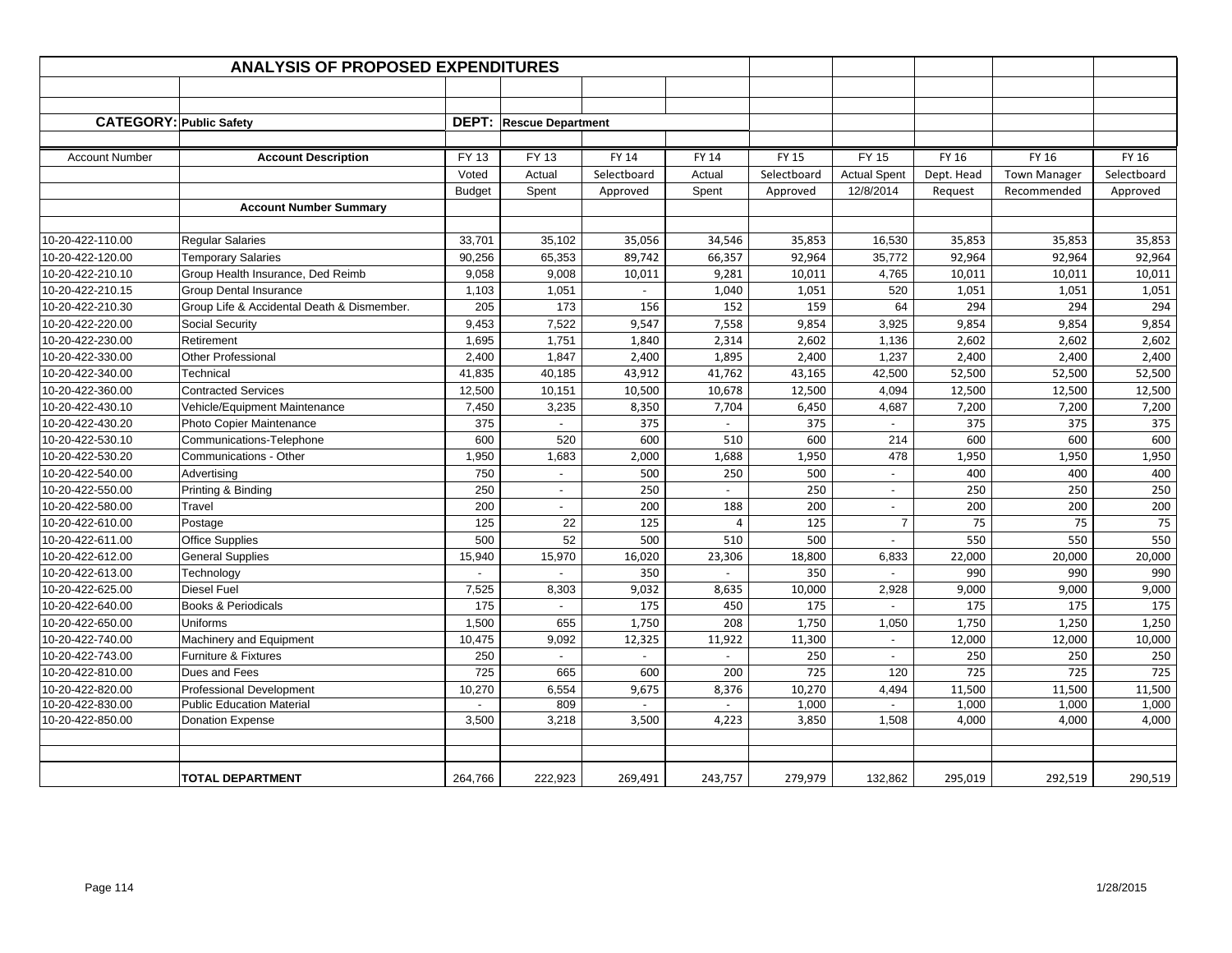**CATEGORY: Public Safety DEPT: Animal Control**

| <b>Account Number</b> | <b>Account Description</b>    | FY 13                    | FY 13          | FY 14       | FY 14          | FY 15                    | FY 15                    | FY 16                    | FY 16               | FY 16                    |
|-----------------------|-------------------------------|--------------------------|----------------|-------------|----------------|--------------------------|--------------------------|--------------------------|---------------------|--------------------------|
|                       |                               | Voted                    | Actual         | Selectboard | Actual         | Selectboard              | <b>Actual Spent</b>      | Dept Head                | <b>Town Manager</b> | Selectboard              |
|                       |                               | <b>Budget</b>            | Spent          | approved    | Spent          | approved                 | 12/8/2014                | Requested                | Recommended         | approved                 |
|                       | <b>Account Number Summary</b> |                          |                |             |                |                          |                          |                          |                     |                          |
|                       |                               |                          |                |             |                |                          |                          |                          |                     |                          |
| 10-20-423-115.00      | Part Time Salaries            | 2,700                    | 230            | 3,500       | 1,130          | 3,860                    | 410                      | 3,860                    | 3,860               | 2,860                    |
| 10-20-423-220.00      | <b>Social Security</b>        | 207                      | 18             | 268         | 86             | 295                      | 31                       | 295                      | 295                 | 295                      |
| 10-20-423-320.00      | <b>Professional Services</b>  | 500                      | 460            | 965         | 430            | 965                      | 40                       | 965                      | 965                 | 965                      |
| 10-20-423-330.00      | Other Professional            | 900                      |                | 900         |                | 1,080                    |                          | 1,080                    | 1,080               | 1,080                    |
| 10-20-423-510.00      | Care & Keep of Dogs and Cats  | 4,595                    | 4,344          | 5,020       | 4,278          | 5,100                    | 858                      | 5,100                    | 5,100               | 4,500                    |
| 10-20-423-510.10      | Dog Damage                    | 300                      |                | 300         |                |                          |                          | $\overline{\phantom{a}}$ |                     | $\overline{\phantom{a}}$ |
| 10-20-423-530.20      | Communications-Other          | $\overline{\phantom{a}}$ | $\blacksquare$ |             | $\overline{a}$ | $\overline{\phantom{a}}$ | $\overline{\phantom{0}}$ | $\overline{a}$           |                     |                          |
| 10-20-423-540.00      | Advertising                   | 102                      | 68             | 50          | 68             | 100                      | $\blacksquare$           | 100                      | 100                 | 100                      |
| 10-20-423-550.00      | Printing and Binding          | 400                      | 367            | 175         | $\overline{a}$ | $\overline{a}$           | $\blacksquare$           | 175                      | 175                 | 175                      |
| 10-20-423-580.00      | Travel                        | 550                      | 249            | 605         | 285            | 565                      | 58                       | 565                      | 565                 | 565                      |
| 10-20-423-610.00      | Postage                       | 10                       | $\mathbf 0$    | 10          |                | 10                       | $\overline{a}$           | 10                       | 10                  | $10\,$                   |
| 10-20-423-612.00      | <b>General Supplies</b>       | 380                      | 227            | 425         | 235            | 380                      | 199                      | 380                      | 380                 | 380                      |
| 10-20-423-820.00      | Professional Development      | 300                      |                | 300         |                | 300                      | ÷,                       | 300                      | 300                 | 300                      |
|                       |                               |                          |                |             |                |                          |                          |                          |                     |                          |
|                       |                               |                          |                |             |                |                          |                          |                          |                     |                          |
|                       |                               |                          |                |             |                |                          |                          |                          |                     |                          |
|                       |                               |                          |                |             |                |                          |                          |                          |                     |                          |
|                       |                               |                          |                |             |                |                          |                          |                          |                     |                          |
|                       |                               |                          |                |             |                |                          |                          |                          |                     |                          |
|                       |                               |                          |                |             |                |                          |                          |                          |                     |                          |
|                       |                               |                          |                |             |                |                          |                          |                          |                     |                          |
|                       |                               |                          |                |             |                |                          |                          |                          |                     |                          |
|                       |                               |                          |                |             |                |                          |                          |                          |                     |                          |
|                       |                               |                          |                |             |                |                          |                          |                          |                     |                          |
|                       |                               |                          |                |             |                |                          |                          |                          |                     |                          |
|                       |                               |                          |                |             |                |                          |                          |                          |                     |                          |
|                       |                               |                          |                |             |                |                          |                          |                          |                     |                          |
|                       |                               |                          |                |             |                |                          |                          |                          |                     |                          |
|                       |                               |                          |                |             |                |                          |                          |                          |                     |                          |
|                       |                               |                          |                |             |                |                          |                          |                          |                     |                          |
|                       | <b>TOTAL DEPARTMENT</b>       | 10,944                   | 5,963          | 12,518      | 6,512          | 12,655                   | 1,596                    | 12,830                   | 12,830              | 11,230                   |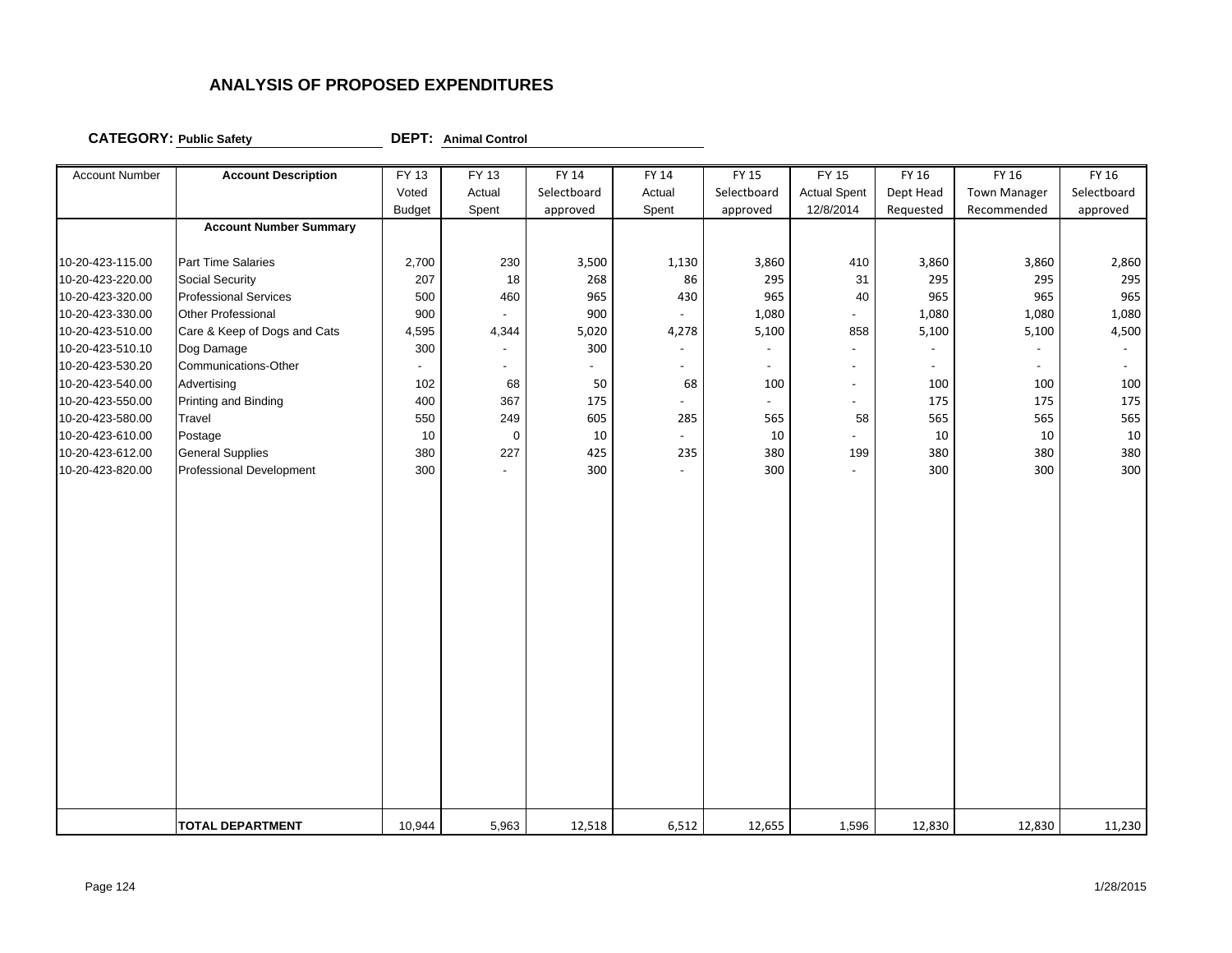|                               | <b>ANALYSIS OF PROPOSED EXPENDITURES</b> |               |                                    |                |                          |              |                                  |           |                                    |             |
|-------------------------------|------------------------------------------|---------------|------------------------------------|----------------|--------------------------|--------------|----------------------------------|-----------|------------------------------------|-------------|
|                               |                                          |               |                                    |                |                          |              |                                  |           |                                    |             |
|                               |                                          |               |                                    |                |                          |              |                                  |           |                                    |             |
| <b>CATEGORY: Public Works</b> |                                          | DEPT:         | <b>Public Works Administration</b> |                |                          |              |                                  |           |                                    |             |
|                               |                                          |               |                                    |                |                          |              |                                  |           |                                    |             |
| <b>Account Number</b>         | <b>Account Description</b>               | <b>FY 13</b>  | FY 13                              | <b>FY 14</b>   | <b>FY 14</b>             | <b>FY 15</b> | <b>FY 15</b>                     | FY 16     | FY 16                              | FY 16       |
|                               |                                          | Voted         | Actual                             | Selectboard    | Actual                   | Selectboard  | <b>Actual Spent</b><br>12/8/2014 | Dept Head | <b>Town Manager</b><br>Recommended | Selectboard |
|                               | <b>Account Number Summary</b>            | <b>Budget</b> | Spent                              | Approved       | Spent                    | Approved     |                                  | Request   |                                    | Approved    |
|                               |                                          |               |                                    |                |                          |              |                                  |           |                                    |             |
| 10-30-429-110.00              | <b>Regular Salaries</b>                  | 88,888        | 89,701                             | 92,589         | 92,645                   | 107,243      | 47,345                           | 110,142   | 110,142                            | 110,142     |
| 10-30-429-210.10              | Group Health Insurance                   | 14,576        | 14,552                             | 16,323         | 15,175                   | 10,882       | 9,022                            | 12,232    | 12,232                             | 12,232      |
| 10-30-429-210.15              | <b>Group Dental Insurance</b>            | 2,046         | 1,949                              | 1,949          | 1,411                    | 1,230        | 600                              | 1,272     | 1,272                              | 1,272       |
| 10-30-429-210.30              | Group Life & Accidental Death & Dismeml  | 548           | 443                                | 362            | 374                      | 424          | 172                              | 429       | 429                                | 429         |
| 10-30-429-220.00              | <b>Social Security</b>                   | 6,800         | 6,714                              | 7,083          | 6,958                    | 8,204        | 3,560                            | 8,426     | 8,426                              | 8,426       |
| 10-30-429-230.00              | Retirement                               | 4,444         | 1,966                              | 4,861          | 4,749                    | 5,407        | 2,602                            | 5,920     | 5,920                              | 5,920       |
| 10-30-429-331.00              | Land Fill Closure                        | 7,300         | 6,935                              | 4,000          | 7,370                    | 7,975        | 3,746                            | 10,000    | 10,000                             | 10,000      |
| 10-30-429-360.00              | <b>Contracted Services</b>               | 6,800         | 6,800                              | 6,800          | 3,503                    | 6,800        | 6,800                            | 6,800     | 6,800                              | 6,800       |
| 10-30-429-360.10              | <b>Engineering Services</b>              | 6,869         | $\sim$                             | 8,000          | 825                      | 7,000        | $\sim$                           | 6,000     | 6,000                              | 5,000       |
| 10-30-429-530.10              | Communication-Telephone                  | 2,325         | 1,736                              | 2,400          | 97                       | 1,850        | 218                              | 500       | 500                                | 500         |
| 10-30-429-530.20              | Communication-Other                      | 2,169         | 2,169                              | 1,866          | 3,015                    | 1,950        | 640                              | 1,700     | 1,700                              | 1,700       |
| 10-30-429-540.00              | Advertising                              | 850           | 508                                | 900            | 455                      | 525          | 525                              | 650       | 650                                | 650         |
| 10-30-429-580.00              | Travel                                   | 1,450         | 196                                | 1,950          | 2,385                    | 550          | $\overline{\phantom{a}}$         | 550       | 550                                | 550         |
| 10-30-429-610.00              | Postage                                  | 460           | 188                                | 460            | 194                      | 475          | 57                               | 475       | 200                                | 200         |
| 10-30-429-611.00              | <b>Office Supplies</b>                   | 950           | 658                                | 1,000          | 453                      | 950          | 307                              | 750       | 750                                | 500         |
| 10-30-429-612.00              | <b>General Supplies</b>                  | 500           | 55                                 | 500            | $\overline{\phantom{a}}$ | 100          | $\blacksquare$                   | 300       | 300                                | 100         |
| 10-30-429-613.00              | Technology                               | 900           | 775                                | 450            | 707                      | 1,600        | 290                              | 2,700     | 2,700                              | 2,700       |
| 10-30-429-626.00              | Gasoline                                 | 860           | 834                                | 1,420          | 593                      | 1,440        | 287                              | 1,440     | 800                                | 600         |
| 10-30-429-640.00              | <b>Books and Periodicals</b>             | 300           | 33                                 | 400            |                          | 250          |                                  | 250       | 250                                | 200         |
| 10-30-429-740.00              | Machinery/Equipment                      | 250           | $\blacksquare$                     | 1,400          | $\overline{\phantom{a}}$ | 500          | $\overline{\phantom{a}}$         | 350       | 350                                | 350         |
| 10-30-429-743.00              | <b>Furniture and Fixtures</b>            | 250           | $\overline{\phantom{a}}$           | $\blacksquare$ | $\blacksquare$           | 1,000        |                                  | 1,200     | 150                                | $\sim$      |
| 10-30-429-810.00              | Dues and Fees                            | 8,727         | 8,727                              | 7,927          | 7,154                    | 8,177        | 6,478                            | 7,327     | 6,827                              | 6,827       |
| 10-30-429-820.00              | Professional Development                 | 3,900         | 810                                | 4,700          | 2,146                    | 3,400        | 84                               | 5,600     | 4,500                              | 4,100       |
| 10-30-429-825.00              | <b>Small Tools</b>                       |               |                                    |                |                          | 200          |                                  | 200       | 200                                | 100         |
|                               |                                          |               |                                    |                |                          |              |                                  |           |                                    |             |
|                               |                                          |               |                                    |                |                          |              |                                  |           |                                    |             |
|                               |                                          |               |                                    |                |                          |              |                                  |           |                                    |             |
|                               |                                          |               |                                    |                |                          |              |                                  |           |                                    |             |
|                               |                                          |               |                                    |                |                          |              |                                  |           |                                    |             |
|                               |                                          |               |                                    |                |                          |              |                                  |           |                                    |             |
|                               |                                          |               |                                    |                |                          |              |                                  |           |                                    |             |
|                               |                                          |               |                                    |                |                          |              |                                  |           |                                    |             |
|                               |                                          |               |                                    |                |                          |              |                                  |           |                                    |             |
|                               |                                          |               |                                    |                |                          |              |                                  |           |                                    |             |
|                               | <b>TOTAL DEPARTMENT</b>                  | 162,162       | 145,748                            | 167,340        | 150,209                  | 178,132      | 82,733                           | 185,213   | 181,648                            | 179,298     |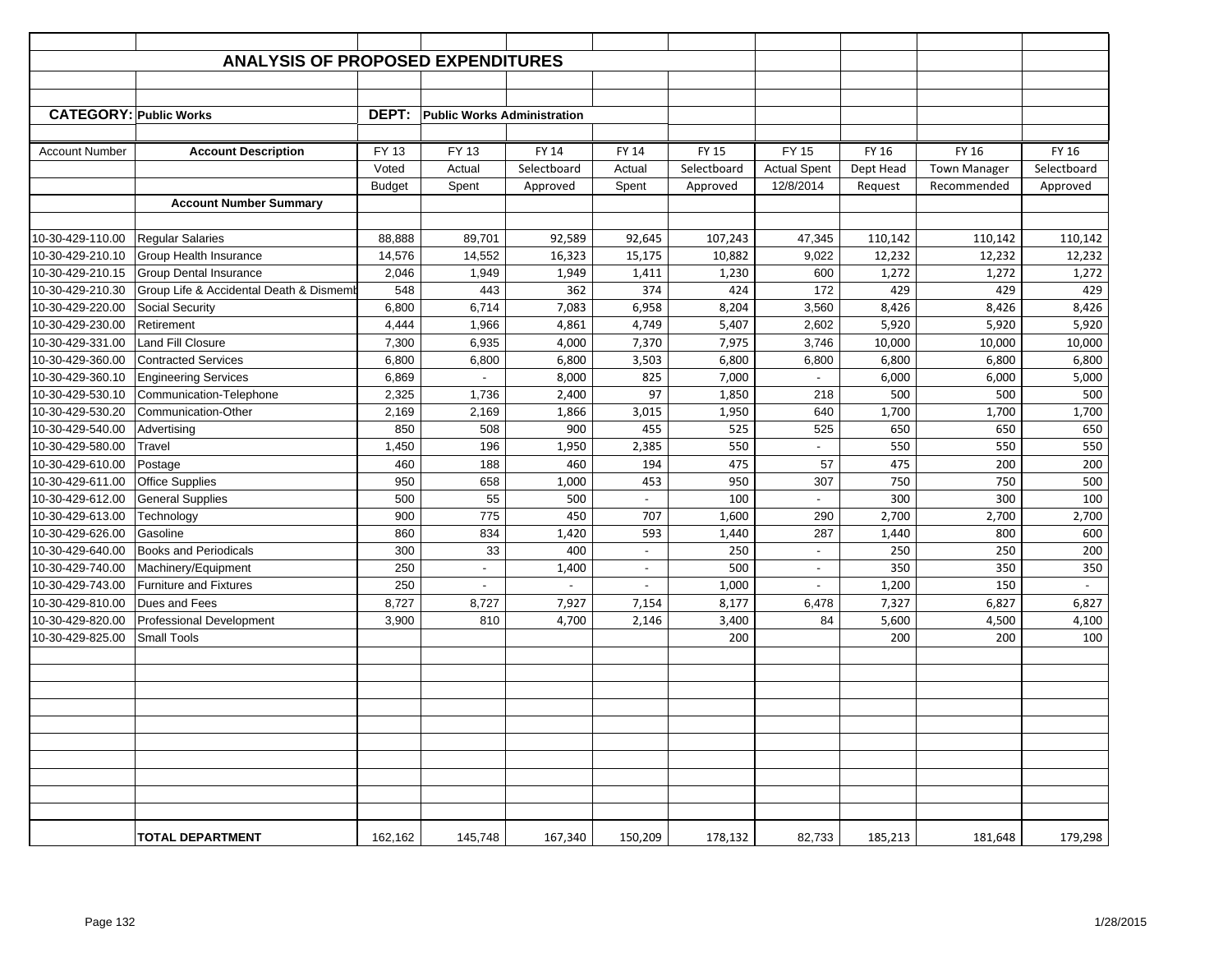|                               | <b>ANALYSIS OF PROPOSED EXPENDITURES</b>   |                          |                          |                |                             |              |                          |                |                     |             |
|-------------------------------|--------------------------------------------|--------------------------|--------------------------|----------------|-----------------------------|--------------|--------------------------|----------------|---------------------|-------------|
|                               |                                            |                          |                          |                |                             |              |                          |                |                     |             |
|                               |                                            |                          |                          |                |                             |              |                          |                |                     |             |
| <b>CATEGORY: Public Works</b> |                                            | DEPT.                    | <b>Highway</b>           |                |                             |              |                          |                |                     |             |
|                               |                                            |                          |                          |                |                             |              |                          |                |                     |             |
| <b>Account Number</b>         | <b>Account Description</b>                 | FY 13                    | FY 13                    | FY 14          | <b>FY 14</b>                | <b>FY 15</b> | <b>FY 15</b>             | FY 16          | FY 16               | FY 16       |
|                               |                                            | Voted                    | Actual                   | Selectboard    | Actual                      | Selectboard  | <b>Actual Spent</b>      | Dept Head      | <b>Town Manager</b> | Selectboard |
|                               |                                            | <b>Budget</b>            | Spent                    | Approved       | Spent                       | Approved     | 12/8/2014                | Request        | Recommended         | Approved    |
|                               | <b>Account Number Summary</b>              |                          |                          |                |                             |              |                          |                |                     |             |
| 10-30-430-110.00              | <b>Regular Salaries</b>                    | 278,589                  | 271,118                  | 290,018        | 278,219                     | 312,732      | 137,088                  | 311,933        | 311,933             | 311,933     |
| 10-30-430-115.00              | <b>Part Time Salaries</b>                  | 5,000                    | 1,418                    | 11,403         | 2,735                       | 12,000       | 5,613                    | 12,000         | 12,000              | 12,000      |
| 10-30-430-130.00              | <b>Overtime Salaries</b>                   | 29,000                   | 17,054                   | 29,000         | 27,276                      | 29,000       | 4,730                    | 29,000         | 29,000              | 29,000      |
| 10-30-430-150.00              | <b>Insurance Buyouts</b>                   | $\overline{a}$           |                          |                | 8,216                       | 6,000        | 8,125                    | 21,250         | 21,250              | 21,250      |
| 10-30-430-210.10              | Group Health Insurance                     | 70,839                   | 70,249                   | 88,634         | 63,002                      | 92,071       | 22,635                   | 46,622         | 46,622              | 46,622      |
| 10-30-430-210.15              | <b>Group Dental Insurance</b>              | 8,460                    | 7,571                    | 8,441          | 8,142                       | 9,316        | 3,629                    | 8,625          | 8,625               | 8,625       |
| 10-30-430-210.30              | Group Life & Accidental Death & Dismember. | 1,718                    | 1,231                    | 965            | 987                         | 936          | 383                      | 1,080          | 1,080               | 1,080       |
| 10-30-430-220.00              | <b>Social Security</b>                     | 25,615                   | 23,115                   | 26,980         | 25,762                      | 27,290       | 11,630                   | 28,625         | 28,625              | 28,625      |
| 10-30-430-230.00              | Retirement                                 | 15,653                   | 14,735                   | 15,421         | 16,309                      | 17,623       | 8,052                    | 19,467         | 19,467              | 19,467      |
| 10-30-430-290.00              | Other Employee Benefits                    | 1,325                    | 1,220                    | 1,440          | 1,125                       | 1,198        | 1,190                    | 2,398          | 2,398               | 2,398       |
| 10-30-430-330.00              | Other Professional                         | $\overline{\phantom{a}}$ | $\overline{\phantom{a}}$ | $\blacksquare$ | $\blacksquare$              | 500          | $\overline{\phantom{a}}$ | 500            | 500                 | 500         |
| 10-30-430-340.00              | Technical                                  | $\overline{\phantom{a}}$ | $\overline{a}$           | 500            | $\sim$                      | 500          | $\overline{a}$           | 500            | 500                 | 500         |
| 10-30-430-360.00              | <b>Contracted Services</b>                 | 4,757                    | 2,739                    | 27,000         | 11,871                      | 28,000       | 2,824                    | 25,000         | 22,000              | 22,000      |
| 10-30-430-426.00              | <b>Erosion Control</b>                     | 2,500                    | 2,294                    | 3,000          | 2,805                       | 2,500        | 3,000                    | 2,500          | 2,500               | 2,500       |
| 10-30-430-430.00              | Repairs Maintenance                        | 1,500                    | 541                      | 1,500          | 2,587                       | 1,000        | 1,190                    | 1,500          | 1,500               | 1,500       |
| 10-30-430-430.10              | Vehicle/Equipment Maintenance              | 94,669                   | 92,543                   | 83,000         | 77,547                      | 80,000       | 47,288                   | 75,000         | 68,000              | 65,000      |
| 10-30-430-431.05              | Storm Water Maintenance                    |                          |                          |                | 436                         | 1,000        |                          | 1,000          | 1,000               | 500         |
| 10-30-430-442.00              | Rental of Equipment/Vehicles               | 2,000                    | 1,171                    | 2,000          | 1,203                       | 3,000        | 1,813                    | 2,500          | 2,500               | 2,000       |
| 10-30-430-450.10              | Paving                                     | 219,605                  | 257,000                  | 257,000        | 257,000                     | 260,000      | 42,890                   | 280,000        | 280,000             | 397,500     |
| 10-30-430-450.20              | Asphalt                                    | 9,300                    | 9,300                    | 10,000         | 12,880                      | 10,000       | 7,281                    | 12,000         | 12,000              | 12,000      |
| 10-30-430-530.10              | Communications-Telephone                   | $\overline{a}$           |                          | 1,200          | 495                         | 1,200        | 191                      | 500            | 500                 | 500         |
| 10-30-430-530.20              | Communications-Other                       | $\blacksquare$           | $\sim$                   | 1,020          | $\omega$                    | 960          | 309                      | 960            | 960                 | 960         |
| 10-30-430-601.10              | <b>Winter Salt</b>                         | 116,400                  | 113,840                  | 117,000        | 145,596                     | 121,600      | 36,090                   | 154,000        | 124,000             | 124,000     |
| 10-30-430-601.20              | <b>Winter Sand</b>                         | 16,806                   | 14,313                   | 21,000         | 14,819                      | 17,500       | 17,553                   | 21,000         | 21,000              | 19,000      |
| 10-30-430-602.10              | Chloride                                   | 14,000                   | 12,158                   | 14,000         | 15,657                      | 13,950       | 15,065                   | 29,700         | 29,700              | 29,700      |
| 10-30-430-602.20              | <b>Plant Mix/Gravel</b>                    | 51,194                   | 51,194                   | 40,000         | 44,311                      | 40,000       | 13,463                   | 40,000         | 40,000              | 40,000      |
| 10-30-430-612.00              | <b>General Supplies</b>                    | 10,395                   | 8,345                    | 8,000          | 6,985                       | 8,000        | 4,868                    | 7,500          | 7,500               | 7,000       |
| 10-30-430-612.10              | <b>Plow Supplies</b>                       | 8,072                    | 7,903                    | 10,000         | 11,947                      | 9,000        | 12,935                   | 10,500         | 10,500              | 10,500      |
| 10-30-430-612.15              | Snow Fence                                 | $\overline{\phantom{a}}$ | $\sim$                   | $\overline{a}$ | $\mathcal{L}^{\mathcal{A}}$ | $\omega$     | $\blacksquare$           | $\overline{a}$ | $\mathbf{r}$        |             |
| 10-30-430-613.00              | Technology                                 | $\blacksquare$           | $\overline{\phantom{a}}$ | 1,250.00       | 1,349.00                    | $\sim$       | $\blacksquare$           | 1,300.00       | 1,300.00            | 1,300.00    |
|                               | (Continued on Next Page)                   |                          |                          |                |                             |              |                          |                |                     |             |
|                               | <b>TOTAL PAGE</b>                          | 1,009,652                | 1,003,304                | 1,092,027      | 1,061,515                   | 1,106,876    | 409,835                  | 1,146,960      | 1,106,960           | 1,217,960   |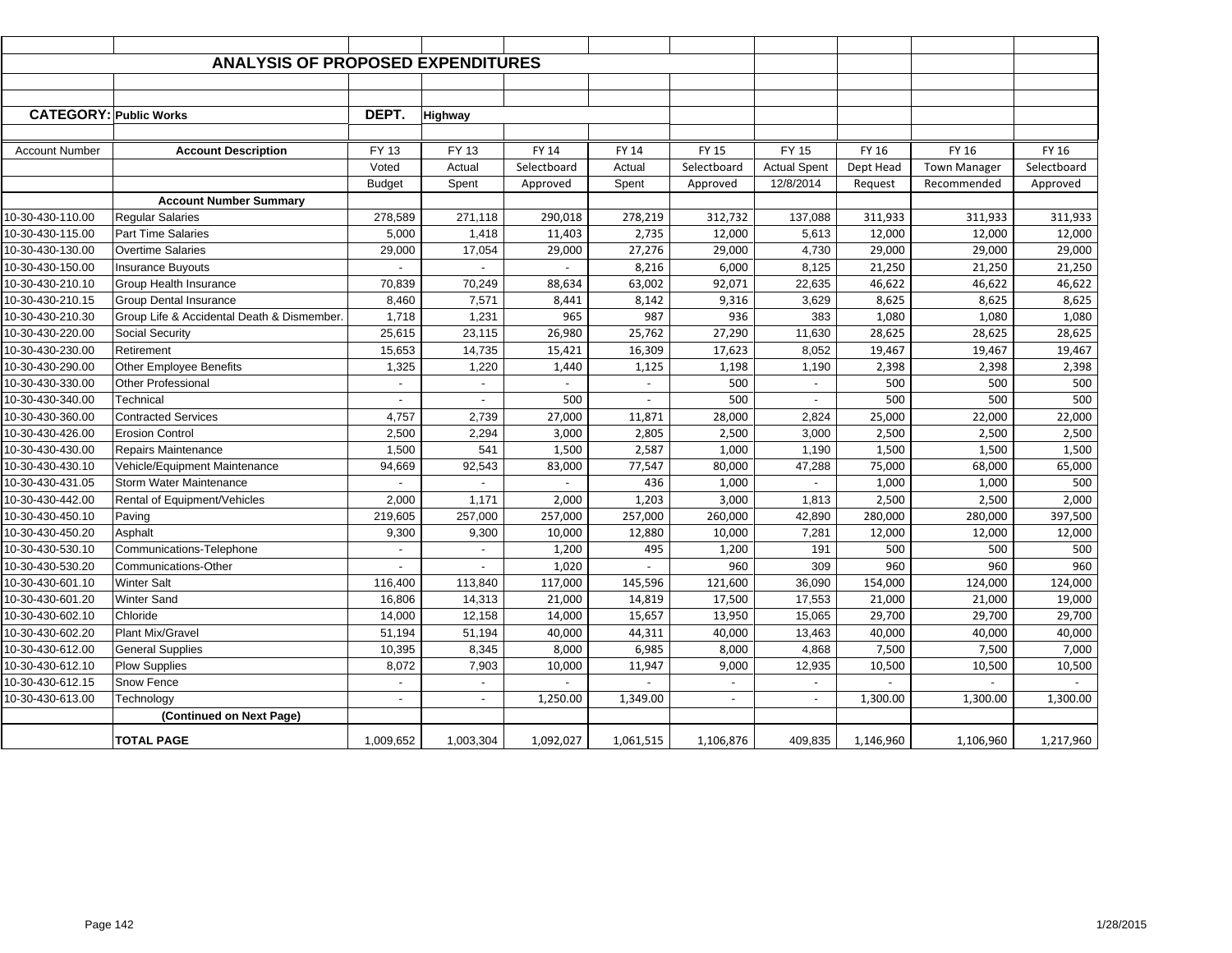|                               | <b>ANALYSIS OF PROPOSED EXPENDITURES</b> |               |                |             |              |              |                          |           |                     |             |
|-------------------------------|------------------------------------------|---------------|----------------|-------------|--------------|--------------|--------------------------|-----------|---------------------|-------------|
|                               |                                          |               |                |             |              |              |                          |           |                     |             |
|                               |                                          |               |                |             |              |              |                          |           |                     |             |
| <b>CATEGORY: Public Works</b> |                                          | DEPT.         | <b>Highway</b> |             |              |              |                          |           |                     |             |
|                               |                                          |               |                |             |              |              |                          |           |                     |             |
| <b>Account Number</b>         | <b>Account Description</b>               | FY 13         | FY 13          | FY 14       | <b>FY 14</b> | <b>FY 15</b> | <b>FY 15</b>             | FY 16     | FY 16               | FY 16       |
|                               |                                          | Voted         | Actual         | Selectboard | Actual       | Selectboard  | <b>Actual Spent</b>      | Dept Head | <b>Town Manager</b> | Selectboard |
|                               | <b>Account Number Summary Continued</b>  | <b>Budget</b> | Spent          | Approved    | Spent        | Approved     | 12/8/2014                | Request   | Recommended         | Approved    |
|                               |                                          |               |                |             |              |              |                          |           |                     |             |
| 10-30-430-615.00              | Culverts                                 | 11,500        | 10,478         | 10,000      | 8,702        | 10,500       | 500                      | 10,000    | 10,000              | 9,000       |
| 10-30-430-616.00              | <b>Traffic Signs</b>                     | 3,416         | 3,155          | 3,500       | 3,381        | 4,000        | 9,739                    | 5,000     | 6,500               | 5,000       |
| 10-30-430-625.00              | <b>Diesel Fuel</b>                       | 57,970        | 60,388         | 67,013      | 76,163       | 76,000       | 16,950                   | 78,000    | 78,000              | 78,000      |
| 10-30-430-626.00              | Gasoline                                 | 2,356         | 2,370          | 2,334       | 1,614        | 2,400        | 711                      | 2,400     | 2,400               | 1,800       |
| 10-30-430-650.00              | Uniforms                                 | 1,871         | 1,798          | 4,275       | 2,100        | 2,500        | 1,246                    | 2,500     | 2,500               | 2,500       |
| 10-30-430-730.00              | Guardrails                               | 1,500         | $\sim$         | 1,500       | $\sim$       | 1,500        | 3,591                    | 2,500     | 2,500               | 1,500       |
| 10-30-430-740.00              | Machinery and Equipment                  | 2,944         | 1,043          | 6,000       | $\sim$       | 2,500        | $\overline{\phantom{a}}$ | 500       | 500                 | 500         |
| 10-30-430-825.00              | Small Tools                              | 1,056         | 1,056          | 1,000       | 899          | 1,000        | 672                      | 1,000     | 1,000               | 500         |
|                               |                                          |               |                |             |              |              |                          |           |                     |             |
|                               |                                          |               |                |             |              |              |                          |           |                     |             |
|                               |                                          |               |                |             |              |              |                          |           |                     |             |
|                               |                                          |               |                |             |              |              |                          |           |                     |             |
|                               |                                          |               |                |             |              |              |                          |           |                     |             |
|                               |                                          |               |                |             |              |              |                          |           |                     |             |
|                               |                                          |               |                |             |              |              |                          |           |                     |             |
|                               |                                          |               |                |             |              |              |                          |           |                     |             |
|                               |                                          |               |                |             |              |              |                          |           |                     |             |
|                               |                                          |               |                |             |              |              |                          |           |                     |             |
|                               |                                          |               |                |             |              |              |                          |           |                     |             |
|                               |                                          |               |                |             |              |              |                          |           |                     |             |
|                               |                                          |               |                |             |              |              |                          |           |                     |             |
|                               |                                          |               |                |             |              |              |                          |           |                     |             |
|                               |                                          |               |                |             |              |              |                          |           |                     |             |
|                               |                                          |               |                |             |              |              |                          |           |                     |             |
|                               |                                          |               |                |             |              |              |                          |           |                     |             |
|                               |                                          |               |                |             |              |              |                          |           |                     |             |
|                               |                                          |               |                |             |              |              |                          |           |                     |             |
|                               | <b>Account Number Summary Page One</b>   | 1,009,652     | 1,003,304      | 1,092,027   | 1,061,515    | 1,106,876    | 409,835                  | 1,146,960 | 1,106,960           | 1,217,960   |
|                               |                                          |               |                |             |              |              |                          |           |                     |             |
|                               |                                          |               |                |             |              |              |                          |           |                     |             |
|                               | <b>TOTAL DEPARTMENT</b>                  | 1,092,265     | 1,083,591      | 1,187,649   | 1,154,374    | 1,207,276    | 443,244                  | 1,248,860 | 1,210,360           | 1,316,760   |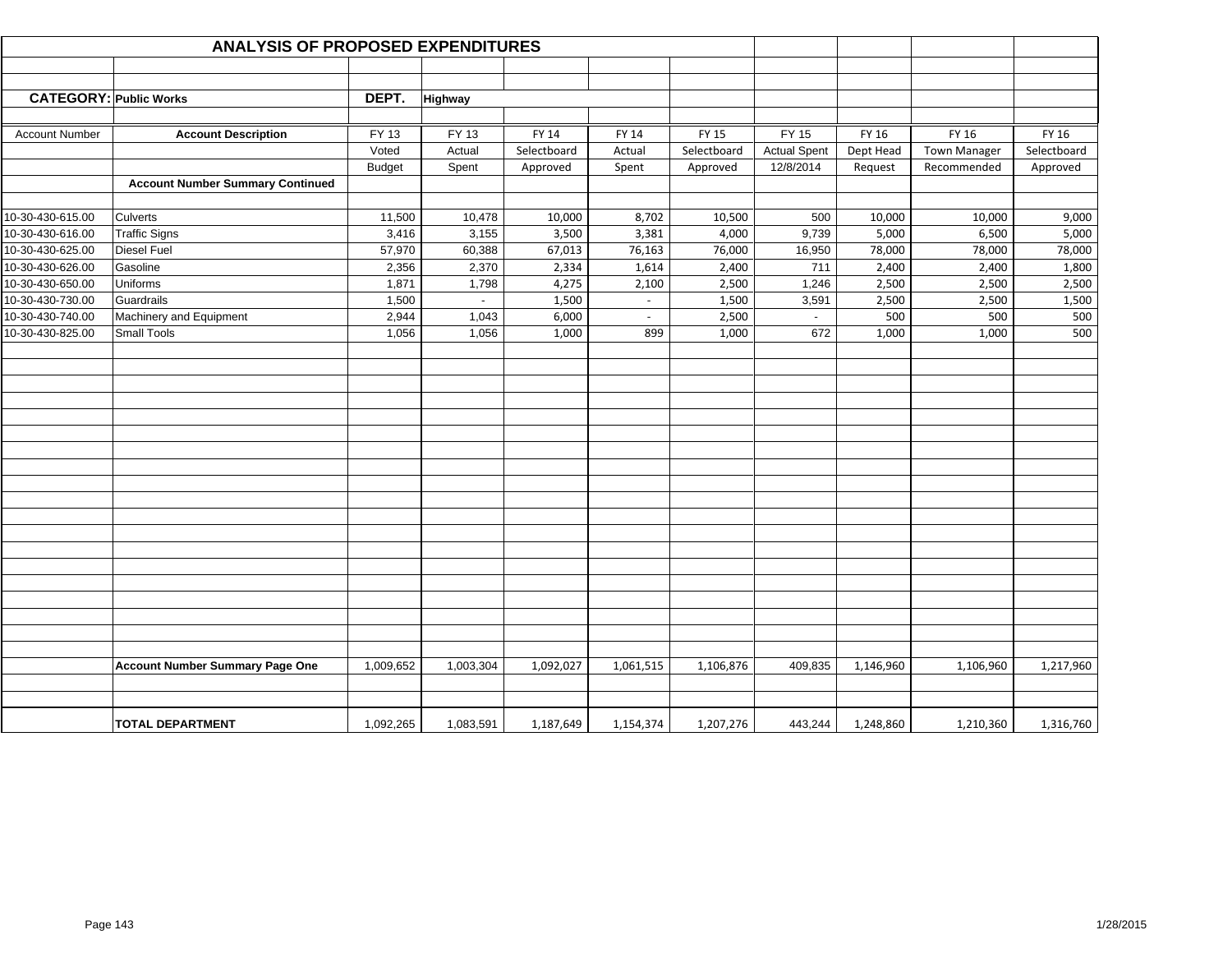#### **CATEGORY: Public Works DEPT: Buildings and Grounds**

| <b>Account Number</b> | <b>Account Description</b>           | FY 13          | FY 13   | <b>FY 14</b>   | FY 14          | <b>FY 15</b>   | <b>FY 15</b>       | FY 16          | FY 16               | FY 16       |
|-----------------------|--------------------------------------|----------------|---------|----------------|----------------|----------------|--------------------|----------------|---------------------|-------------|
|                       |                                      | Voted          | Actual  | Selectboard    | Actual         | Selectboard    | <b>Actual Spen</b> | Dept Head      | <b>Town Manager</b> | Selectboard |
|                       |                                      | <b>Budget</b>  | Spent   | Approved       | Spent          | Approved       | 12/8/2014          | Request        | Recommended         | Approved    |
|                       | <b>Account Number Summary</b>        |                |         |                |                |                |                    |                |                     |             |
| 10-30-432-110.00      | <b>Reqular Salaries</b>              | 82,477         | 81,380  | 85,924         | 80,111         | 74,596         | 34,975             | 76,141         | 76,141              | 76,141      |
| 10-30-432-115.00      | Part Time Employees                  | 11,602         | 9,064   | 13,750         | 14,302         | 14,976         | 8,937              | 15,552         | 14,976              | 14,976      |
| 10-30-432-130.00      | Overtime                             | 3,500          | 3,120   | 3,000          | 5,421          | 4,000          | 566                | 5,500          | 4,000               | 4,000       |
| 10-30-432-150.00      | Insurance Buyout                     | 3,200          | 3,200   | 3,200          | 6,450          | 4,000          | 2,708              | 4,750          | 4,750               | 4,750       |
| 10-30-432-210.10      | Group Health Insurance               | 17,040         | 14,619  | 25,556         | 10,278         | 6,358          | 1,924              | 14,572         | 14,572              | 14,572      |
| 10-30-432-210.15      | <b>Group Dental Insurance</b>        | 2,960          | 2,286   | 2,820          | 2,316          | 2,046          | 1,293              | 1,864          | 1,864               | 1,864       |
| 10-30-432-210.30      | Group Life & Accidental Death & Dism | 509            | 375     | 296            | 245            | 272            | 131                | 269            | 269                 | 269         |
| 10-30-432-220.00      | Social Security                      | 7,710          | 7,336   | 8,099          | 8,002          | 7,847          | 3,516              | 7,640          | 7,640               | 7,640       |
| 10-30-432-230.00      | <b>Retirement Contributions</b>      | 7,009          | 7,053   | 4,680          | 4,719          | 4,490          | 2,061              | 4,563          | 4,563               | 4,563       |
| 10-30-432-290.00      | <b>Other Employee Benefits</b>       | 538            | 522     | 740            | 414            | 775            | 775                | 875            | 875                 | 875         |
| 10-30-432-330.00      | <b>Other Professional Services</b>   | 1,500          | 175     | 1,500          |                | 1,500          | $\overline{a}$     | 1,500          | 1,500               | 1,500       |
| 10-30-432-340.10      | <b>Technical-Cemeteries</b>          | 800            | 444     | 9,300          | 635            | 10,250         |                    | 10,850         | 10,850              | 10,850      |
| 10-30-432-360.00      | <b>Contracted Services</b>           | 855            | 194     | 1,800          | 4,424          | 2,000          |                    | 2,500          | 2,500               | 2,500       |
| 10-30-432-411.00      | Water/Sewer                          | 2,187          | 2,187   | 2,500          | 3,162          | 2,500          | 1,215              | 3,300          | 3,300               | 3,300       |
| 10-30-432-421.00      | Disposal and Refuse                  | 4,400          | 4,834   | 5,000          | 5,305          | 5,000          | 1,980              | 5,300          | 5,300               | 5,300       |
| 10-30-432-430.00      | Repair and Maintenance-Facilities    | 18,688         | 19,241  | 25,000         | 20,696         | 40,000         | 18,848             | 30,000         | 30,000              | 27,500      |
| 10-30-432-430.10      | Repairs & Maint. Equipment           | 2,100          | 2,049   | 5,400          | 3,307          | 4,800          | 2,769              | 4,800          | 4,800               | 4,800       |
| 10-30-432-441.00      | Rental of Land and Building          | $\overline{2}$ |         | $\overline{2}$ |                | $\overline{2}$ |                    | $\overline{2}$ | $\overline{2}$      | 2           |
| 10-30-432-442.00      | Rental of Equipment and Vehicles     | 500            | 197     | 500            | 269            | 500            |                    | 500            | 500                 | 500         |
| 10-30-432-442.20      | <b>Building Mat Rentals</b>          | 893            | 664     | 1,600          | 483            | 1,000          | 188                | 1,000          | 750                 | 500         |
| 10-30-432-530.10      | Communication-Telephone              |                |         | 1,400          | 423            |                |                    |                |                     |             |
| 10-30-432-530.20      | Communication-Other                  |                |         | 1,200          |                | $\sim$         |                    |                |                     |             |
| 10-30-432-612.00      | <b>General Supplies</b>              | 6,008          | 5,327   | 5,000          | 7,305          | 5,400          | 4,522              | 6,500          | 6,500               | 6,500       |
| 10-30-432-612.10      | <b>Playing Surface Supplies</b>      | 2,027          | 1,575   | 4,000          | 284            | 3,625          | 296                | 2,800          | 2,800               | 2,800       |
| 10-30-432-612.20      | <b>Equipment- Playing Surfaces</b>   | 300            |         |                | $\overline{a}$ | 300            | $\overline{a}$     | 150            | 150                 | 150         |
| 10-30-432-612.30      | Building, Structures, Fences         | 212            | 212     | 300            |                | 300            | $\overline{a}$     | 300            | 300                 | 300         |
| 10-30-432-613.00      | Technology                           |                |         |                | 1,957          |                |                    | 1,250          | 1,250               | 1,250       |
| 10-30-432-621.00      | <b>Natural Gas</b>                   | 17,600         | 17,319  | 20,000         | 18,184         | 20,000         | 911                | 20,000         | 20,000              | 20,000      |
| 10-30-432-622.00      | Electricity                          | 52,606         | 53,155  | 50,000         | 59,064         | 54,000         | 21,973             | 63,000         | 63,000              | 63,000      |
| 10-30-432-622.50      | <b>Electricity-Street Lights</b>     | 31,500         | 33,744  | 47,500         | 34,365         | 50,000         | 12,898             | 36,500         | 36,500              | 36,500      |
| 10-30-432-623.00      | Propane                              | 2,166          | 1,609   | 4,500          | 3,270          | 4,000          | 65                 | 3,750          | 3,750               | 3,500       |
| 10-30-432-625.00      | <b>Heating Oil</b>                   | 2,423          | 2,423   | 3,000          | 3,339          | 3,000          |                    | 3,500          | 3,500               | 3,500       |
| 10-30-432-626.00      | Gasoline                             | 6,123          | 5,653   | 5,057          | 4,722          | 5,200          | 1,256              | 5,200          | 5,057               | 5,057       |
| 10-30-432-626.10      | <b>Diesel Fuel</b>                   | 993            |         | 1,145          |                | 1,400          |                    | 1,400          | 1,400               | 1,400       |
| 10-30-432-650.00      | <b>Uniforms</b>                      | 1,750          | 1,131   | 2,500          | 854            | 2,200          | 498                | 1,750          | 1,750               | 1,750       |
| 10-30-432-810.00      | Dues & Fees                          |                |         |                | 528            |                |                    | 650            | 650                 | 650         |
| 10-30-432-740.00      | Machinery and Equipment              | 650            | 359     | 650            | 500            | 2,700          | 360                | 2,750          | 2,750               | 2,400       |
| 10-30-432-825.00      | Small Tools                          | 300            | 135     | 300            | 86             | 300            |                    | 300            | 300                 | 150         |
|                       |                                      |                |         |                |                |                |                    |                |                     |             |
|                       | <b>TOTAL DEPARTMENT</b>              | 293,128        | 281,583 | 347,219        | 305,420        | 339,337        | 124,665            | 341,277        | 338,808             | 335,309     |
|                       |                                      |                |         |                |                |                |                    |                |                     |             |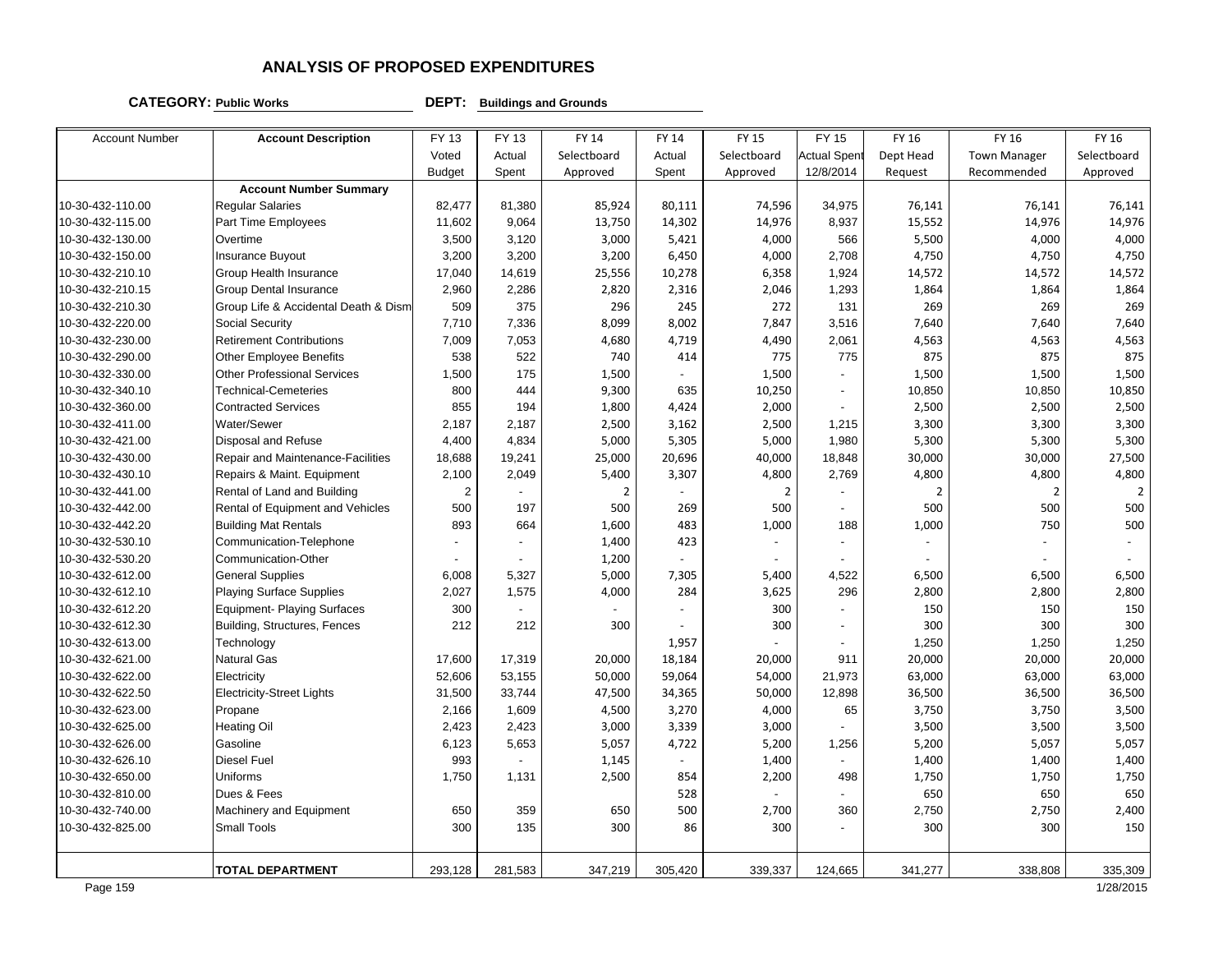|                          | <b>ANALYSIS OF PROPOSED EXPENDITURES</b>                                  |                                                      |                                    |                                            |                                            |                                    |                                    |                           |                                   |             |
|--------------------------|---------------------------------------------------------------------------|------------------------------------------------------|------------------------------------|--------------------------------------------|--------------------------------------------|------------------------------------|------------------------------------|---------------------------|-----------------------------------|-------------|
|                          |                                                                           |                                                      |                                    |                                            |                                            |                                    |                                    |                           |                                   |             |
|                          |                                                                           |                                                      |                                    |                                            |                                            |                                    |                                    |                           |                                   |             |
|                          | <b>CATEGORY: Health and Safety</b>                                        | DEPT:                                                | <b>Health</b>                      |                                            |                                            |                                    |                                    |                           |                                   |             |
|                          |                                                                           |                                                      |                                    |                                            |                                            |                                    |                                    |                           |                                   |             |
| <b>Account Number</b>    | <b>Account Description</b>                                                | FY 13                                                | <b>FY 13</b>                       | <b>FY 14</b>                               | <b>FY 14</b>                               | <b>FY 15</b>                       | <b>FY 15</b>                       | <b>FY 16</b>              | <b>FY 16</b>                      | FY 16       |
|                          |                                                                           | Voted                                                | Actual                             | Selectboard                                | Actual                                     | Selectboard                        | <b>Actual Spent</b>                | Dept Head                 | <b>Town Manager</b>               | Selectboard |
|                          |                                                                           | <b>Budget</b>                                        | Spent                              | Approved                                   | Spent                                      | Approved                           | 12/8/2014                          | Request                   | Recommendation                    | Approved    |
|                          | <b>Account Number Summary</b>                                             |                                                      |                                    |                                            |                                            |                                    |                                    |                           |                                   |             |
|                          |                                                                           |                                                      |                                    |                                            |                                            |                                    |                                    |                           |                                   |             |
| 10-40-441-110.00         | <b>Regular Salaries</b>                                                   | 6,898                                                | 6,882                              | 7,278                                      | 5,320                                      | 7,363                              |                                    | 6,591                     | 6,591                             | 6,591       |
| 10-40-441-115.00         | <b>Part Time Salaries</b>                                                 | 1,703                                                | 1,363                              | 1,363                                      | 707                                        | 1,363                              | 681                                | 1,363                     | 1,363                             | 1,363       |
| 10-40-441-210.00         | Group Health Insurance                                                    |                                                      |                                    | 748                                        | $\overline{\phantom{a}}$                   | 748                                |                                    | 745                       | 745                               | 745         |
| 10-40-441-210-15         | <b>Group Dental Insurance</b>                                             |                                                      |                                    | 58                                         | $\blacksquare$                             | 58                                 |                                    | 115                       | 115                               | 115         |
| 10-40-441-210.30         | Group Life & AD&D                                                         |                                                      |                                    | 32                                         | $\blacksquare$                             | 33                                 |                                    | 20                        | 20                                | 20          |
| 10-40-441-220.00         | Social Security                                                           | 632                                                  | 618                                | 661                                        | 446                                        | 668                                | 52                                 | 608                       | 608                               | 608         |
| 10-40-441-230.00         | <b>Employee Retirement</b>                                                | 345                                                  | 345                                | 382                                        | 257                                        | 377                                |                                    | 354                       | 354                               | 354         |
| 10-40-441-340.00         | Technical                                                                 | $\overline{\phantom{a}}$                             | $\overline{\phantom{a}}$           | 150                                        | $\overline{\phantom{a}}$                   | 150                                | $\sim$                             | 150                       | 150                               | 150         |
| 10-40-441-610.00         | Postage                                                                   | 75                                                   | $\overline{\phantom{a}}$           | 75                                         | 1                                          | $\overline{\phantom{a}}$           |                                    | $\overline{\phantom{a}}$  | 75                                | 25          |
| 10-40-441-611.00         | <b>Office Supplies</b>                                                    | 60                                                   | $\sim$                             | 100                                        | 49                                         | $\sim$                             | $\overline{\phantom{a}}$           | $\sim$                    | 100                               | 50          |
| 10-40-441-820.00         | <b>Professional Development</b>                                           | 30                                                   | $\overline{\phantom{a}}$           | $\sim$                                     | 60                                         | 65                                 | $\sim$                             | 65                        | 65                                | 65          |
| 10-40-441-830.01         | Women Helping Battered Women                                              | 500                                                  | 500                                | 500                                        | $\overline{\phantom{m}}$                   | 500                                | 500                                |                           | $\overline{\phantom{a}}$          | $\sim$      |
| 10-40-441-830.05         | <b>Howard Center for Human Services</b>                                   | 200                                                  | 200                                | 200                                        | 200                                        | 200                                | 200                                | 200                       | 200                               | 200         |
| 10-40-441-830.07         | Visiting Nurse Association                                                | 500                                                  | 500                                | 500                                        | 500                                        | 2,500                              | 2,500                              | 11,822                    | 2,500                             | 2,000       |
| 10-40-441-830.09         | <b>Green Up Vermont</b>                                                   | 300                                                  | 204                                | 300                                        | 296                                        | 300                                |                                    | 300                       | 300                               | 300         |
| 10-40-441-830.11         | Milton Family Community Center/CCTA                                       | 4,375                                                | 4,375                              | 5,375                                      | 5,450                                      | 5,375                              | 5,375                              | 5,375                     | 5,375                             | 5,375       |
| 10-40-441-830.17         | <b>Arrowhead Senior Citizens</b>                                          | 7,000                                                | 7,000                              | 7,000                                      | 7,000                                      | 7,000                              | 7,000                              | 7,000                     | 7,000                             | 7,000       |
| 10-40-441-830.18         | Champlain Valley Agency on Aging                                          | 5,000                                                | 5,000                              | 5,000                                      | 5,000                                      | 5,000                              | 5,000                              | 5,000                     | 5,000                             | 5,000       |
| 10-40-441-830.21         | Association for the Blind                                                 | 250                                                  | 250                                | 250                                        | 250                                        | 250                                | 250                                | 250                       | 250                               | 250         |
| 10-40-441-830.24         | Women's Rape Crisis Center Now Hope W                                     | 350                                                  | 350                                | 350                                        |                                            | 350                                |                                    | 350                       | 350                               | 350         |
| 10-40-441-830.27         | VT Center for Independent Living                                          |                                                      |                                    |                                            |                                            |                                    |                                    | 800                       |                                   |             |
| 10-40-441-830.33         | <b>Milton Grange</b>                                                      | 500                                                  | 500                                | 500                                        | 500                                        | 500                                | 500                                | 500                       | 500                               | 500         |
| New                      | American Red Cross                                                        | $\overline{\phantom{a}}$                             | $\blacksquare$                     | $\overline{\phantom{a}}$                   | $\overline{\phantom{a}}$                   | $\overline{\phantom{a}}$           | $\overline{\phantom{a}}$           | 1,000                     | $\sim$                            | 1,000       |
| New                      | $\Omega$                                                                  | $\blacksquare$                                       | $\sim$                             | $\blacksquare$                             | $\overline{\phantom{a}}$                   | $\overline{\phantom{a}}$           | $\overline{\phantom{a}}$           | $\sim$                    | $\sim$                            | $\sim$      |
| <b>New</b>               | <b>COTS</b>                                                               | $\blacksquare$                                       | $\overline{\phantom{a}}$           | $\blacksquare$                             | $\overline{\phantom{a}}$                   | $\sim$                             | $\overline{\phantom{a}}$           | 250                       | $\sim$                            | $\sim$      |
| <b>New</b><br><b>New</b> | Winooski Nat. Resources Con. District<br>Milton Community Youth Coalition | $\overline{\phantom{a}}$<br>$\overline{\phantom{a}}$ | $\overline{\phantom{a}}$<br>$\sim$ | $\blacksquare$<br>$\overline{\phantom{a}}$ | $\overline{\phantom{a}}$<br>$\blacksquare$ | $\overline{\phantom{a}}$<br>$\sim$ | $\overline{\phantom{a}}$<br>$\sim$ | $\overline{250}$<br>2,000 | $\overline{\phantom{a}}$<br>2,000 | 1.000       |
|                          |                                                                           |                                                      |                                    |                                            |                                            |                                    |                                    |                           |                                   |             |
|                          |                                                                           |                                                      |                                    |                                            |                                            |                                    |                                    |                           |                                   |             |
|                          | <b>TOTAL DEPARTMENT</b>                                                   | 28,718                                               | 28,088                             | 30,822                                     | 26,036                                     | 32,800                             | 22,058                             | 45,108                    | 33,661                            | 33,061      |
|                          |                                                                           |                                                      |                                    |                                            |                                            |                                    |                                    |                           |                                   |             |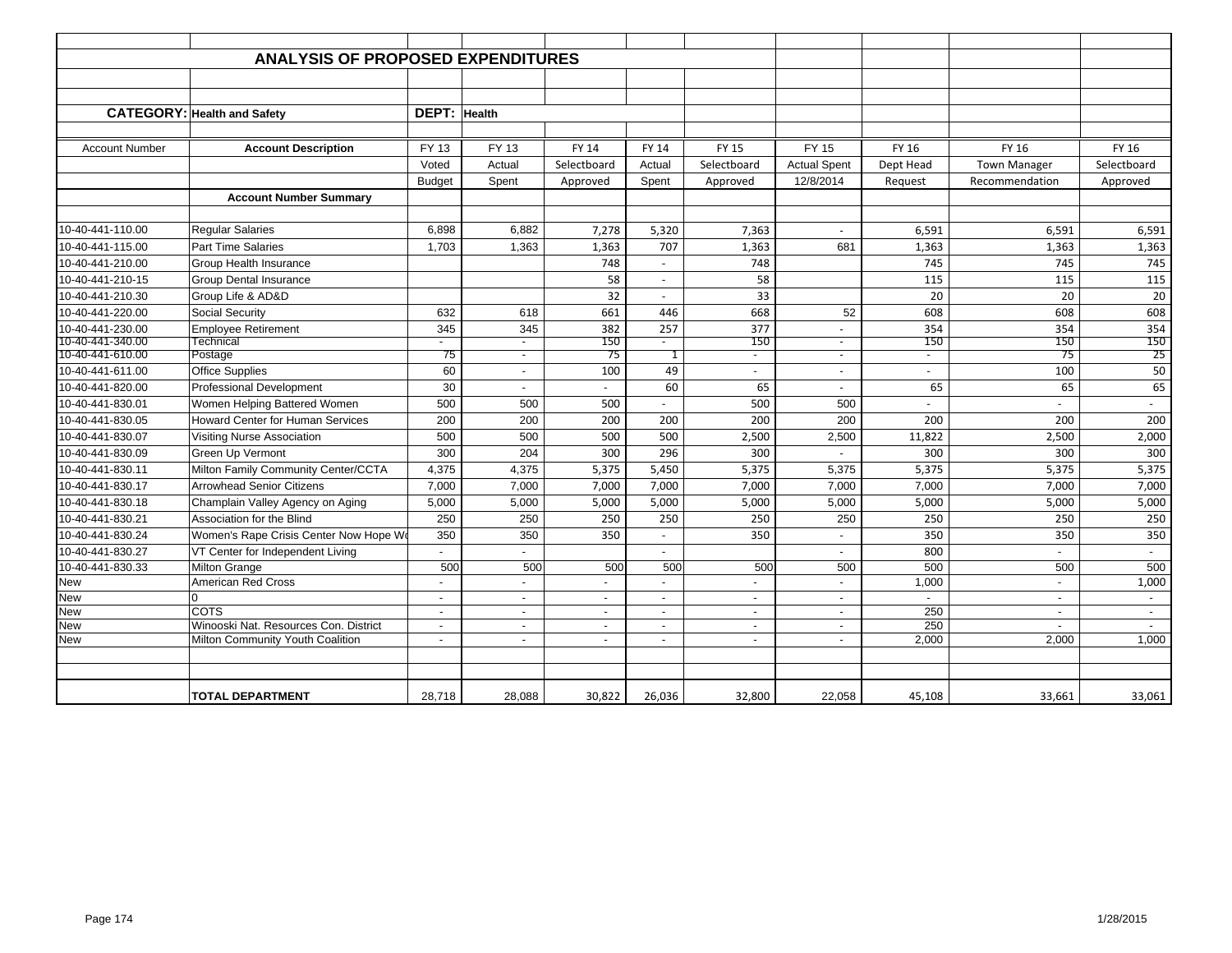#### **CATEGORY: Culture**

#### **DEPT: Library**

| <b>Account Number</b>                | <b>Account Description</b>                 | FY 13         | FY 13   | FY 14          | FY 14   | FY 15        | FY 15          | <b>FY 15</b>                    | FY 16                | FY 16                   | FY 16          |
|--------------------------------------|--------------------------------------------|---------------|---------|----------------|---------|--------------|----------------|---------------------------------|----------------------|-------------------------|----------------|
|                                      |                                            | Voted         | Actual  | Selectboard    | Actual  | Library      | Selectboard    | <b>Actual Spent</b>             | Library              | <b>Library Trustees</b> | Selectboard    |
|                                      |                                            | <b>Budget</b> | Spent   | Approved       | Spent   | Request      | Approved       | 12/8/2014                       | Request              | Recommended             | Approved       |
|                                      | <b>Account Number Summary</b>              |               |         |                |         |              |                |                                 |                      |                         |                |
|                                      |                                            |               |         |                |         |              |                |                                 |                      |                         |                |
| 10-50-451-110.00                     | <b>Reqular Salaries</b>                    | 89,879        | 81,683  | 90,288         | 85,024  | 91,087       | 90,403         | 34,522                          | 91,087               | 91,087                  | 91,087         |
| 10-50-451-115.00                     | <b>Part Time Salaries</b>                  | 29,301        | 23,601  | 31,317         | 31,977  | 42,732       | 40,044         | 18,924                          | 42,732               | 42,732                  | 42,732         |
| 10-50-451-115.10                     | Part Time Salaries - Bookmobile Driver     | 3,553         | 3,340   | 3,538          | 3,135   | 3,948        | 3,585          | 2,010                           | 3,948                | 3,948                   | 3,948          |
| 10-50-451-210.10                     | Group Health Insurance                     | 22,986        | 22,046  | 25,531         | 23,103  | 24,094       | 25,531         | 8,235                           | 24,094               | 24,094                  | 24,094         |
| 10-50-451-210.15                     | <b>Group Dental Insurance</b>              | 2,446         | 2,150   | 3,046          | 2,306   | 1,672        | 3,046          | 665                             | 1,672                | 1,672                   | 1,672          |
| 10-50-451-210.30                     | Group Life & Accidental Death & Dismember. | 558           | 345     | 401            | 326     | 396          | 401            | 100                             | 396                  | 396                     | 396            |
| 10-50-451-220.00                     | Social Security                            | 9,429         | 8,168   | 9,574          | 9,080   | 10,539       | 10,253         | 4,241                           | 10,539               | 10,539                  | 10,539         |
| 10-50-451-230.00                     | <b>Employee Retirement</b>                 | 4,520         | 3,776   | 5,579          | 5,517   | 6,132        | 5,497          | 2,370                           | 6,132                | 6,132                   | 6,132          |
| 10-50-451-250.00                     | Unemployment Compensation                  |               | 5,521   |                |         |              |                |                                 |                      |                         |                |
| 10-50-451-310.00                     | Official/Administrative                    | 6,564         | 6,418   | 11,564         | 5,744   | 8,300        | 8,300          |                                 | 3,350                | 3,350                   | 3,350          |
| 10-50-451-330.00                     | <b>Other Professional Services</b>         | 275           | 158     | 275            |         | 275          | 275            | $\overline{\phantom{a}}$        |                      |                         |                |
| 10-50-451-330.10                     | <b>Professional Programs</b>               | 2,797         | 2,232   | 1,200          | 1,568   | 1,800        | 1,800          | 50                              | 2,200                | 2,200                   | 2,200          |
| 10-50-451-520.20                     | Bookmobile Vehicle Insurance               |               |         | ÷.             |         |              |                | $\blacksquare$                  |                      |                         |                |
| 10-50-451-530.10                     | Communications-Telephone                   | 165           | 53      | 165            | 49      | 165          | 165            | 20                              | 100                  | 100                     | 100            |
| 10-50-451-530.20                     | Communications-Other                       | 240           | 240     | 417            | 385     | 420          | 420            | 60                              | 300                  | 300                     | 300            |
| 10-50-451-540.00                     | Advertising                                | 350           | 303     | 350            | 200     | 350          | 350            |                                 | 350                  | 350                     | 350            |
| 10-50-451-550.00                     | Printing and Binding                       | 1,056         | 1,056   | 500            | 392     | 500          | 500            | 101                             | 800                  | 800                     | 800            |
| 10-50-451-580.00                     | Travel                                     | 1,500         | 1,429   | 1,000          | 1,003   | 1,200        | 1,200          | 269                             | 1,400                | 1,400                   | 1,400          |
| 10-50-451-610.00                     | Postage                                    | 2,600         | 2,125   | 2,600          | 2,327   | 2,600        | 2,600          | 1,113                           | 2,800                | 2,800                   | 2,800          |
| 10-50-451-611.00                     | <b>Office Supplies</b>                     | 5,000         | 4,432   | 6,000          | 5,619   | 5,000        | 5,000          | 919                             | 4,500                | 4,500                   | 4,500          |
| 10-50-451-612.00                     | <b>General Supplies</b>                    | 800           | 709     | 1,000          | 696     | 800          | 800            | 252                             | 800                  | 800                     | 800            |
| 10-50-451-613.00                     | Technology                                 |               |         |                |         |              |                |                                 | 4,000                | 4,000                   | 4,000          |
| 10-50-451-640.10                     | <b>Adult Books</b>                         | 8,074         | 8,049   | 9,500          | 9,491   | 8,500        | 8,500          | 3,504                           | 8,500                | 8,500                   | 8,500          |
| 10-50-451-640.15                     | Audios                                     | 6,006         | 5,399   | 6,000          | 5,431   | 6,000        | 6,000          | 1,595                           | 6,000                | 6,000                   | 5,500          |
| 10-50-451-640.20                     | CD Roms                                    |               |         |                |         |              |                |                                 |                      |                         | $\bar{a}$      |
| 10-50-451-640.22                     | Music                                      | 441           |         | $\sim$         | $\sim$  |              | $\blacksquare$ | ٠                               | $\ddot{\phantom{1}}$ |                         |                |
| 10-50-451-640.25                     | <b>Books-Childrens</b>                     | 7,112         | 7,073   | 7,290          | 6,567   | 7,300        | 7,300          | 2,038                           | 7,300                | 7,300                   | 7,000          |
| 10-50-451-640.30                     | Books-Juvenile                             | 6,482         | 6,482   | 6,635          | 6,479   | 6,600        | 6,600          | 1,293                           | 6,600                | 6,600                   | 6,600          |
| 10-50-451-640.35<br>10-50-451-640.40 | Books-Large Print<br>Periodicals           | 2,900         | 2,870   | 4,000<br>1,500 | 3,261   | 4,000        | 4,000          | 1,655<br>3,025                  | 4,000                | 4,000<br>1,000          | 3,500<br>1,000 |
|                                      |                                            | 1,503         | 1,503   | 1,000          | 1,487   | 4,400<br>500 | 4,400          |                                 | 1,000                |                         |                |
| 10-50-451-640.45<br>10-50-451-640.50 | Books-References<br>Videos                 | 1,222         | 1,104   |                | 216     | 4,000        | 500<br>4,000   | 1,464                           |                      |                         |                |
| 10-50-451-640.55                     | <b>Electronic Resources</b>                | 4,815         | 4,707   | 3,100          | 3,035   |              |                |                                 | 4,000<br>5,600       | 4,000<br>5,600          | 3,500<br>5,600 |
| 10-50-451-740.00                     | Machinery and Equipment                    | 7,326         | 5,519   |                |         | 1,000        |                |                                 |                      |                         | 1,000          |
| 10-50-451-743.00                     | <b>Furniture and Fixtures</b>              | 1,000         | 538     | 1,214          | 1,835   | 400          | 1,000<br>400   | $\overline{\phantom{a}}$<br>176 | 500                  | 500                     | 500            |
|                                      |                                            |               |         | 1,000          | 1,302   |              |                |                                 |                      |                         |                |
|                                      |                                            |               |         |                |         |              |                |                                 |                      |                         |                |
|                                      | <b>TOTAL PAGE</b>                          | 230,900       | 213,029 | 235,584        | 217,555 | 244,709      | 242,870        | 88,601                          | 244,699              | 244,699                 | 243,900        |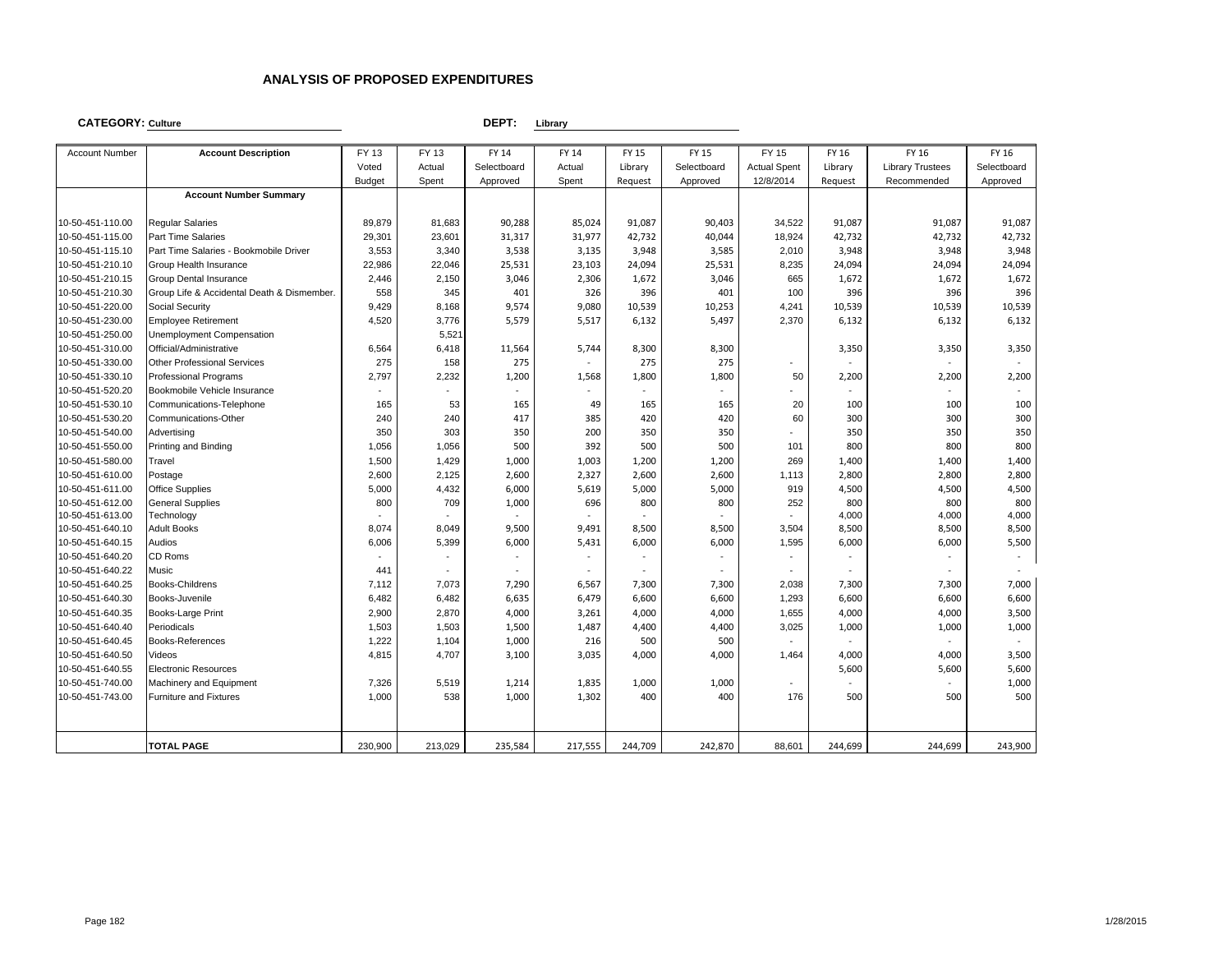| Account Number   | <b>Account Description</b>              | FY 13         | FY 13   | FY 14       | FY 14   | FY 15   | FY 15       | FY 15               | FY 16   | FY 16                   | FY 16       |
|------------------|-----------------------------------------|---------------|---------|-------------|---------|---------|-------------|---------------------|---------|-------------------------|-------------|
|                  |                                         | Voted         | Actual  | Selectboard | Actual  | Library | Selectboard | <b>Actual Spent</b> | Library | <b>Library Trustees</b> | Selectboard |
|                  |                                         | <b>Budget</b> | Spent   | Approved    | Spent   | Request | Approved    | 12/8/2014           | Request | Recommended             | Approved    |
|                  | <b>Account Number Summary Continued</b> |               |         |             |         |         |             |                     |         |                         |             |
| 10-50-451-810.00 | Dues and Fees                           | 1,005         | 225     | 800         | 369     | 700     | 700         | 50                  | 600     | 600                     | 600         |
| 10-50-451-820.00 | Professional Development                | 158           | 155     | 1,200       | 390     | 568     | 568         | 50                  | 600     | 600                     | 600         |
|                  |                                         |               |         |             |         |         |             |                     |         |                         |             |
|                  |                                         |               |         |             |         |         |             |                     |         |                         |             |
|                  |                                         |               |         |             |         |         |             |                     |         |                         |             |
|                  |                                         |               |         |             |         |         |             |                     |         |                         |             |
|                  |                                         |               |         |             |         |         |             |                     |         |                         |             |
|                  |                                         |               |         |             |         |         |             |                     |         |                         |             |
|                  |                                         |               |         |             |         |         |             |                     |         |                         |             |
|                  |                                         |               |         |             |         |         |             |                     |         |                         |             |
|                  |                                         |               |         |             |         |         |             |                     |         |                         |             |
|                  |                                         |               |         |             |         |         |             |                     |         |                         |             |
|                  |                                         |               |         |             |         |         |             |                     |         |                         |             |
|                  |                                         |               |         |             |         |         |             |                     |         |                         |             |
|                  |                                         |               |         |             |         |         |             |                     |         |                         |             |
|                  |                                         |               |         |             |         |         |             |                     |         |                         |             |
|                  |                                         |               |         |             |         |         |             |                     |         |                         |             |
|                  |                                         |               |         |             |         |         |             |                     |         |                         |             |
|                  |                                         |               |         |             |         |         |             |                     |         |                         |             |
|                  |                                         |               |         |             |         |         |             |                     |         |                         |             |
|                  |                                         |               |         |             |         |         |             |                     |         |                         |             |
|                  | Account Number Summary Page One         | 230,900       | 213,029 | 235,584     | 217,555 | 244,709 | 242,870     |                     | 244,699 | 244,699                 | 243,900     |
|                  |                                         |               |         |             |         |         |             |                     |         |                         |             |
|                  |                                         |               |         |             |         |         |             |                     |         |                         |             |
|                  | <b>TOTAL DEPARTMENT</b>                 | 232,063       | 213,409 | 237,584     | 218,314 | 245,977 | 244,138     | 100                 | 245,899 | 245,899                 | 245,100     |
|                  |                                         |               |         |             |         |         |             |                     |         |                         |             |

**CATEGORY: Culture**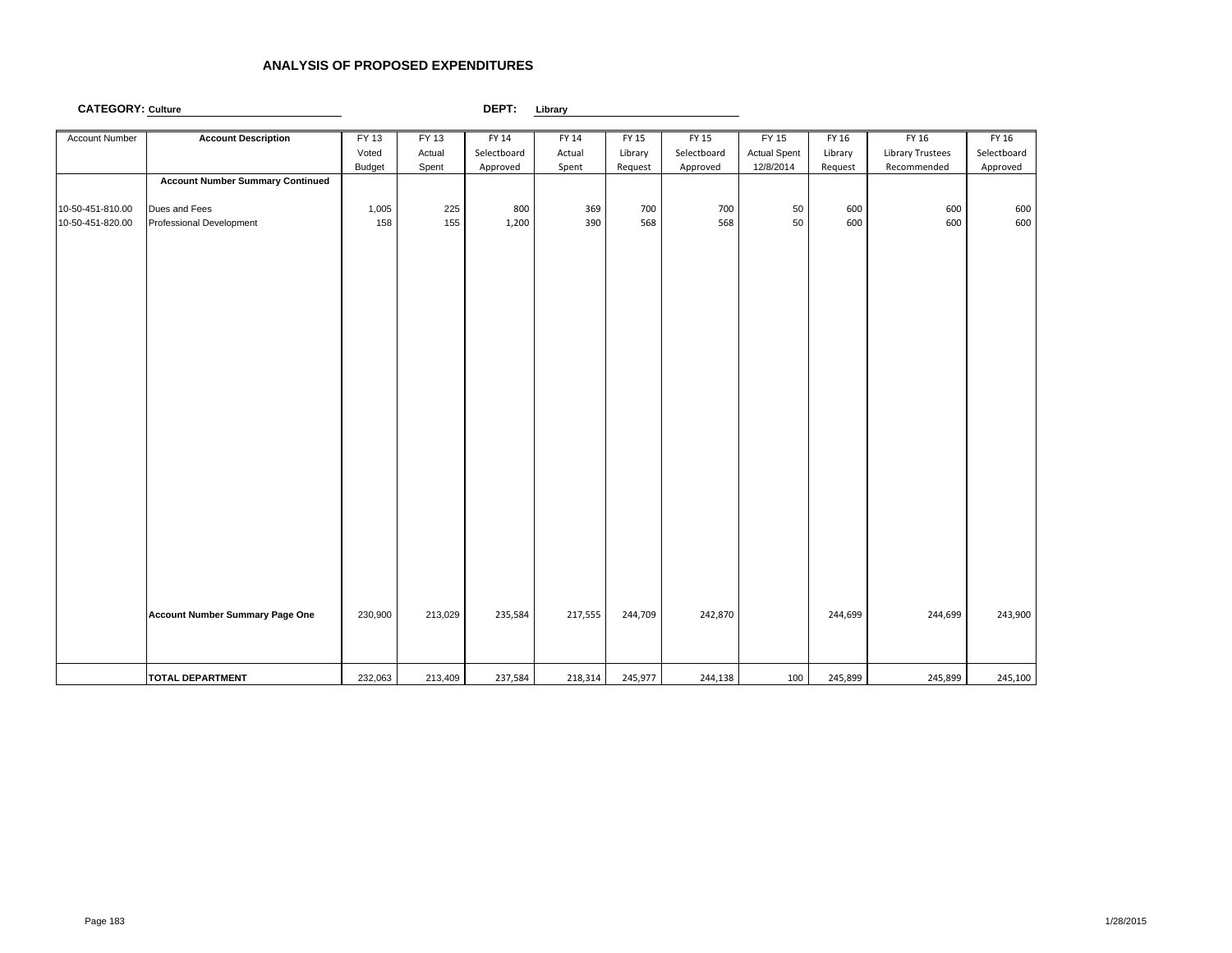|                          |                                            |               |                          | <b>ANALYSIS OF PROPOSED EXPENDITURES</b>                  |         |                          |              |                          |           |                    |             |           |
|--------------------------|--------------------------------------------|---------------|--------------------------|-----------------------------------------------------------|---------|--------------------------|--------------|--------------------------|-----------|--------------------|-------------|-----------|
|                          |                                            |               |                          |                                                           |         |                          |              |                          |           |                    |             |           |
| <b>CATEGORY: Culture</b> |                                            |               | Dept:                    | Recreation (in consultation with Recreation Commiss Dept: |         |                          |              |                          |           |                    |             |           |
|                          |                                            |               |                          |                                                           |         |                          |              |                          |           |                    |             |           |
| <b>Account Number</b>    | <b>Account Description</b>                 | FY 13         | FY 13                    | <b>FY 14</b>                                              | FY 14   | FY 15                    | <b>FY 15</b> | <b>FY 15</b>             | FY 16     | FY 16              | FY 16       |           |
|                          |                                            | Voted         | Actual                   | Selectboard                                               | Actual  | Dept Head                | Selectboard  | <b>Actual Spent</b>      | Dept Head | <b>Town Manage</b> | Selectboard |           |
|                          |                                            | <b>Budget</b> | Spent                    | Approved                                                  | Spent   | Request                  | Approved     | 12/8/2014                | Request   | Recommendec        | Approved    |           |
|                          | <b>Account Number Summary</b>              |               |                          |                                                           |         |                          |              |                          |           |                    |             |           |
| 10-50-452-110.00         | <b>Regular Salaries</b>                    | 34,292        | 33,377                   | 41,652                                                    | 39,923  | 47,975                   | 47,975       | 21,402                   | 56,288    | 56,288             | 56,288      |           |
| 10-50-452-120.00         | <b>Temporary Employees</b>                 | 12,000        | 9,146                    | 10,500                                                    | 9,658   | 10,500                   | 10,500       | 9,254                    | 10,500    | 10,500             | 10,500      |           |
| 10-50-452-210.10         | Group Health Insurance                     |               |                          |                                                           | 6354    |                          | 11,064       |                          | 13,668    | 13,668             | 13,668      |           |
| 10-60-461-210.15         | <b>Group Dental Insurance</b>              |               |                          |                                                           |         | $\overline{\phantom{a}}$ | 1,142        |                          | 1,568     | 1,568              | 1,568       |           |
| 10-60-461-210.30         | Group Life & Accidental Death & Dismember. |               |                          |                                                           |         |                          | 57           |                          | 138       | 138                | 138         |           |
| 10-50-452-220.00         | Social Security                            | 3,989         | 3,253                    | 3,989                                                     | 3,647   | 4,473                    | 4,473        | 2,201                    | 5,109     | 5,109              | 5,109       |           |
| 10-50-452-230.00         | Retirement                                 | 1,020         | 1,020                    | 1,435                                                     | 1,690   | 1,654                    | 1,654        | 1,300                    | 3,071     | 3,071              | 3,071       |           |
| 10-50-452-442.00         | <b>Rental of Equipment</b>                 | 2,500         | 4,060                    | 6,000                                                     | 2,715   | 6,000                    | 6,000        | 2,370                    | 6,000     | 6,000              | 4,500       |           |
| 10-50-452-530.10         | Communications/Telephone                   | 225           | 53                       | 225                                                       | 49      | 150                      | 150          | 20                       | 150       | 150                | 150         |           |
| 10-50-452-540.00         | Advertising                                | 400           | 378                      | 300                                                       | 252     | 600                      | 600          | 294                      | 600       | 600                | 400         |           |
| 10-50-452-550.00         | Printing and Binding                       | 5,000         | 4,812                    | 5,000                                                     | 5,010   | 5,300                    | 5,300        | 1,748                    | 5,350     | 5,350              | 5,350       |           |
| 10-50-452-580.00         | Travel                                     | 300           | 198                      | 300                                                       | 257     | 300                      | 300          | 193                      | 300       | 300                | 275         |           |
| 10-50-452-610.00         |                                            | 300           | 112                      | 200                                                       | 97      | 200                      | 200          | 37                       | 200       | 200                | 100         |           |
| 10-50-452-611.00         | Postage                                    | 400           | 172                      | 400                                                       | 269     | 200                      | 300          | 87                       | 300       | 300                | 280         |           |
|                          | <b>Office Supplies</b>                     |               |                          |                                                           |         |                          |              |                          |           |                    |             |           |
| 10-50-452-612.00         | <b>General Supplies</b>                    | 500           | 318                      | 600                                                       | 409     | 600                      | 600          | $\overline{\phantom{a}}$ | 600       | 600                | 500         |           |
| 10-50-452-613.00         | Technology                                 | 1,464         | 1,464                    | 1,464                                                     | 1,464   | 1,464                    | 1,464        | $\blacksquare$           | 1,508     | 2,208              | 2,208       |           |
| 10-50-452-650.00         | Uniforms                                   | 100           | 24                       | 100                                                       | 304     | 100                      | 100          | $\blacksquare$           | 100       | 100                | 100         |           |
| 10-50-452-740.00         | Machinery and Equipment                    | 1,200         | 482                      | 1,200                                                     | 1,592   | 1,200                    | 1,200        | $\overline{\phantom{a}}$ | 1,200     | 1,200              | 1,200       |           |
| 10-50-452-810.00         | Dues and Fees                              | 650           | 472                      | 650                                                       | 582     | 650                      | 650          | 165                      | 650       | 650                | 650         |           |
| 10-50-452-820.00         | <b>Professional Development</b>            | 500           | 333                      | 500                                                       | 172     | 500                      | 500          | 275                      | 500       | 500                | 500         |           |
| 10-50-452-830.02         | <b>Babe Ruth</b>                           | 500           | 500                      | 500                                                       | 500     | 500                      | 500          | 500                      | 500       | 500                | 500         |           |
| 10-50-452-830.04         | Little League Baseball and Softbal         | 500           | 500                      | 500                                                       | 500     | 500                      | 500          | 500                      | 500       | 500                | 500         |           |
| 10-50-452-830.05         | Youth Soccer - Milton Youth Socce          | 500           | 500                      | 500                                                       | 500     | 500                      | 500          | 500                      | 500       | 500                | 500         |           |
| 10-50-452-830-06         | Downhill Ski Club - Milton Ski & Ri        | 300           | 300                      | 300                                                       | 300     | 300                      | 300          | 300                      | 300       | 300                | 300         |           |
| 10-50-452-830.07         | Swimming                                   | 582           | 582                      | 1,000                                                     | 344     | 1,000                    | 1,000        | 480                      | 1,000     | 1,000              | 1,000       |           |
| 10-50-452-830.09         | Youth Basketball                           |               |                          |                                                           |         |                          |              |                          |           |                    |             |           |
| 10-50-452-830.10         | Music in Park                              | 925           | 925                      | 1,000                                                     | 1,000   | 1,000                    | 1,000        | 1,150                    | 1,000     | 1,000              | 1,000       |           |
| 10-50-452-830.12         | Olde Fashioned Fourth                      | 3,000         | 3,000                    | 3,000                                                     | 3,000   | 3,500                    | 3,500        | 3,500                    | 3,500     | 3,500              | 3,500       |           |
| 10-50-452-830.13         | Summer Travelers (Pre-Teen and             |               | $\overline{\phantom{a}}$ |                                                           |         |                          |              | $\overline{\phantom{a}}$ |           |                    |             |           |
| 10-50-452-830.14         | Milton Youth Lacrosse                      | 500           | 500                      | 500                                                       | 500     | 500                      | 500          | 500                      | 500       | 500                | 500         |           |
| 10-50-452-830.16         | Town Events                                | 5,995         | 5,981                    | 6,200                                                     | 6,037   | 2,000                    | 2,000        | 273                      | 2,000     | 2,000              | 2,000       |           |
| 10-50-452-831.00         | Revenue Programs                           | 32,789        | 32,789                   | 34,000                                                    | 36,658  | 34,000                   | 34,000       | 21,237                   | 34,000    | 34,000             | 34,000      |           |
| 10-50-452-831.05         | From Rec Donations                         |               |                          |                                                           | 475     | $\overline{\phantom{a}}$ | $\sim$       | 574                      | $\sim$    | $\blacksquare$     | $\sim$      |           |
| 10-50-452-831.10         | Scholarship for Revenue Programs           | 2,000         | 566                      | 2,000                                                     | 598     | 2,000                    | 2,000        | 1,385                    | 2,000     | 2,000              | 2,000       |           |
| 10-50-452-832.00         | Great Escape (Revenue Program)             | 13,083        | 10,950                   | 13,500                                                    | 9,135   | 13,500                   | 13,500       | 8,540                    | 13,500    | 13,500             | 13,500      |           |
| 10-50-452-836.00         | Town Band (Milton Community Ba             | 550           | 550                      | 550                                                       | 550     | 550                      | 550          | 550                      | 550       | 550                | 550         |           |
|                          |                                            |               |                          |                                                           |         |                          |              |                          |           |                    |             |           |
|                          |                                            |               |                          |                                                           |         |                          |              |                          |           |                    |             |           |
|                          |                                            |               |                          |                                                           |         |                          |              |                          |           |                    |             |           |
|                          | Page 193   TOTAL DEPARTMENT                | 126,063       | 117,317                  | 138,065                                                   | 134,541 | 141,716                  | 154,079      | 79,335                   | 167,651   | 168,351            | 166,405     | 1/28/2015 |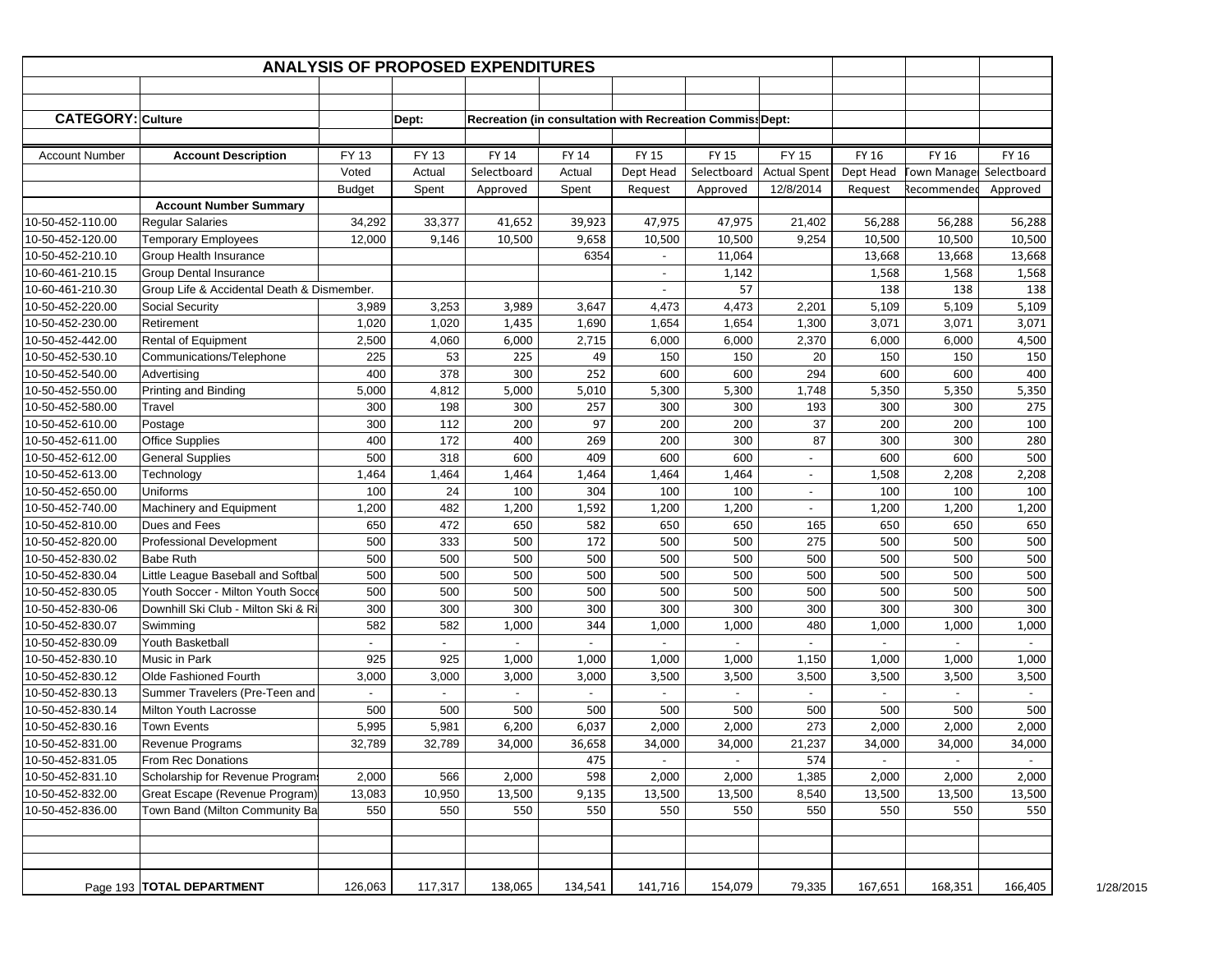|                           | <b>ANALYSIS OF PROPOSED EXPENDITURES</b> |               |              |                                            |                          |                          |                     |                          |                     |              |
|---------------------------|------------------------------------------|---------------|--------------|--------------------------------------------|--------------------------|--------------------------|---------------------|--------------------------|---------------------|--------------|
|                           |                                          |               |              |                                            |                          |                          |                     |                          |                     |              |
|                           |                                          |               |              |                                            |                          |                          |                     |                          |                     |              |
| <b>CATEGORY: Planning</b> |                                          | DEPT:         |              | <b>Planning &amp; Economic Development</b> |                          |                          |                     |                          |                     |              |
|                           |                                          |               |              |                                            |                          |                          |                     |                          |                     |              |
| <b>Account Number</b>     | <b>Account Description</b>               | FY 13         | <b>FY 13</b> | <b>FY 14</b>                               | <b>FY 14</b>             | <b>FY 15</b>             | <b>FY 15</b>        | <b>FY 16</b>             | FY 16               | <b>FY 16</b> |
|                           |                                          | Voted         | Actual       | Selectboard                                | Actual                   | Selectboard              | <b>Actual Spent</b> | Dept Head                | <b>Town Manager</b> | Selectboard  |
|                           |                                          | <b>Budget</b> | Spent        | Approved                                   | Spent                    | Approved                 | 12/8/2014           | Request                  | Recommendec         | Approved     |
|                           | <b>Account Number Summary</b>            |               |              |                                            |                          |                          |                     |                          |                     |              |
|                           |                                          |               |              |                                            |                          |                          |                     |                          |                     |              |
| 10-60-461-110.00          | <b>Regular Salaries</b>                  | 179,568       | 172.356      | 177,480                                    | 182.316                  | 187,431                  | 86,879              | 191,712                  | 191,712             | 191,712      |
| 10-60-461-111.00          | <b>Retirement Buyout</b>                 | 11,392        | 11,391       | 11,392                                     | 10,442                   | $\overline{\phantom{a}}$ |                     | $\sim$                   | $\sim$              |              |
| 10-60-461-115.00          | <b>Part Time Salaries</b>                |               |              |                                            | $\overline{\phantom{a}}$ | $\overline{\phantom{a}}$ | $\blacksquare$      | $\overline{\phantom{a}}$ | $\sim$              | $\sim$       |
| 10-60-461-150.01          | Health Reimb. (HRA)                      | $\sim$        |              | $\sim$                                     | ٠                        | $\sim$                   |                     | $\overline{\phantom{a}}$ | $\sim$              |              |
| 10-60-461-210.10          | Group Health Insurance                   | 32,297        | 30,918       | 38,376                                     | 34,621                   | 38,376                   | 16,452              | 38,325                   | 38,325              | 38,325       |
| 10-60-461-210.15          | <b>Group Dental Insurance</b>            | 3,428         | 3,428        | 3,502                                      | 3,489                    | 3,502                    | 1,762               | 3,561                    | 3,561               | 3,561        |
| 10-60-461-210.30          | Group Life & Accidental Death            | 1,107         | 820          | 685                                        | 672                      | 716                      | 293                 | 728                      | 728                 | 728          |
| 10-60-461-220.00          | Social Security                          | 14,608        | 13,719       | 14,449                                     | 14,336                   | 14,339                   | 6,412               | 14,666                   | 14,666              | 14,666       |
| 10-60-461-230.00          | <b>Retirement Contribution</b>           | 9,094         | 8,620        | 9,369                                      | 9,641                    | 9,550                    | 4,957               | 11,025                   | 11,025              | 11,025       |
| 10-60-461-310.00          | Official/Administrative                  |               |              |                                            |                          |                          |                     |                          |                     |              |
| 10-60-461-330.00          | <b>Other Professional</b>                | 25            | 25           | 1,000                                      | 1,000                    |                          |                     |                          |                     |              |
| 10-60-461-341.00          | <b>Recording Fees</b>                    | 250           | $\mathbf{r}$ | 250                                        | 210                      | 250                      | 10                  | 250                      | 250                 | 200          |
| 10-60-461-530.10          | Communication-Telephone                  | 638           | 318          | 700                                        | 288                      | 600                      | 121                 | 600                      | 450                 | 450          |
| 10-60-461-540.00          | Advertising                              | 4,700         | 2,442        | 4,500                                      | 1,624                    | 4,300                    | 631                 | 4,000                    | 4,000               | 3,000        |
| 10-60-461-550.00          | Printing and Binding                     | 1,000         | 1,000        | 800                                        | 116                      | 500                      | 395                 | 800                      | 800                 | 800          |
| 10-60-461-580.00          | Travel                                   | 300           | 127          | 300                                        | 161                      | 300                      | 305                 | 300                      | 300                 | 225          |
| 10-60-461-610.00          | Postage                                  | 2,000         | 1,291        | 2,200                                      | 1,041                    | 1,700                    | 596                 | 1,700                    | 1,500               | 1,000        |
| 10-60-461-611.00          | <b>Office Supplies</b>                   | 625           | 597          | 625                                        | 526                      | 725                      | 96                  | 725                      | 725                 | 725          |
| 10-60-461-613.00          | Technology                               | 24            | 24           |                                            | $\sim$                   | $\sim$                   | 1,035               | $\sim$                   | $\sim$              | $\sim$       |
| 10-60-461-626.00          | Gasoline                                 | 550           | 415          | 762                                        | 486                      | 860                      | 161                 | 860                      | 860                 | 500          |
| 10-60-461-640.00          | <b>Books and Periodicals</b>             | 500           |              | 300                                        | 171                      | 200                      |                     | 200                      | 200                 | 185          |
| 10-60-461-740.00          | Machinery/Equipment                      | 1,576         | 100          | 1,100                                      | 1,193                    | 2,500                    |                     | 2,000                    | 2,000               | 2,000        |
| 10-60-461-743.00          | Furniture and Fixtures                   |               |              | 350                                        |                          |                          |                     | 500                      | 500                 | 500          |
| 10-60-461-805.00          | <b>Conservation Commission</b>           | 600           | 67           | 600                                        | 1,490                    | 600                      | 85                  | 800                      | 800                 | 800          |
| 10-60-461-810.00          | Dues and Fees                            | 7,281         | 7,006        | 7,400                                      | 7,098                    | 7,000                    | 6,793               | 7,000                    | 7,000               | 7,000        |
| 10-60-461-820.00          | Professional Development                 | 1,850         | 750          | 1,440                                      | 960                      | 1,400                    | 815                 | 1,400                    | 1,400               | 1,400        |
|                           |                                          |               |              |                                            |                          |                          |                     |                          |                     |              |
|                           |                                          |               |              |                                            |                          |                          |                     |                          |                     |              |
|                           |                                          |               |              |                                            |                          |                          |                     |                          |                     |              |
|                           |                                          |               |              |                                            |                          |                          |                     |                          |                     |              |
|                           |                                          |               |              |                                            |                          |                          |                     |                          |                     |              |
|                           |                                          |               |              |                                            |                          |                          |                     |                          |                     |              |
|                           | <b>TOTAL DEPARTMENT</b>                  | 273,413       | 255,415      | 277,580                                    | 271,881                  | 274,849                  | 127,798             | 281,152                  | 280,802             | 278,802      |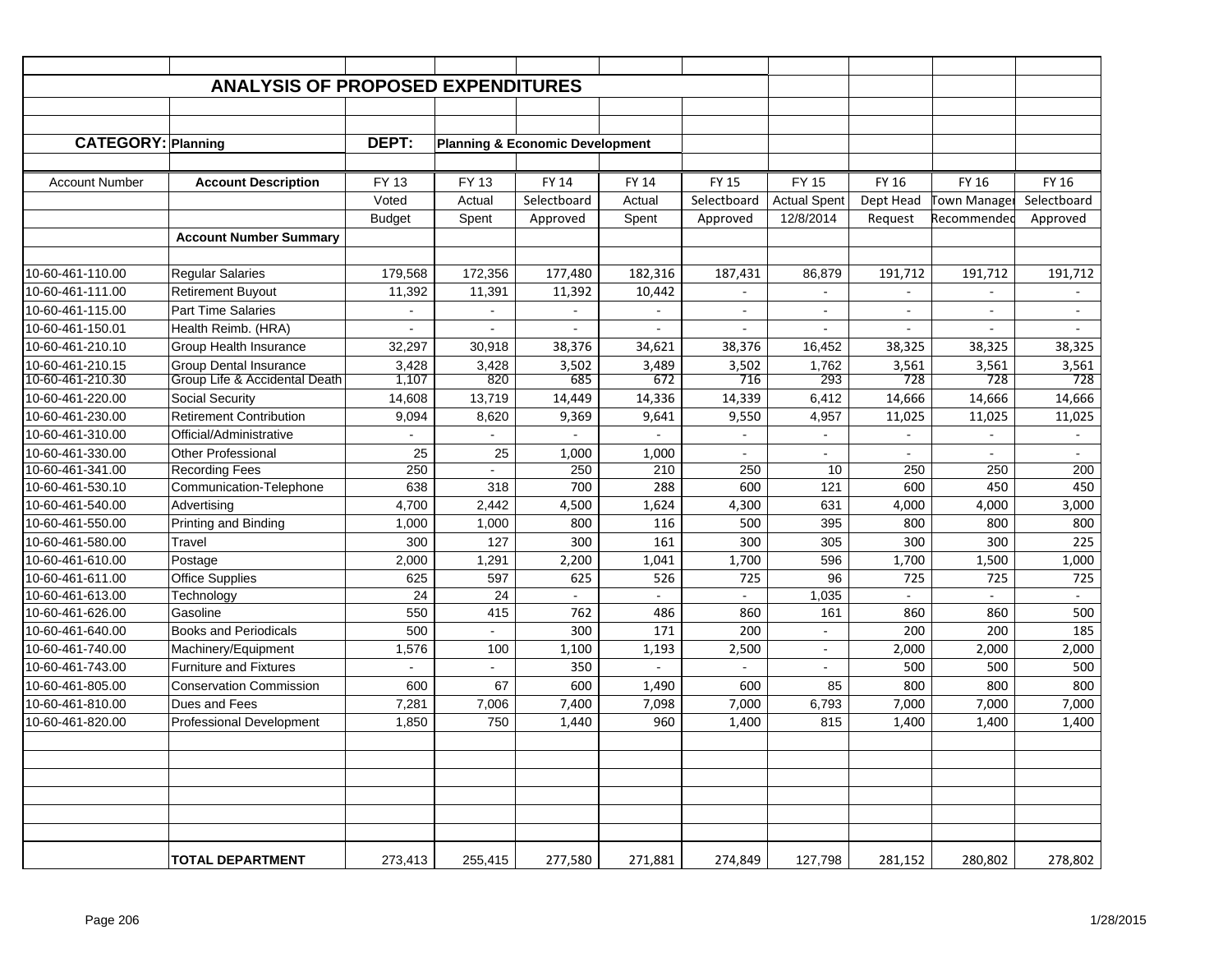## **CATEGORY:**

**Economic, Development Commission** 

| <b>Account Number</b> | <b>Account Description</b>    | FY 13         | <b>FY 13</b>             | FY 14       | <b>FY 14</b>             | <b>FY 15</b> | FY 15                    | FY 16     | FY 16               | FY 16       |
|-----------------------|-------------------------------|---------------|--------------------------|-------------|--------------------------|--------------|--------------------------|-----------|---------------------|-------------|
|                       |                               | Voted         | Actual                   | Selectboard | Actual                   | Selectboard  | <b>Actual Spent</b>      | Dept Head | <b>Town Manager</b> | Selectboard |
|                       |                               | <b>Budget</b> | Spent                    | Approved    | Spent                    | Approved     | 12/8/2014                | Request   | Recommended         | Approved    |
|                       | <b>Account Number Summary</b> |               |                          |             |                          |              |                          |           |                     |             |
| 10-60-463-540.00      | Advertising                   | 50            | $\overline{\phantom{a}}$ | 50          | $\overline{\phantom{a}}$ | 50           |                          | 50        | 50                  | 25          |
| 10-60-463-550.00      | <b>Printing and Binding</b>   | 500           | $\blacksquare$           | 300         | 475                      | 300          |                          | 300       | 500                 | 475         |
| 10-60-463-580.00      | Travel                        | 370           | 365                      | 370         | 187                      | 370          | $\overline{\phantom{a}}$ | 350       | 350                 | 275         |
| 10-60-463-610.00      | Postage                       | 75            |                          | 75          |                          | 75           |                          | 75        | 75                  | 25          |
| 10-60-463-611.00      | <b>Office Supplies</b>        | 120           | $\overline{\phantom{a}}$ | 110         | 41                       | 100          |                          | 100       | 100                 | 25          |
| 10-60-463-612.00      | <b>General Supplies</b>       |               | $\overline{\phantom{a}}$ |             |                          |              |                          |           |                     |             |
| 10-60-463-640.00      | <b>Books and Periodicals</b>  | 100           |                          | 100         |                          | 30           |                          |           |                     |             |
| 10-60-463-810.00      | Dues and Fees                 | 10,615        | 10,275                   | 10,620      | 10,290                   | 10,270       | 300                      | 10,275    | 10,275              | 10,275      |
| 10-60-463-820.00      | Professional Development      | 1,450         | 1,303                    | 1,040       |                          | 1,040        | 14                       | 1,000     | 1,000               | 1,000       |
| 10-60-463-830.32      | <b>Milton Artists Guild</b>   | 500           | 500                      | 500         | 500                      | 500          | 500                      | 1,000     | 1,000               | 750         |
|                       |                               |               |                          |             |                          |              |                          |           |                     |             |
|                       |                               |               |                          |             |                          |              |                          |           |                     |             |
|                       |                               |               |                          |             |                          |              |                          |           |                     |             |
|                       |                               |               |                          |             |                          |              |                          |           |                     |             |
|                       |                               |               |                          |             |                          |              |                          |           |                     |             |
|                       |                               |               |                          |             |                          |              |                          |           |                     |             |
|                       |                               |               |                          |             |                          |              |                          |           |                     |             |
|                       |                               |               |                          |             |                          |              |                          |           |                     |             |
|                       |                               |               |                          |             |                          |              |                          |           |                     |             |
|                       |                               |               |                          |             |                          |              |                          |           |                     |             |
|                       |                               |               |                          |             |                          |              |                          |           |                     |             |
|                       |                               |               |                          |             |                          |              |                          |           |                     |             |
|                       |                               |               |                          |             |                          |              |                          |           |                     |             |
|                       | <b>TOTAL DEPARTMENT</b>       | 13,780        | 12,443                   | 13,165      | 11,493                   | 12,735       | 814                      | 13,150    | 13,350              | 12,850      |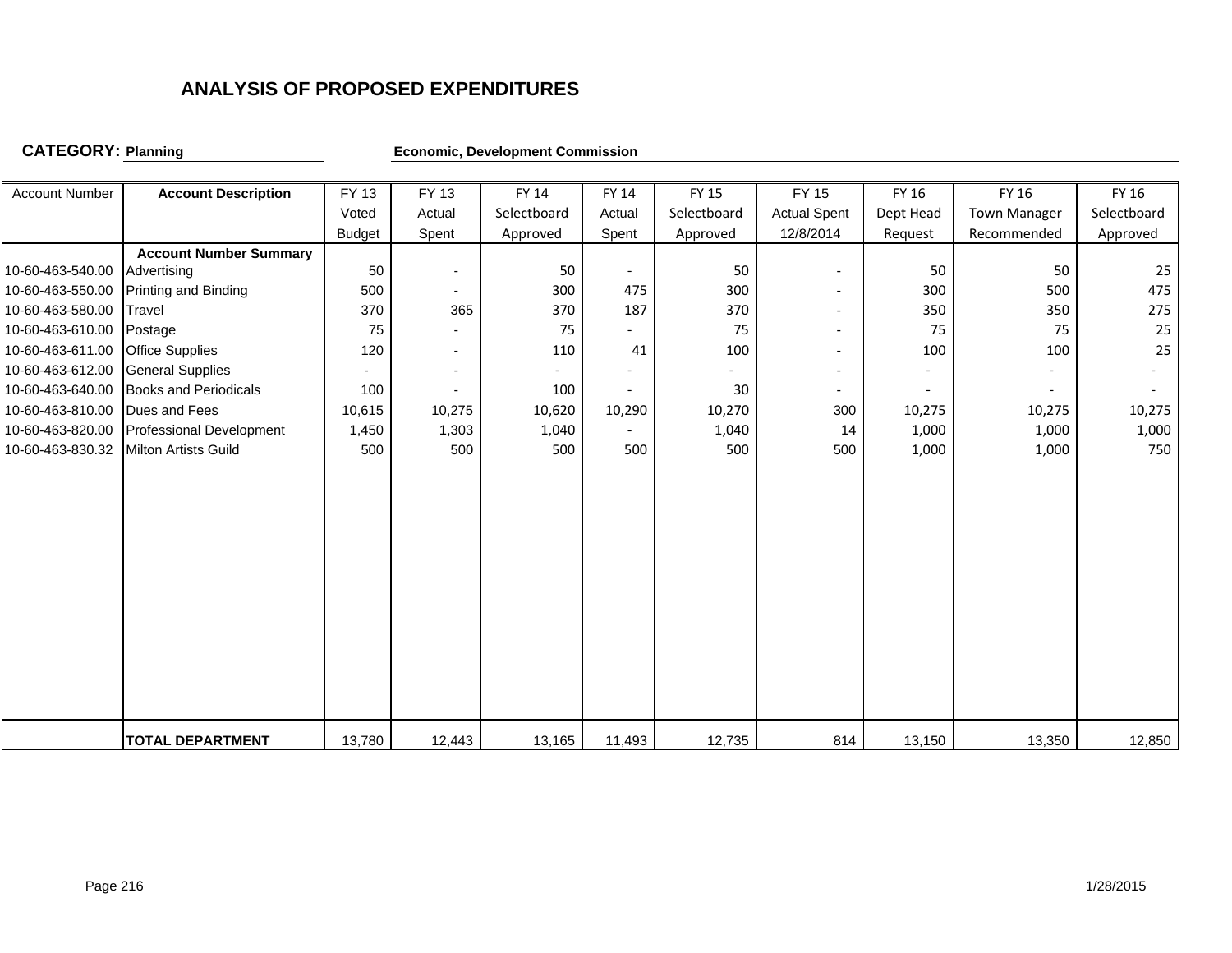|                                                            | <b>ANALYSIS OF PROPOSED EXPENDITURES</b>                       |               |             |                     |         |             |                             |                  |                     |                  |
|------------------------------------------------------------|----------------------------------------------------------------|---------------|-------------|---------------------|---------|-------------|-----------------------------|------------------|---------------------|------------------|
|                                                            |                                                                |               |             |                     |         |             |                             |                  |                     |                  |
|                                                            |                                                                |               |             |                     |         |             |                             |                  |                     |                  |
| <b>CATEGORY: Debt</b>                                      |                                                                |               |             | <b>Debt Service</b> |         |             |                             |                  |                     |                  |
|                                                            |                                                                |               |             |                     |         |             |                             |                  |                     |                  |
| <b>Account Number</b>                                      | <b>Account Description</b>                                     | <b>FY13</b>   | <b>FY13</b> | FY14                | FY14    | FY15        | $FY$ 15                     | <b>FY16</b>      | FY16                | FY16             |
|                                                            |                                                                | Voted         | Actual      | Selectboard         | Actual  | Selectboard | <b>Actual Spent</b>         | Dept Head        | <b>Town Manager</b> | Selectboard      |
|                                                            |                                                                | <b>Budget</b> | Spent       | Approved            | Spent   | Approved    | 12/8/2014                   | Request          | Recommended         | Approved         |
|                                                            | <b>Account Number Summary</b>                                  |               |             |                     |         |             |                             |                  |                     |                  |
|                                                            |                                                                |               |             |                     |         |             |                             |                  |                     |                  |
| 10-70-470-910.10 Municipal Building                        |                                                                | 60,000        | 60,000      | 60,000              | 60,000  | 40,000      | 60,000                      | 40,000           | 40,000              | 40,000           |
|                                                            | 10-70-470-910.12 Library Expansion & West Milton Road Reconstr | 85,000        | 85,000      | 85,000              | 85,000  | 85,000      | 85,000                      | 85,000           | 85,000              | 85,000           |
|                                                            | 10-70-470-910.13 Main Street Stormwater                        | 11,072        | 11,294      | 11,072              | 11,519  | 11,750      | $\blacksquare$              | 11,750           | 11,750              | 11,750           |
| 10-70-470-910.15 Fire Station                              |                                                                | 40,000        | 40,000      | 40,000              | 40,000  | 40,000      | 40,000                      | 40,000           | 40,000              | 40,000           |
|                                                            | 10-70-470-910.17 Highway Mid-SizeTruck                         | 37,071        | 39,155      | 37,071              | 34,412  | $\sim$      | $\mathcal{L}_{\mathcal{A}}$ | $\sim$           | $\blacksquare$      | $\sim$           |
| 10-70-470-910.20 Ambulance<br>10-70-470-910.20 Tower Truck |                                                                | 31,597        | 33,483      | 31,597              | 34,515  | 35,085      | $\mathcal{L}_{\mathcal{A}}$ | 35,085           | 35,085              | 35,085           |
| New Account                                                | New Principal for Interfund Loan for Highway Trucks            |               |             |                     |         | 45,000      |                             | 45,000<br>38,431 | 45,000<br>38,431    | 45,000<br>38,431 |
|                                                            | 10-70-470-911.10 Municipal Building                            | 11,115        | 11,115      | 7,605               | 7,605   | 5,850       | 2,925                       | 1,170            | 1,170               | 1,170            |
|                                                            | 10-70-470-911.12 Library Expansion & West Milton Road Reconstr | 42,704        | 43,139      | 40,140              | 43,077  | 38,565      | 21,149                      | 37.838           | 37,838              | 37,838           |
|                                                            | 10-70-470-911.13 Main Street Stormwater                        | 5,159         | 5,159       | 4,933               | 4,933   | 4,703       | $\sim$                      | 4,703            | 4,703               | 4,703            |
| 10-70-470-911.15 Fire Station                              |                                                                | 11,022        | 11,022      | 10,660              | 10,660  | 10,459      | 5,229                       | 9,605            | 9,605               | 9,605            |
|                                                            | 10-70-470-911.17 Highway Mid-SizeTruck                         | 3,336         | 1,252       | 2,224               | 577     | $\sim$      | $\sim$                      | $\sim$           | $\blacksquare$      | $\sim$           |
| 10-70-470-911.20 Ambulance                                 |                                                                | 8,032         | 3,268       | 7,130               | 2,335   | 1.766       | $\blacksquare$              | 1,766            | 1.766               | 1,766            |
|                                                            | 10-70-470-911.25 Tower Truck Interest                          |               |             |                     | 11,881  | 14,095      | $\blacksquare$              | 13,789           | 13,789              | 13,789           |
| <b>New Account</b>                                         | New Interest for Interfund Loan for Highway Truck              |               |             |                     |         |             |                             | 8,100            | 8,100               | 8,100            |
|                                                            |                                                                |               |             |                     |         |             |                             |                  |                     |                  |
|                                                            |                                                                |               |             |                     |         |             |                             |                  |                     |                  |
|                                                            |                                                                |               |             |                     |         |             |                             |                  |                     |                  |
|                                                            |                                                                |               |             |                     |         |             |                             |                  |                     |                  |
|                                                            |                                                                |               |             |                     |         |             |                             |                  |                     |                  |
|                                                            |                                                                |               |             |                     |         |             |                             |                  |                     |                  |
|                                                            |                                                                |               |             |                     |         |             |                             |                  |                     |                  |
|                                                            |                                                                |               |             |                     |         |             |                             |                  |                     |                  |
|                                                            |                                                                |               |             |                     |         |             |                             |                  |                     |                  |
|                                                            |                                                                |               |             |                     |         |             |                             |                  |                     |                  |
|                                                            |                                                                |               |             |                     |         |             |                             |                  |                     |                  |
|                                                            |                                                                |               |             |                     |         |             |                             |                  |                     |                  |
|                                                            |                                                                |               |             |                     |         |             |                             |                  |                     |                  |
|                                                            |                                                                |               |             |                     |         |             |                             |                  |                     |                  |
|                                                            |                                                                |               |             |                     |         |             |                             |                  |                     |                  |
|                                                            |                                                                |               |             |                     |         |             |                             |                  |                     |                  |
|                                                            |                                                                |               |             |                     |         |             |                             |                  |                     |                  |
|                                                            |                                                                |               |             |                     |         |             |                             |                  |                     |                  |
|                                                            | <b>TOTAL DEPARTMENT</b>                                        | 346,108       | 343.888     | 337,432             | 346,514 | 332,273     | 214.303                     | 372,237          | 372.237             | 372,237          |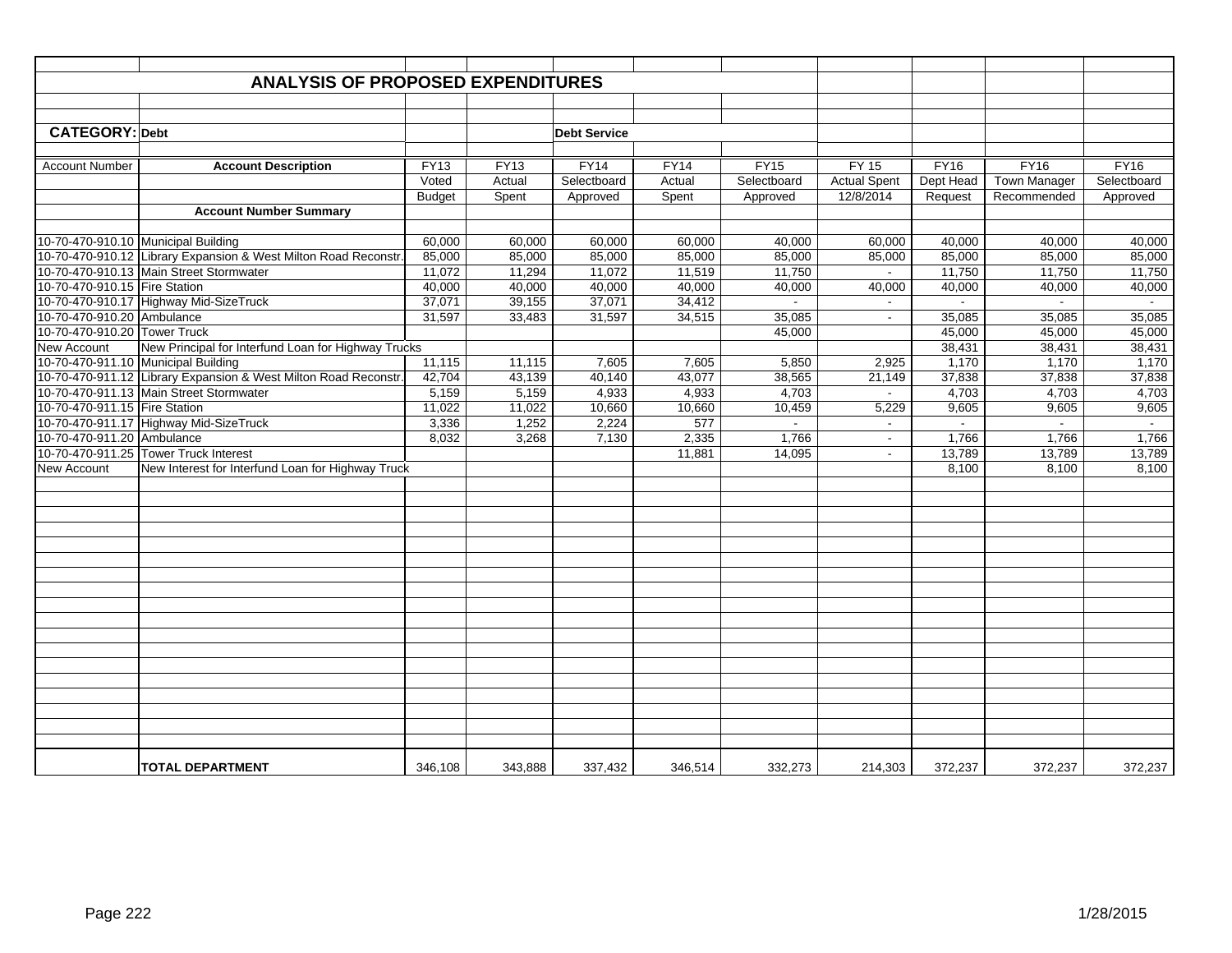| Account Number   | <b>Account Description</b>    | FY 13   | FY 14       | FY 15     | FY 15        | FY 15       | FY 16     | FY 16        | <b>FY 16</b> |
|------------------|-------------------------------|---------|-------------|-----------|--------------|-------------|-----------|--------------|--------------|
|                  |                               | Voted   | Selectboard | Committee | Town Manager | Selectboard | Committee | Town Manager | Selectboard  |
|                  |                               | Budget  | Approved    | Request   | Recommended  | Approved    | Request   | Recommended  | Approved     |
|                  | <b>Account Number Summary</b> |         |             |           |              |             |           |              |              |
| 10-90-491-700.00 | Capital Improvement           | 182,400 | 347,300     | 495,550   | 475,345      | 475,345     | 498,470   | 558,470      | 553,470      |
|                  |                               |         |             |           |              |             |           |              |              |
|                  | <b>TOTAL DEPARTMENT</b>       | 182,400 | 347,300     | 495,550   | 475,345      | 475,345     | 498,470   | 558,470      | 553,470      |

### **CATEGORY: Capital**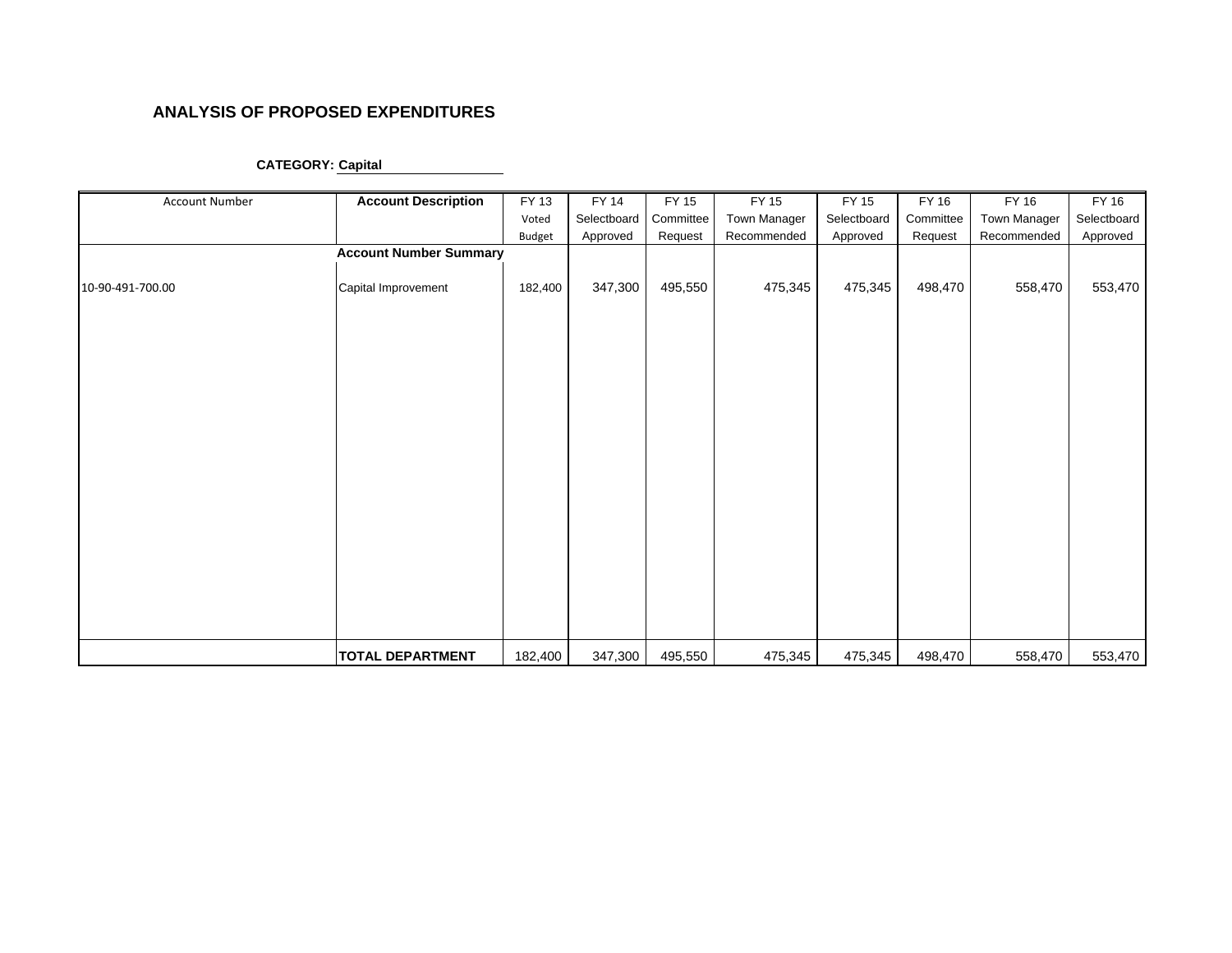|                                      | <b>ANALYSIS OF PROPOSED EXPENDITURES</b>  |               |                |                |                |                |                     |                |                     |              |
|--------------------------------------|-------------------------------------------|---------------|----------------|----------------|----------------|----------------|---------------------|----------------|---------------------|--------------|
|                                      |                                           |               |                |                |                |                |                     |                |                     |              |
|                                      | <b>CATEGORY: Enterprise Fund</b>          | DEPT:         | Water          |                |                |                |                     |                |                     |              |
| <b>Account Number</b>                | <b>Account Description</b>                | FY 13         | FY 13          | <b>FY 14</b>   | <b>FY 14</b>   | FY 15          | FY 15               | <b>FY16</b>    | FY16                | <b>FY16</b>  |
|                                      |                                           | Voted         | Actual         | Selectboard    | Actual         | Selectboard    | <b>Actual Spent</b> | Dept Head      | <b>Town Manager</b> | Selectboard  |
|                                      |                                           | <b>Budget</b> | Spent          | Approved       | Spent          | Approved       | 12/8/2014           | Requested      | Recommended         | Approved     |
|                                      | <b>Account Number Summary</b>             |               |                |                |                |                |                     |                |                     |              |
| 50-10-410-110.00                     | <b>Reqular Salaries</b>                   | 122,262       | 109,130        | 128,432        | 106,651        | 130,117        | 46,729              | 123,629        | 123,629             | 123,629      |
| 50-10-410-130.00                     | Overtime Salaries                         | 6,136         | 5,358          | 3,500          | 4,167          | 3,500          | 2,405               | 4,238          | 4,238               | 4,238        |
| 50-10-410-150.00                     | <b>Insurance Buyout</b>                   | 1,900         | 1,900          | 1,900          | 5,083          | 7,000          | 2,916               | 7,000          | 7,000               | 7,000        |
| 50-10-410-210.10                     | Group Health Insurance                    | 20,612        | 19,363         | 20,367         | 9,068          | 21,066         | 4,220               | 12,614         | 12,614              | 12,614       |
| 50-10-410-210.11                     | <b>HRA Contribution</b>                   | 8,966         | 361            | 12,751         | 3,019          | 6,906          | $\sim$              | 6,216          | 6,216               | 6,216        |
| 50-10-410-210.15                     | Group Dental Insurance                    | 3,243         | 2,644          | 3,088          | 1,693          | 3,256          | 757                 | 2,113          | 2,113               | 2,113        |
| 50-10-410-210.20                     | Group Vision/LT Disab./ST Disab.Insurance | 1,591         | 1,308          | 1,738          | 923            | 1,121          | 440                 | 1,190          | 1,190               | 1,190        |
| 50-10-410-210.30                     | Group Life Insurance                      | 780           | 531            | 355            | 278            | 457            | 115                 | 446            | 446                 | 446          |
| 50-10-410-220.00                     | <b>Social Security</b>                    | 9,969         | 9,424          | 10,430         | 8,758          | 11,654         | 3,926               | 10,479         | 10,479              | 10,479       |
| 50-10-410-230.00                     | <b>Retirement Contributions</b>           | 6,554         | 6,442          | 6,856          | 6,207          | 7,353          | 2,773               | 7,363          | 7,363               | 7,363        |
| 50-10-410-260.00                     | <b>Workers Compensation</b>               | 4,850         | 4,751          | 4,510          | 6,519          | 6,000          | 3,931               | 6,738          | 7,200               | 7,200        |
| 50-10-410-290.00                     | <b>Other Benefits</b>                     | 914           | 375            | 735            | 559            | 705            | 670                 | 705            | 705                 | 705          |
| 50-10-410-310.00                     | Official/Administrative                   | 158,222       | 158,222        | 157,585        | 157,585        | 158,769        | 39,396              | 157,500        | 157,500             | 157,500      |
| 50-10-410-330.00                     | <b>Other Professional</b>                 |               | $\sim$         | $\blacksquare$ | $\blacksquare$ | $\blacksquare$ |                     | $\blacksquare$ | $\blacksquare$      | $\sim$       |
| 50-10-410-340.00                     | <b>Technical Services</b>                 | 3,375         | 1,644          | 3,125          | 1,854          | 3,125          | 384                 | 1,883          | 1,883               | 1,883        |
| 50-10-410-411.00                     | Water/Sewer                               | 186           | 119            | 187            | 174            | 187            | 100                 | 187            | 187                 | 187          |
| 50-10-410-411.10                     | Water Purchase CWD                        | 332,712       | 336,623        | 331,512        | 380,499        | 353,358        | 180,915             | 412,575        | 408,517             | 408,517      |
| 50-10-410-421.00                     | Disposal and Refuse                       | 420           | 384            | 420            | 384            | 420            | 128                 | 420            | 420                 | 420          |
| 50-10-410-430.00                     | Repair and Maintenance-Facility           | 1,545         | 1,202          | 1,500          | ٠              | 1,500          | $\blacksquare$      | 1,500          | 1,500               | 1,500        |
| 50-10-410-430.10                     | Vehicle Repair & Maint.                   | 1,675         | 1,212          | 1,975          | 1,864          | 1,350          | 261                 | 1,500          | 1,500               | 1,500        |
| 50-10-410-430.15                     | Equipment Repair & Maint.                 | 3,000         | 1,107          | 1,500          | 3,888          | 3,000          | $\blacksquare$      | 4,000          | 4,000               | 4,000        |
| 50-10-410-441.00                     | Rental of Land & Bldgs                    |               |                |                | 650            |                |                     |                |                     | $\sim$       |
| 50-10-410-442.00                     | Rentals of Equipment and Vehicles         | 404           | 404            | 300            |                | 450            | 50                  | 450            | 450                 | 450          |
| 50-10-410-450.00                     | <b>Construction Services</b>              | 6,400         | 3,767          | 2,000          | 225            | 1,500          | 1,440               | 1,500          | 1,500               | 1,500        |
| 50-10-410-491.00                     | <b>Operating Transfer Out</b>             |               |                |                |                |                |                     |                |                     |              |
| 50-10-410-520.00                     | Insurance Deductible                      | 1,000         | $\sim$         | 500            | $\sim$         | 500            | $\mathbf{r}$        | $\sim$         | $\blacksquare$      | $\sim$       |
| 50-10-410-520.10                     | <b>General Liability Insurance</b>        | 1,050         | 997            | 1,050          | 1,142          | 1,200          | 588                 | 1,200          | 1,200               | 1,200        |
| 50-10-410-520.20                     | Vehicle Insurance                         | 1,300         | 1,146          | 1,300          | 1,959          | 1,300          | 1,112               | 1,250          | 1,600               | 1,600        |
| 50-10-410-520.30                     | Property Insurance                        | 1,630         | 1,452<br>388   | 1,330          | 1,632          | 1,600          | 818                 | 1,750          | 1,750               | 1,750        |
| 50-10-410-530.10                     | Communication-Telephone                   | 413           | 639            | 450            | 390<br>809     | 450            | 163<br>305          | 400            | 400                 | 400          |
| 50-10-410-530.20<br>50-10-410-540.00 | Communications-Other                      | 1,319<br>350  | 102            | 650<br>275     | 216            | 1,240<br>300   | 150                 | 1,170<br>300   | 1,170<br>300        | 1,170<br>300 |
| 50-10-410-550.00                     | Advertising                               |               |                |                |                |                |                     |                |                     |              |
| 50-10-410-580.00                     | Printing and Binding                      | 3,075<br>275  | 1,929          | 3,300<br>278   | 2,165<br>ä,    | 1,997          | 2,180               | 2,441<br>283   | 2,441<br>283        | 2,441<br>283 |
| 50-10-410-610.00                     | Travel<br>Postage                         | 375           | 28             | 375            | 14             | 283<br>155     | 3                   | 130            | 130                 | 130          |
| 50-10-410-611.00                     | <b>Office Supplies</b>                    | 433           | 105            | 433            | 67             | 433            | 40                  | 258            | 258                 | 258          |
| 50-10-410-612.00                     | <b>General Supplies</b>                   | 14,496        | 14,140         | 9,445          | 5,559          | 10,695         | 7,198               | 9,445          | 9,445               | 9,445        |
| 50-10-410-612.10                     | Water Meters                              | 12,451        | 10,389         | 15,251         | 11,570         | 13,730         | 7,360               | 11,552         | 11,552              | 11,552       |
| 50-10-410-613.00                     | Technoloav                                | 1,500         | 1,072          | 1,850          | 6              | 1,250          | $\mathbf{r}$        | 875            | 875                 | 875          |
| 50-10-410-621.00                     | Natural Gas or LP Gas                     | 4,775         | 3,767          | 4,750          | 4,028          | 4,000          | 1,533               | 4,560          | 4,560               | 4,560        |
| 50-10-410-622.00                     | Electricity                               | 12,300        | 11,699         | 11,400         | 11,875         | 12,310         | 4,172               | 11,172         | 11,772              | 11,772       |
| 50-10-410-623.00                     | <b>Bottled Gas</b>                        | 50            | $\sim$         | 100            | $\sim$         | 100            | $\sim$              | $\sim$         | 100                 | 100          |
| 50-10-410-625.00                     | <b>Diesel Fuel</b>                        | $\sim$        | $\sim$         | 535            | $\sim$         | 600            | 318                 | 600            | 600                 | 600          |
| 50-10-410-626.00                     | Gasoline                                  | 2,432         | 3,079          | 2,709          | 3,398          | 3,125          | 613                 | 3,500          | 3,500               | 3,500        |
| 50-10-410-640.00                     | Books and Periodicals                     | 200           | $\blacksquare$ | 200            |                | 200            |                     | 200            | 200                 | 200          |
| 50-10-410-650.00                     | <b>Employee Uniforms</b>                  | 1,502         | 869            | 1,352          | 836            | 1,400          | 393                 | 1,400          | 1,400               | 1,400        |
| 50-10-410-700.00                     | Capital Projects                          | 504,296       | 36,031         | 13,000         | $\omega$       | $\blacksquare$ | $\blacksquare$      | $\sim$         | $\Box$              | $\sim$       |
| 50-10-410-710.00                     | Land & ROW Purchase                       |               | $\blacksquare$ | $\omega$       | $\mathbf{r}$   | $\sim$         | $\blacksquare$      | $\mathbf{r}$   | $\mathcal{L}$       | $\sim$       |
| 50-10-410-740.00                     | Machinery and Equipment                   | 11,560        | 11,551         | 11,800         | 6,982          | 1,000          | $\blacksquare$      | 1,000          | 1,000               | 1,000        |
| 50-10-410-742.00                     | Vehicles                                  | 2,000         | 1,804          | $\sim$         | $\sim$         | $\sim$         | $\blacksquare$      | 25,000         | 3,600               | 3,600        |
|                                      | (Continued on Next Page)                  |               |                |                |                |                |                     |                |                     |              |
|                                      | <b>TOTAL PAGE</b>                         | 1,274,498     | 767,459        | 777,099        | 752,696        | 780,662        | 318,502             | 842,732        | 818,786             | 818,786      |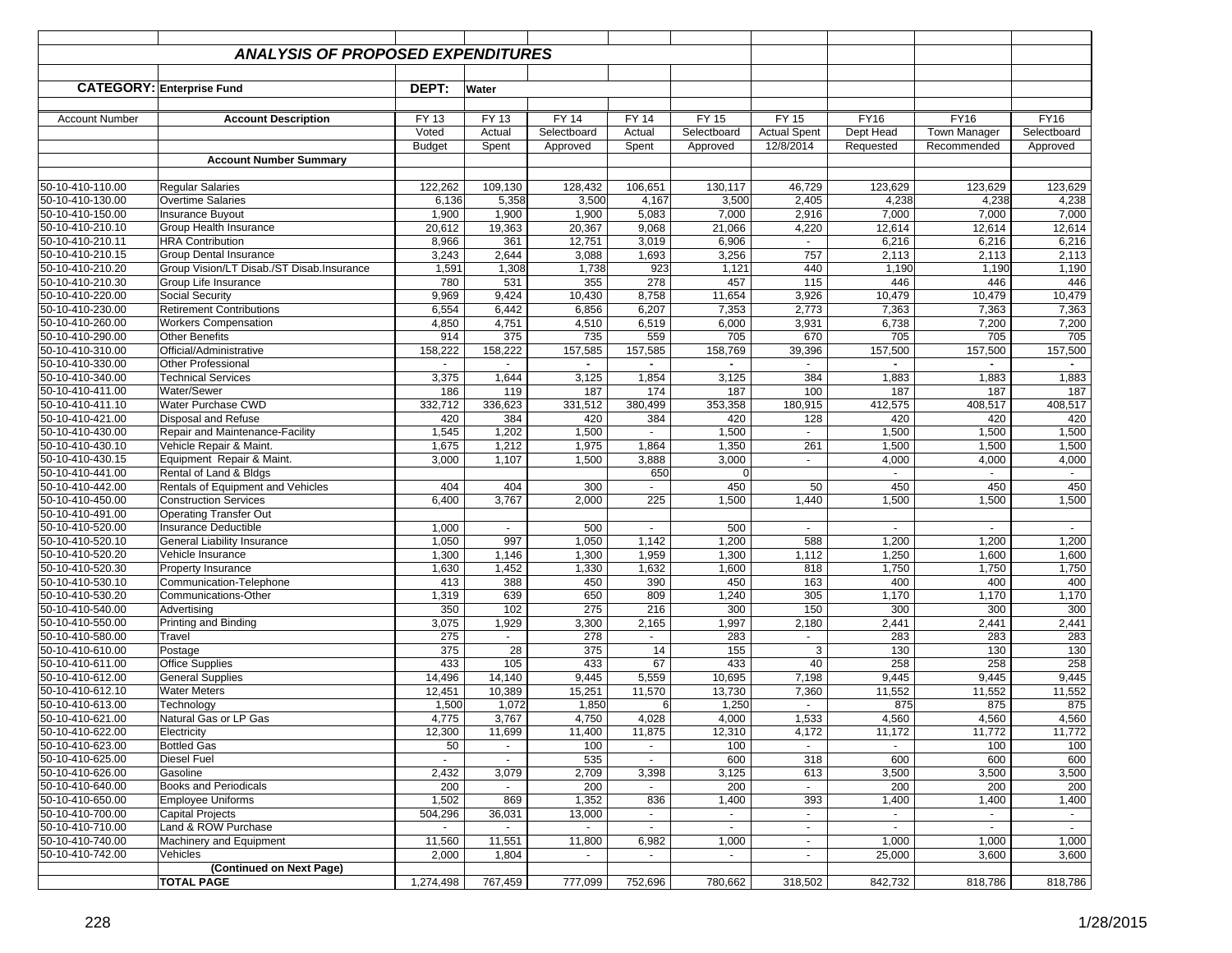|                       | <b>ANALYSIS OF PROPOSED EXPENDITURES</b>                             |               |              |              |              |                          |                     |             |              |             |
|-----------------------|----------------------------------------------------------------------|---------------|--------------|--------------|--------------|--------------------------|---------------------|-------------|--------------|-------------|
|                       |                                                                      | DEPT:         |              |              |              |                          |                     |             |              |             |
|                       | <b>CATEGORY: Enterprise Fund</b>                                     |               | Water        |              |              |                          |                     |             |              |             |
| <b>Account Number</b> | <b>Account Description</b>                                           | FY 13         | <b>FY 13</b> | <b>FY 14</b> | <b>FY 14</b> | FY 15                    | FY 15               | <b>FY16</b> | <b>FY16</b>  | <b>FY16</b> |
|                       |                                                                      | Voted         | Actual       | Selectboard  | Actual       | Selectboard              | <b>Actual Spent</b> | Dept Head   | Town Manager | Selectboard |
|                       |                                                                      | <b>Budget</b> | Spent        | Approved     | Spent        | Approved                 | 12/8/2014           | Requested   | Recommended  | Approved    |
|                       | <b>Account Number Summary Continued</b>                              |               |              |              |              |                          |                     |             |              |             |
| 50-10-410-743.00      | Furniture & Fixtures                                                 | ٠             |              | 150          |              | 50                       | $\blacksquare$      |             |              | $\sim$      |
| 50-10-410-800.00      | <b>Depreciation Expense</b>                                          | ٠             | 100,000      | $\sim$       | 114,356      |                          | 64                  |             |              |             |
| 50-10-410-810.00      | Dues and Fees                                                        | 1,425         | 1,255        | 895          | 894          | 825                      |                     | 825         | 825          | 825         |
| 50-10-410-820.00      | Professional Development                                             | 2,000         | 1,704        | 1,000        | 490          | 1,750                    |                     | 1,750       | 1,750        | 1,750       |
| 50-10-410-825.00      | Small Tools                                                          | 840           | 63           | 907          | 991          | 550                      |                     | 800         | 800          | 800         |
| 50-70-410-910.15      | Water Plant & Line Construction Principal                            | 40,423        | (0)          | 43,697       |              | 47,236                   | 47,236              | 47,236      | 51,063       | 51,063      |
| 50-70-410-910.18      | Contract 16/Lake Road-Principal                                      |               |              |              |              | 25,958                   |                     | 25,958      | 15,666       | 15,666      |
| 50-70-410-910.19      | Contract 16/Lake Road-Interest                                       |               |              |              |              | 15,667                   |                     | 15,667      | 14,424       | 14,424      |
| 50-70-410-911.12      | Line Extrention Interest                                             | ٠             |              | $\sim$       |              |                          |                     |             |              |             |
| 50-70-410-911.15      | Water Plant & Line Construction Interest                             | 26,145        | 25,850       | 22,925       | 22,925       | 19,445                   | 10,626              | 19,445      | 15,684       | 15,684      |
| 50-70-410-911.17      | Pump and Flanders Interest                                           | 587           | 149          |              |              |                          |                     |             |              |             |
| 50-70-410-911.18      | Bombardier-Water Line Interest                                       |               |              |              |              | 8,326                    |                     | 8,326       | 3.683        | 3,683       |
| 50-70-410-911.19      | Bombardier Water Line - Principle                                    |               |              |              | 12,409       | 14,721                   |                     | 14,721      | 14,721       | 14,721      |
| 50-72-410-330.00      | Lake Rd/Rt 7 Water Relocation                                        | 32            | 32           | $\sim$       |              | $\overline{\phantom{a}}$ |                     |             |              | $\sim$      |
| 50-72-410-330.02      | Legal - Other                                                        | 200           | 200          |              |              |                          |                     |             |              |             |
| 50-72-410-330.10      | <b>Bombardier Waterline</b>                                          |               |              | 3,000        | 3,168        |                          |                     |             |              | $\Omega$    |
| 50-72-410-450.00      | Rugg Ave/Keinle Waterline                                            | 90.904        | 90,904       | 15,000       | 18,820       |                          |                     |             |              | $\Omega$    |
|                       | <b>Account Summary Page One</b>                                      | 1,274,498     | 767,459      | 777,099      | 752,696      | 780,662                  | 318,502             | 842,732     | 818,786      | 818,786     |
|                       | <b>TOTAL DEPARTMENT</b><br>987,615<br>926,749<br>,437,054<br>864,673 |               |              |              |              | 915,191                  | 376,428             | 977,460     | 937,402      | 937,402     |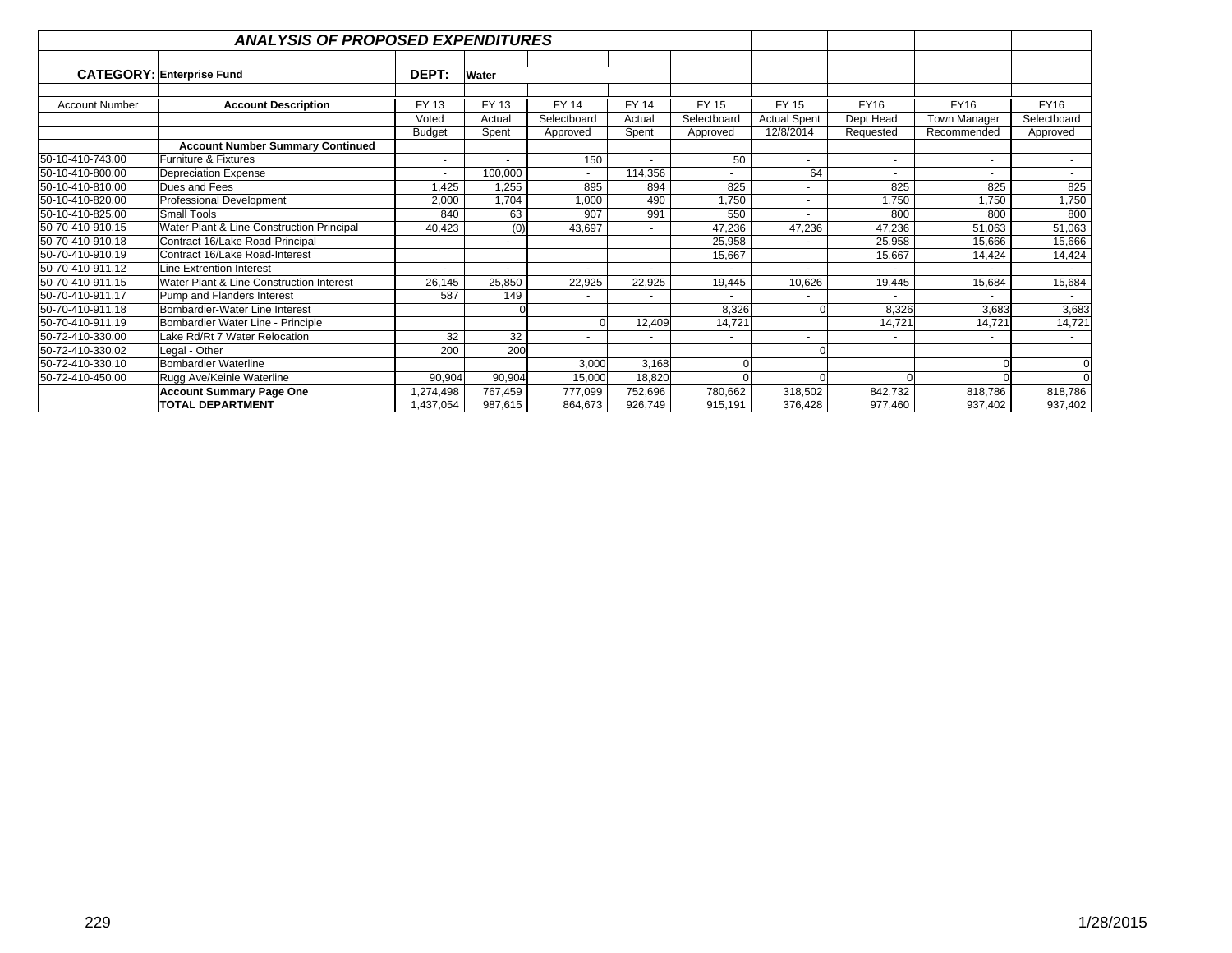|                                      | <b>ANALYSIS OF PROPOSED EXPENDITURES</b>                          |                          |                    |              |              |              |                     |              |                     |             |
|--------------------------------------|-------------------------------------------------------------------|--------------------------|--------------------|--------------|--------------|--------------|---------------------|--------------|---------------------|-------------|
|                                      |                                                                   |                          |                    |              |              |              |                     |              |                     |             |
|                                      |                                                                   |                          |                    |              |              |              |                     |              |                     |             |
|                                      | <b>CATEGORY: Enterprise Fund</b>                                  |                          | <b>Waste Water</b> |              |              |              |                     |              |                     |             |
|                                      |                                                                   |                          |                    |              |              |              |                     |              |                     |             |
| <b>Account Number</b>                | <b>Account Description</b>                                        | FY 13                    | FY 13              | <b>FY 14</b> | <b>FY 14</b> | <b>FY 15</b> | <b>FY 15</b>        | <b>FY 16</b> | FY 16               | FY 16       |
|                                      |                                                                   | Voted                    | Actual             | Selectboard  | Actual       | Selectboard  | <b>Actual Spent</b> | Dept Head    | <b>Town Manager</b> | Selectboard |
|                                      |                                                                   | <b>Budget</b>            | Spent              | Approved     | Spent        | Approved     | 12/8/2014           | Request      | Recommended         | Approved    |
|                                      | <b>Account Number Summary</b>                                     |                          |                    |              |              |              |                     |              |                     |             |
|                                      |                                                                   |                          |                    |              |              |              |                     |              |                     |             |
| 55-20-420-110.00                     | <b>Regular Salaries</b>                                           | 124,387                  | 109,130            | 146.778      | 107,001      | 147,846      | 54.882              | 143.503      | 143.503             | 143,503     |
| 55-20-420-130.00                     | <b>Overtime Salaries</b>                                          | 9,000                    | 8,059              | 6,000        | 11,241       | 7,000        | 3,929               | 10,650       | 10,650              | 10,650      |
| 50-10-410-150.00                     | <b>Insurance Buyout</b>                                           | 1,900                    | 1,900              | 1,900        | 5,083        | 7,000        | 2,916               | 7,000        | 7,000               | 7,000       |
| 55-20-420-210.10                     | Group Health Insurance                                            | 20,612                   | 19,362             | 27,098       | 9,068        | 28,898       | 4,120               | 15,374       | 15,374              | 15,374      |
| 50-10-410-210.11                     | <b>HRA Contribution</b>                                           | 8.966                    | 361                | 12,776       | 3,019        | 9.669        | $\sim$              | 7,597        | 7.597               | 7,597       |
| 55-20-420-210.15                     | Group Dental Insurance                                            | 3,243                    | 2.644              | 3.849        | 1,693        | 3,574        | 757                 | 2,331        | 2.331               | 2,331       |
| 55-20-420-210.20                     | Group Vision/LT Disab./ST Disab.Insurance                         | 1,591                    | 1,308              | 2,092        | 922          | 1,121        | 356                 | 1,359        | 1,359               | 1,359       |
| 55-20-420-210.30                     | Group Life & Accidental Death & Dismemberment                     | 782                      | 531                | 402          | 278          | 457          | 115                 | 506          | 506                 | 506         |
| 55-20-420-220.00                     | Social Security                                                   | 10,385                   | 9.586              | 11,830       | 9,278        | 12,534       | 4,632               | 12,184       | 12,184              | 12,184      |
| 55-20-420-230.00                     | <b>Retirement Contributions</b>                                   | 6,733                    | 6.453              | 7,773        | 6,213        | 8,397        | 3,245               | 8,560        | 8,560               | 8,560       |
| 55-20-420-260.00                     | <b>Workers Compensation</b>                                       | 5,137                    | 4,931              | 5,128        | 6,519        | 6,000        | 3,931               | 7,821        | 8,200               | 8,200       |
| 55-20-420-290.00                     | Other Employee Benefits                                           | 914                      | 375                | 735          | 559          | 705          | 670                 | 705          | 705                 | 705         |
| 55-20-420-310.00                     | Official/Administrative                                           | 158,282                  | 158.282            | 157,585      | 157,585      | 158.779      | 39,396              | 159.110      | 159,110             | 159,110     |
| 55-20-420-330.00                     | <b>Other Professional</b>                                         | $\overline{\phantom{a}}$ | $\sim$             | $\sim$       | $\sim$       | $\sim$       | 1,299               | $\sim$       | $\sim$              | $\sim$      |
| 55-20-420-340.00                     | <b>Technical Services</b>                                         | 48,025                   | 52,112             | 3,125        | 65,748       | 51,590       | 22,273              | 58,984       | 58,984              | 58,984      |
| 55-20-420-411.00                     | Water                                                             | 7,284                    | 5,459              | 3,200        | 4,184        | 3,500        | 490                 | 4,200        | 4,200               | 4,200       |
| 55-20-420-421.00                     | Disposal and Refuse                                               | 4,410                    | 4,145              | 4,500        | 5,580        | 6,000        | 2,009               | 6,000        | 6,000               | 6,000       |
| 55-20-420-430.00                     | Repairs and Maintenance-Facility                                  | 5.500                    | 3.504              | 8,000        | 4,906        | 8,000        | 4,965               | 10.000       | 10,000              | 10,000      |
| 55-20-420-430.10                     | Vehicle Repairs & Maint.                                          | 1,675                    | 1,220              | 1,975        | 1,864        | 1,350        | 261                 | 1,500        | 1,500               | 1,500       |
| 55-20-420-430.15                     | Equipment Repairs & Maint.                                        | 12,600                   | 12,168             | 3,000        | 11,284       | 7,000        | 636                 | 12,000       | 12,000              | 12,000      |
| 55-20-420-441.00                     | Rental of Land and Buildings                                      | 100                      | 100                | 100          | 100          | 100          | 100                 | 100          | 100                 | 100         |
| 55-20-420-442.00                     | Rentals of Equipment and Vehicles                                 | 300                      | $\sim$             | 300          |              | 500          | 50                  | 500          | 500                 | 500         |
| 55-20-420-450.00                     | <b>Construction Services</b>                                      | 470                      | 72                 | 24,000       | 17,151       | 25,000       | $\sim$              | 20,000       | 20,000              | 20,000      |
| 55-20-420-491.00                     | <b>Operating Transfer Out</b>                                     |                          | $\sim$             |              | $\sim$       |              | $\sim$              |              | $\sim$              |             |
| 55-20-420-520.00<br>55-20-420-520.10 | <b>Insurance Deductible</b><br><b>General Liability Insurance</b> | 1,000<br>2,540           | 2.272              | 500<br>2,616 | 2,197        | 500<br>2,500 | 1,149               | 2,500        | 2.500               | 2,500       |
| 55-20-420-520.20                     | Vehicle Insurance                                                 | 625                      | 299                | 700          | $\mathbf{r}$ | 1,150        | $\sim$              | 1.250        | 1,600               | 1,600       |
| 55-20-420-520.30                     | Property Insurance                                                | 9,420                    | 9,415              | 6,843        | 10,793       | 9,500        | 5,517               | 12,500       | 12,500              | 12,500      |
| 55-20-420-530.10                     | Communications-Telephone                                          | 2,410                    | 2.196              | 2,200        | 2,400        | 2,360        | 1,008               | 2,500        | 2,500               | 2,500       |
| 55-20-420-530.20                     | Communications-Other                                              | 700                      | 639                | 650          | 529          | 500          | 145                 | 1,170        | 1,170               | 1,170       |
| 55-20-420-540.00                     | Advertising                                                       | 350                      | $\sim$             | 300          | $\sim$       | 300          | $\sim$              | 300          | 300                 | 300         |
| 55-20-420-550.00                     | Printing and Binding                                              | 500                      | 130                | 500          | 193          | 500          | $\sim$              | 500          | 500                 | 500         |
| 55-20-420-580.00                     | Travel                                                            | 275                      | 110                | 278          | $\sim$       | 283          | $\sim$              | 283          | 283                 | 283         |
| 55-20-420-610.00                     | Postage                                                           | 700                      | 208                | 700          | 110          | 600          | 67                  | 470          | 470                 | 470         |
| 55-20-420-611.00                     | <b>Office Supplies</b>                                            | 433                      | 106                | 433          | 67           | 433          | 41                  | 258          | 258                 | 258         |
| 55-20-420-612.00                     | <b>General Supplies</b>                                           | 68,118                   | 64,307             | 76,018       | 66,353       | 64,718       | 32,557              | 78,018       | 64,818              | 64,818      |
| 55-20-420-612.10                     | Water Meter Purchase                                              | 10,167                   | 6,926              | 10,167       | 7,713        | 11,060       | 7,360               | 11,552       | 11,552              | 11,552      |
|                                      |                                                                   |                          |                    |              |              |              |                     |              |                     |             |
|                                      | <b>TOTAL PAGE</b>                                                 | 529,534                  | 488,311            | 534,051      | 519,631      | 589,424      | 198,876             | 601,285      | 588,814             | 588,814     |
|                                      |                                                                   |                          |                    |              |              |              |                     |              |                     |             |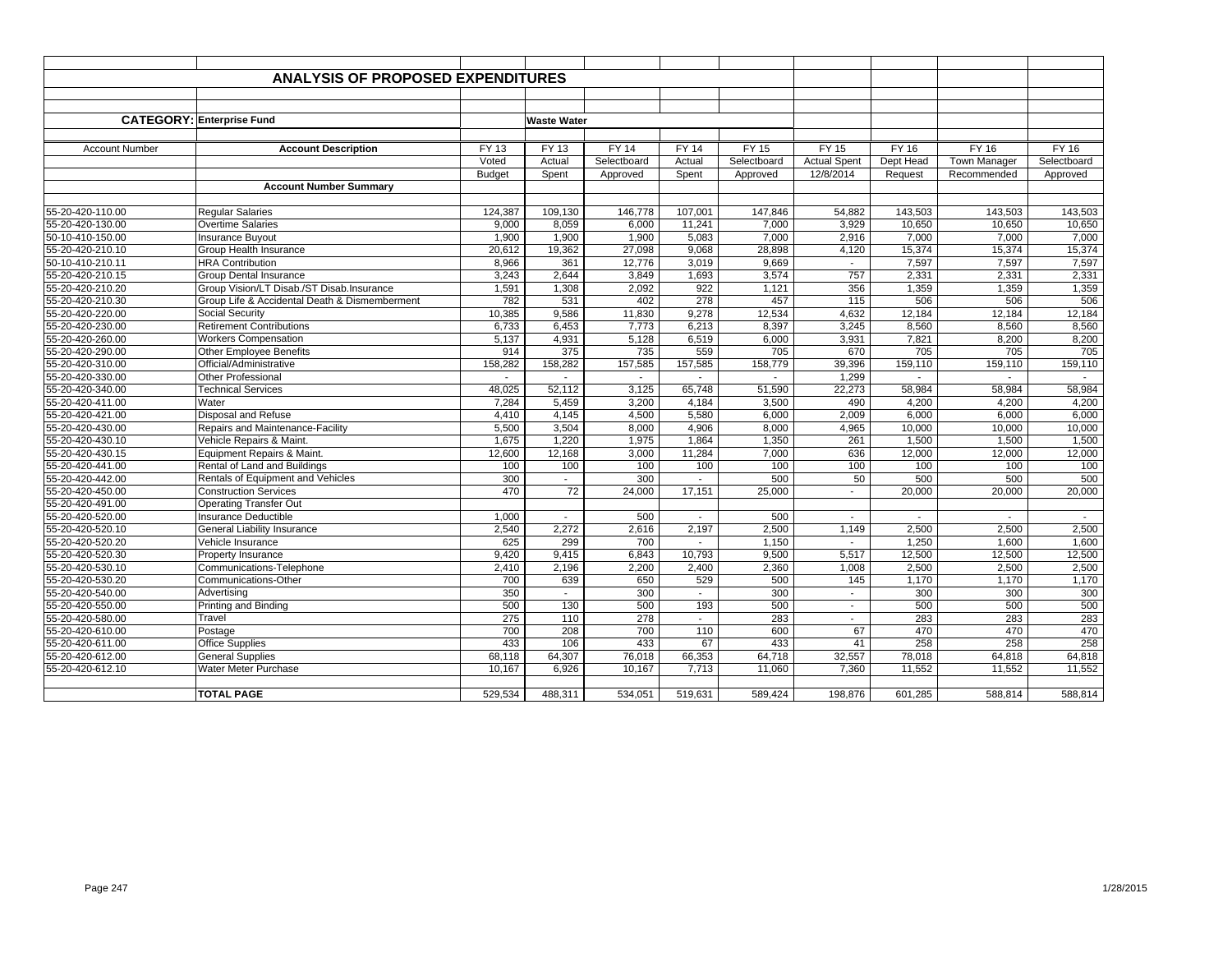|                                      | <b>ANALYSIS OF PROPOSED EXPENDITURES</b>      |                          |                          |                  |                                            |                |                     |                 |                     |                |
|--------------------------------------|-----------------------------------------------|--------------------------|--------------------------|------------------|--------------------------------------------|----------------|---------------------|-----------------|---------------------|----------------|
|                                      |                                               |                          |                          |                  |                                            |                |                     |                 |                     |                |
|                                      |                                               |                          |                          |                  |                                            |                |                     |                 |                     |                |
|                                      | <b>CATEGORY: Enterprise Fund</b>              |                          | <b>Waste Water</b>       |                  |                                            |                |                     |                 |                     |                |
|                                      |                                               |                          |                          |                  |                                            |                |                     |                 |                     |                |
| <b>Account Number</b>                | <b>Account Description</b>                    | <b>FY 13</b>             | <b>FY 13</b>             | <b>FY 14</b>     | <b>FY 14</b>                               | <b>FY 15</b>   | <b>FY 15</b>        | <b>FY 16</b>    | <b>FY 16</b>        | <b>FY 16</b>   |
|                                      |                                               | Voted                    | Actual                   | Selectboard      | Actual                                     | Selectboard    | <b>Actual Spent</b> | Dept Head       | <b>Town Manager</b> | Selectboard    |
|                                      |                                               | <b>Budget</b>            | Spent                    | Approved         | Spent                                      | Approved       | 12/8/2014           | Request         | Recommended         | Approved       |
|                                      | <b>Account Number Summary Continued</b>       |                          |                          |                  |                                            |                |                     |                 |                     |                |
| 55-20-420-613.00                     | Technology                                    | 1,500                    | 980                      | 1,250            | 6                                          | 2,000          | 679                 | 875             | 875                 | 875            |
| 55-20-420-621.00                     | <b>Natural Gas</b>                            | 14,700                   | 12,177                   | 12,300           | 13,392                                     | 13,405         | 1,034               | 14,075          | 14,075              | 14,075         |
| 55-20-420-622.00                     | Electricity                                   | 92,858                   | 93,789                   | 86,650           | 102,920                                    | 98,478         | 31,673              | 104,503         | 99,503              | 99,503         |
| 55-20-420-623.00                     | <b>Bottled Gas</b>                            | 75                       |                          | 75               |                                            | 75             |                     |                 |                     |                |
| 55-20-420-625.00                     | <b>Diesel Fuel</b>                            | 2,024                    | 513                      | 2,674            | $\blacksquare$                             | 3,000          | 1,132               | 3,000           | 3,000               | 3,000          |
| 55-20-420-626.00                     | Gasoline                                      | 3,032                    | 3,079                    | 2,709            | 3,398                                      | 3,120          | 613                 | 3,500           | 3,500               | 3,500          |
| 55-20-420-640.00                     | <b>Books and Periodicals</b>                  | 200                      | 100                      | 200              | 324                                        | 200            | 211                 | 400             | 400                 | 400            |
| 55-20-420-650.00<br>55-20-420-700.00 | <b>Employee Uniforms</b>                      | 1,502<br>382,263         | 869                      | 1,352<br>240,000 | 836                                        | 1,400          | 393                 | 1,400<br>22,000 | 1,400<br>22,000     | 1,400          |
| 55-20-420-710.00                     | <b>Capital Projects</b><br>Land/ROW Purchases | 6,000                    | $\overline{\phantom{a}}$ |                  | $\overline{\phantom{a}}$<br>$\overline{a}$ | $\blacksquare$ | $\sim$              |                 |                     | 22,000         |
| 55-20-420-740.00                     | Machinery and Equipment                       | 3,550                    | 1,031                    | 1,750            | 3,685                                      | 3,000          | 884                 | 4,500           | 4,500               | 4,500          |
| 55-20-420-742.00                     | Vehicles                                      | 2,000                    | 1,804                    | $\blacksquare$   |                                            |                | $\sim$              | 50,000          | 40,000              | 40,000         |
| 55-20-420-743.00                     | Furniture & Fixtures                          | $\sim$                   |                          | 150              |                                            | 50             | $\sim$              | $\sim$          | $\sim$              | $\sim$         |
| 55-20-420-800.00                     | <b>Depreciation Expense</b>                   | $\sim$                   | 220,000                  | $\mathbf{r}$     | 248,875                                    |                | $\sim$              |                 | $\sim$              | $\mathbf{r}$   |
| 55-20-420-810.00                     | Dues and Fees                                 | 1,345                    | 1,345                    | 1,990            | 1,057                                      | 1,660          | 64                  | 1,660           | 1,660               | 1,660          |
| 55-20-420-820.00                     | <b>Professional Development</b>               | 1,656                    | 1,062                    | 1,800            | 1,588                                      | 1,750          | 690                 | 1,750           | 1,750               | 1,750          |
| 55-20-420-825.00                     | <b>Small Tools</b>                            | 700                      | $\blacksquare$           | 700              | 237                                        | 550            | $\sim$              | 800             | 800                 | 800            |
| 55-20-420-850.00                     | Contingency                                   | $\blacksquare$           | $\mathbf{r}$             | $\sim$           | $\sim$                                     |                | $\sim$              |                 | $\sim$              | $\sim$         |
| 55-70-420-910.10                     | Plant and Line Construction Principal         | $\overline{\phantom{a}}$ | $\mathbf{r}$             | $\sim$           | $\sim$                                     | $\blacksquare$ | $\sim$              | $\sim$          | $\sim$              | $\blacksquare$ |
| 55-70-420-910.13                     | RF1-147-1 Village Core Sewer Exp              |                          |                          |                  |                                            | 120,176        |                     | 120,176         | 120,176             | 120,176        |
| 55-70-420-910.15                     | <b>WWTF SRF Bond</b>                          | 45,601                   | $\sim$                   | 43,250           | $\sim$                                     | 43,250         | $\sim$              | 43,250          | 43,250              | 43,250         |
| 55-70-420-910.20                     | <b>WWTF Upgrade - SRF Bond</b>                | 258,209                  | $\Omega$                 | 258,208          | $\sim$                                     | 258,208        | $\sim$              | 258,208         | 258,208             | 258,208        |
| 55-70-420-910.25                     | Sewer System Rehab - Interest                 |                          |                          |                  |                                            | 6,000          |                     | 6,000           | 6,000               | 6,000          |
| 55-70-420-910.30                     | Sewer System Rehab                            | $\blacksquare$           | $\blacksquare$           | $\blacksquare$   | $\overline{\phantom{a}}$                   | $\blacksquare$ | $\sim$              | $\blacksquare$  | $\sim$              | $\sim$         |
| 55-70-420-911.11                     |                                               | $\sim$                   | $\overline{a}$           | $\sim$           | $\sim$                                     | $\sim$         | $\sim$              | $\sim$          | $\sim$              | $\sim$         |
| 55-70-420-911.15                     | RF1-147-1 Village Core Sewer Exp - Int        |                          |                          |                  |                                            | 54,898         |                     | 54,898          | 54,898              | 54,898         |
| 55-70-420-911.25                     |                                               |                          |                          |                  |                                            | $\sim$         |                     | $\sim$          | $\sim$              |                |
|                                      |                                               |                          |                          |                  |                                            |                |                     |                 |                     |                |
|                                      |                                               |                          |                          |                  |                                            |                |                     |                 |                     |                |
|                                      |                                               |                          |                          |                  |                                            |                |                     |                 |                     |                |
|                                      |                                               |                          |                          |                  |                                            |                |                     |                 |                     |                |
|                                      |                                               |                          |                          |                  |                                            |                |                     |                 |                     |                |
|                                      |                                               |                          |                          |                  |                                            |                |                     |                 |                     |                |
|                                      |                                               |                          |                          |                  |                                            |                |                     |                 |                     |                |
|                                      |                                               |                          |                          |                  |                                            |                |                     |                 |                     |                |
|                                      |                                               |                          |                          |                  |                                            |                |                     |                 |                     |                |
|                                      | Account Number Summary Page One               | 529,534                  | 488,311                  | 534,051          | 519,631                                    | 589,424        | 198,876             | 601,285         | 588,814             | 588,814        |
|                                      |                                               |                          |                          |                  |                                            |                |                     |                 |                     |                |
|                                      | <b>TOTAL DEPARTMENT</b>                       | 1,346,748                | 825,058                  | 1,189,109        | 895,949                                    | 1,200,644      | 236,249             | 1,292,280       | 1,264,809           | 1,264,809      |
|                                      |                                               |                          |                          |                  |                                            |                |                     |                 |                     |                |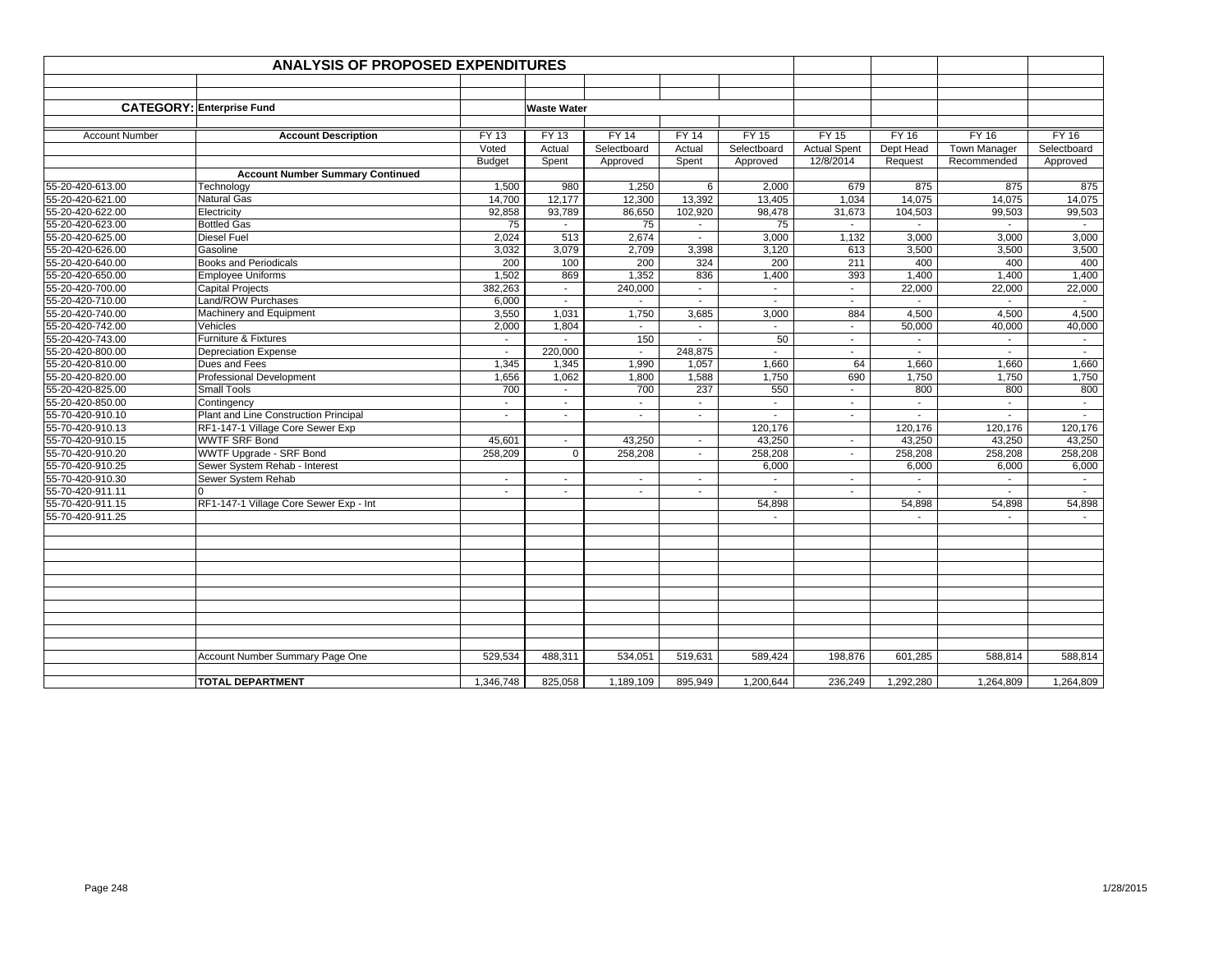|                       | <b>ANALYSIS OF PROPOSED REVENUES</b>      |                |                          |                          |                          |                      |             |                          |                                     |             |
|-----------------------|-------------------------------------------|----------------|--------------------------|--------------------------|--------------------------|----------------------|-------------|--------------------------|-------------------------------------|-------------|
|                       |                                           |                |                          |                          |                          |                      |             |                          |                                     |             |
|                       |                                           |                |                          |                          |                          |                      |             |                          |                                     |             |
|                       | <b>CATEGORY: General Fund</b>             |                |                          |                          |                          |                      |             |                          |                                     |             |
|                       |                                           |                |                          |                          |                          |                      |             |                          |                                     |             |
| <b>Account Number</b> | <b>Account Description</b>                | $FY$ 13        | $FY$ 13                  | FY14                     | FY14                     | <b>FY 15</b>         | FY15        | <b>FY15</b>              | <b>FY16</b>                         | <b>FY16</b> |
|                       |                                           | Voted          | Actual                   | Selectboard              | Actual                   | <b>Town Manager</b>  | Selectboard |                          | <b>Actual Received Town Manager</b> | Selectboard |
|                       |                                           | <b>Budget</b>  | Received                 | Approved                 | Received                 | Recommended          | Approved    | 12/8/2015                | Recommended                         | Approved    |
|                       | <b>Account Number Summary</b>             |                |                          |                          |                          |                      |             |                          |                                     |             |
| 10-10-000-311.10      | <b>Railroad Taxes</b>                     | 1.315          | 1.505                    | 1,315                    | 1.939                    | 1,315                | 1,315       | $\overline{\phantom{a}}$ | 1.315                               | 1,315       |
| 10-10-000-311.20      | <b>State Land Taxes</b>                   | 16,399         | 16,399                   | 16,339                   | 16,399                   | 16,339               | 16,339      | 16,726                   | 16,339                              | 16,339      |
| 10-10-000-311.30      | Use Value Hold Harmless                   | 41,600         | 45,597                   | 41,600                   | 47,952                   | 45,597               | 45,597      | 50,860                   | 45,597                              | 45,597      |
| 10-10-000-311.40      | Penalty on Late HS-131                    | 500            |                          | 500                      |                          | 500                  | 500         |                          | 500                                 | 500         |
| 10-10-000-311.50      | <b>School Tax Collection Fee</b>          | 22,500         | 24,783                   | 23,592                   | 25,966                   | 24,783               | 24,783      | $\overline{a}$           | 24,783                              | 24,783      |
| 10-10-000-314.00      | FEMA-4140-DR-VT                           | $\blacksquare$ | $\overline{\phantom{a}}$ | $\overline{\phantom{0}}$ | 10.751                   |                      | $\sim$      | $\overline{\phantom{a}}$ | $\overline{a}$                      | $\sim$      |
| 10-10-000-319.10      | <b>Interest on Delinquent Taxes</b>       | 35,000         | 22,382                   | 35,000                   | 34,548                   | 35,000               | 35,000      | 16,799                   | 35,000                              | 35,000      |
| 10-10-000-319.20      | Penalties on Delinguent Taxes             | 57,000         | 43,798                   | 57,000                   | 55,161                   | 57,000               | 57,000      | $\overline{\phantom{a}}$ | 57,000                              | 57,000      |
| 10-10-000-321.00      | <b>State Land Pilot</b>                   | 3,200          | 2,940                    | 3,200                    | 2,956                    | 3.200                | 3,200       | 2,963                    | 3,200                               | 3,200       |
| 10-10-000-321.10      | VLCT Health Trust Leader Wellness Program |                |                          |                          |                          | Program Discontinued |             |                          |                                     |             |
| 10-10-000-321.15      | <b>VLCT PACIF Leader Program</b>          | 2.700          | $\sim$                   | 3.000                    |                          | Program Discontinued |             |                          |                                     |             |
| 10-10-000-321.20      | Allowance for Uncollectible Taxes         |                |                          | 22,416                   | $\overline{\phantom{a}}$ | 14,331               | 14,331      | $\overline{\phantom{a}}$ | 14,331                              | 14,331      |
| 10-10-000-321.25      | <b>Health Care Stabilization</b>          |                |                          | 18,500                   | $\blacksquare$           | 18,500               | 18,500      | $\blacksquare$           | 18,500                              | 18,500      |
| 10-10-000-322.10      | Fish and Wildlife License Fees            | 600            |                          | 600                      |                          | 600                  | 600         |                          |                                     |             |
| 10-10-000-322.20      | Motor Vehicle Renewal                     | 3,500          | 2,181                    | 3,500                    | 1,908                    | 3,500                | 3,500       | 735                      | 3,500                               | 3,500       |
| 10-10-000-322.60      | Dog Licenses                              | 4.500          | 4,554                    | 4,500                    | 4,056                    | 4.500                | 4,500       | 408                      | 4.500                               | 4,500       |
| 10-10-000-337.00      | <b>School Share Finance</b>               | 151,069        | 151,442                  | 154,500                  | 132,874                  | 154,500              | 154,500     | 70,354                   | 154,500                             | 154,500     |
| 10-10-000-337.10      | Water/Sewer Administrative Reimbursement  | 316,504        | 316,504                  | 315,170                  | 315,170                  | 317,558              | 317,558     | 78,792                   | 316,610                             | 316,610     |
| 10-10-000-337.20      | <b>School Share Elections</b>             | 1.500          | 1.409                    | 1,500                    | 5.448                    | 1,500                | 1,500       |                          | 1,500                               | 1,500       |
| 10-10-000-337.25      | <b>School Tax Collection Fee</b>          |                |                          |                          |                          |                      |             |                          |                                     |             |
| 10-10-000-340.00      | <b>Library Fees</b>                       | 35             | 1,505                    | 500                      | 1,365                    | 500                  | 500         | 854                      | 500                                 | 500         |
| 10-10-000-340.56      | <b>Library Donations</b>                  | 2,369          |                          |                          |                          |                      |             | $\blacksquare$           | $\overline{\phantom{a}}$            | $\sim$      |
| 10-10-000-341.00      | <b>Recording Fees</b>                     | 100,000        | 97,670                   | 100,000                  | 63,912                   | 100.000              | 100,000     | 33,437                   | 100.000                             | 100,000     |
| 10-10-000-341.10      | Clerk's Fees                              |                | 13,253                   |                          | 15,841                   | 10.000               | 10,000      | 9.469                    | 10.000                              | 10,000      |
| 10-10-000-341.20      | Operating Transfer In - Recording/ACS     | 20,000         | 17,206                   | 22,000                   | 16,585                   | 22,000               | 22,000      | 2,400                    | 22,000                              | 22,000      |
| 10-10-000-342.00      | Lister's Fees                             | 100            | 168                      | 100                      | 42                       | 100                  | 100         | 32                       | 100                                 | 100         |
| 10-10-000-342.10      | <b>Appraisal Fees</b>                     | 1,076          | $\overline{\phantom{a}}$ | 1,076                    |                          | 1,000                | 1,000       | $\blacksquare$           | 1,000                               | 1,000       |
| 10-10-000-342.20      | Lister's Education                        | 600            | 427                      | 600                      | 426                      | 600                  | 600         |                          | 600                                 | 600         |
|                       |                                           |                |                          |                          |                          |                      |             |                          |                                     |             |
|                       | (Continued on Next Page)                  |                |                          |                          |                          |                      |             |                          |                                     |             |
|                       | <b>TOTAL PAGE</b>                         | 782,067        | 763,722                  | 826,508                  | 753,299                  | 832,923              | 832,923     | 283,829                  | 831,375                             | 831,375     |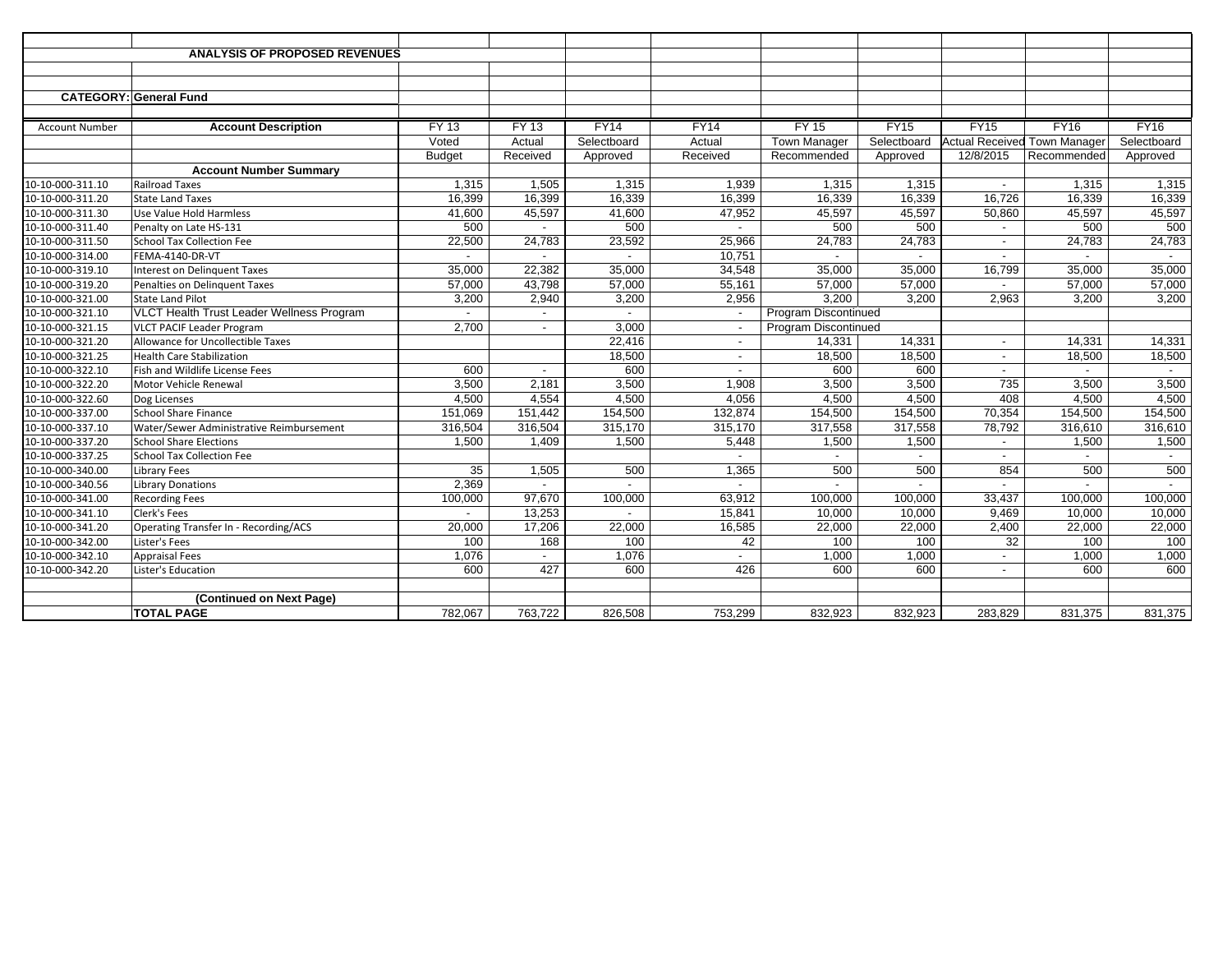|                       | <b>ANALYSIS OF PROPOSED REVENUES</b>               |                          |                          |                          |                          |                          |                          |                          |                                     |             |
|-----------------------|----------------------------------------------------|--------------------------|--------------------------|--------------------------|--------------------------|--------------------------|--------------------------|--------------------------|-------------------------------------|-------------|
|                       |                                                    |                          |                          |                          |                          |                          |                          |                          |                                     |             |
|                       |                                                    |                          |                          |                          |                          |                          |                          |                          |                                     |             |
|                       | <b>CATEGORY: General Fund</b>                      |                          |                          |                          |                          |                          |                          |                          |                                     |             |
|                       |                                                    |                          |                          |                          |                          |                          |                          |                          |                                     |             |
| <b>Account Number</b> | <b>Account Description</b>                         | <b>FY 13</b>             | <b>FY 13</b>             | <b>FY14</b>              | <b>FY14</b>              | <b>FY 15</b>             | <b>FY15</b>              | <b>FY15</b>              | <b>FY15</b>                         | <b>FY15</b> |
|                       |                                                    | Voted                    | Actual                   | Selectboard              | Actual                   | <b>Town Manager</b>      | Selectboard              |                          | <b>Actual Received Town Manager</b> | Selectboard |
|                       |                                                    | Budget                   | Received                 | Approved                 | Received                 | Recommended              | Approved                 | 12/8/2015                | Recommended                         | Approved    |
|                       | <b>Account Number Summary Continued</b>            |                          |                          |                          |                          |                          |                          |                          |                                     |             |
| 10-10-000-361.00      | Interest On Investments                            | 12,000                   | 2,113                    | 12,000                   | 2,934                    | 12,000                   | 12,000                   | 810                      | 12,000                              | 12,000      |
| 10-10-000-361.10      | Interest On Impact Fees                            | $\sim$                   | $\mathbf{r}$             | 4,000                    |                          | 4,000                    | 4,000                    | $\blacksquare$           | $\sim$                              |             |
| 10-10-000-371.00      | Gen. Stannard House Grant                          |                          | $\overline{\phantom{a}}$ |                          | 250                      |                          | $\overline{\phantom{a}}$ |                          |                                     | $\sim$      |
| 10-10-000-390.00      | Miscellaneous Income                               | 2,500                    | 830                      | $\sim$                   | 8,833                    | 2,500                    | 2,500                    | 7,558                    | 2,500                               | 2,500       |
| 10-10-000-391.00      | Operating Transfer In(Impact Fees Mun.& Fire Bldg) | 30,000                   | 30,000                   | 30,000                   | 41,881                   | 30,000                   | 30,000                   | $\blacksquare$           | 30,000                              | 30,000      |
| 10-10-000-391.90      | Operating Transfer In - (TIF - Main Street)        | 16,231                   | 16,453                   | 16,231                   | 32,906                   | 16,453                   | 16,453                   | $\blacksquare$           | 16,453                              | 16,453      |
| 10-10-000-392.00      | Restitution                                        | $\sim$                   | $\sim$                   |                          | $\overline{\phantom{a}}$ | $\overline{\phantom{a}}$ | $\overline{a}$           | $\overline{\phantom{a}}$ | $\sim$                              | $\sim$      |
| 10-90-000-400.00      | <b>Reduction in Fund Balance</b>                   | 347,500                  | $\overline{\phantom{a}}$ | 335,940                  | $\overline{\phantom{a}}$ | 328,688                  | 328,688                  | $\overline{a}$           | 317,586                             | 302,182     |
| 10-90-000-900.00      | Reduction in Debt Service Fund                     | 40,000                   | 20,000                   | 40,000                   | 20,000                   | 30,000                   | 30,000                   |                          | 90,000                              | 90,000      |
| 10-20-000-342.00      | <b>Police Fines and Costs</b>                      | 35,000                   | 20,025                   | 35,000                   | 20,492                   | 35,000                   | 35,000                   | 8,526                    | 35,000                              | 35,000      |
| 10-20-000-342.10      | <b>Police Fees</b>                                 | 2,600                    | 3,001                    | 2,600                    | 2,195                    | 2,600                    | 2,600                    | 1,102                    | 2,600                               | 2,600       |
| 10-20-000-342.11      | <b>Police Contracts</b>                            | 30.000                   | 9,603                    | 30,000                   | 36,864                   | 30,000                   | 30,000                   | 72,212                   | 30,000                              | 30,000      |
| 10-20-000-342.53      | Governor's Highway Safety-B                        |                          |                          |                          | 12,235                   |                          |                          | 187                      |                                     |             |
| 10-20-000-342.54      | <b>Ballistic Vests Grant</b>                       | 1,500                    | $\sim$                   | 1,500                    | 1.233                    | 1,500                    | 1,500                    | $\overline{\phantom{a}}$ | 1,500                               | 1,500       |
| 10-20-000-342-55      | <b>CDIP Grant</b>                                  | 3,000                    | $\overline{\phantom{a}}$ | 3,000                    |                          | 3,000                    | 3,000                    |                          | 3,000                               | 3,000       |
| 10-20-000-342.57      | <b>COPS Grant</b>                                  | 66,988                   | 69,073                   | 66,988                   | 79,605                   | 35,000                   | 35,000                   | 21,941                   |                                     | $\sim$      |
| 10-20-000-343.00      | <b>Fire Dept Fees</b>                              | 5,000                    | 318                      | 7,000                    | 256                      | 7,000                    | 7,000                    | $\overline{4}$           | 7,000                               | 7,000       |
| 10-20-000-343.05      | Fire Dept Insurance Reimbursement                  | 1,929                    | $\overline{\phantom{a}}$ | 1,900                    | $\overline{a}$           | 1,900                    | 1,900                    | $\sim$                   | 1,900                               | 1,900       |
| 10-20-000-343.10      | <b>Rescue Fees</b>                                 | 225,000                  | 230,617                  | 225,000                  | 192,953                  | 225,000                  | 225,000                  | 78,169                   | 225,000                             | 225,000     |
| 10-20-000-343.56      | <b>Rescue Donations</b>                            | 3,500                    | 1,755                    | 3,500                    | 5,685                    | 3,100                    | 3,100                    | 3,734                    | 3,100                               | 3,100       |
| 10-20-000-345.00      | <b>Pound Fees</b>                                  | 6,000                    | 3,143                    | 6,000                    | 5,053                    | 6,000                    | 6,000                    | 3,265                    | 6,000                               | 6,000       |
| 10-20-490-361.00      | <b>Interest on Rescue Donations</b>                | 7                        | 17                       | 10                       | 19                       | 10                       | 10                       | 2                        |                                     | $\sim$      |
| 10-30-000-334.00      | <b>State Aid to Highways</b>                       | 225,000                  | 241,287                  | 232,017                  | 240,855                  | 241,287                  | 241,287                  | 120,293                  | 241,287                             | 241,287     |
| 10-30-000-336.00      | <b>Winter Road Maintenance</b>                     | $\overline{\phantom{a}}$ | $\sim$                   | $\sim$                   | $\overline{\phantom{a}}$ | $\sim$                   | $\sim$                   | $\sim$                   | $\sim$                              | 2,500       |
| 10-30-000-344.30      | <b>Public Works Fees</b>                           | 2,500                    | 3,140                    | 2,500                    | 2,802                    | 2,500                    | 2,500                    | 255                      | 2,500                               |             |
| 10-30-000-344.60      | <b>Engineer Fees</b>                               | 1,000                    |                          | 1,000                    |                          | 1,000                    | 1,000                    | $\overline{a}$           | 1,000                               | 1,000       |
| 10-30-000-345.00      | <b>Concession Vendor Fees</b>                      | $\overline{\phantom{a}}$ | 100                      | 100                      | $\overline{\phantom{a}}$ | 100                      | 100                      | $\overline{\phantom{a}}$ | 100                                 | 100         |
| 10-30-430-395.00      | Ins Claim-Hwy 2009 Silver                          |                          | $\overline{a}$           | $\overline{a}$           | 1,234                    | $\sim$                   | $\overline{a}$           | $\overline{a}$           | $\sim$                              | $\sim$      |
| 10-50-000-347.00      | <b>Recreation Fees</b>                             | 34,000                   | 47,988                   | 46,000                   | 50,695                   | 48,000                   | 48,000                   | 29,441                   | 56,000                              | 56,000      |
| 10-50-000-347.01      | <b>Recreation Scholarship</b>                      | $\overline{\phantom{a}}$ | $\overline{\phantom{a}}$ | $\overline{\phantom{a}}$ | 10                       | $\sim$                   | $\overline{\phantom{a}}$ | $\overline{\phantom{a}}$ | $\sim$                              | $\sim$      |
| 10-50-000-347.04      | Reimb. For Equip. Rental                           |                          | $\blacksquare$           |                          | 3,385                    | $\overline{a}$           | $\blacksquare$           | $\overline{\phantom{a}}$ | $\sim$                              | $\sim$      |
| 10-50-000-347.05      | <b>Recreation Donations</b>                        |                          |                          |                          | 475                      |                          |                          | 674                      |                                     |             |
| 10-50-000-347.10      | <b>Great Escape Sales</b>                          | 13,500                   | 10,590                   | 13,500                   | 9,800                    | 13,500                   | 13,500                   | 6,825                    | 13,500                              | 13,500      |
| 10-50-000-347.20      | Rec Field & Facility Usage                         | 3,000                    | 3,655                    | 3,500                    | 2,605                    | 3,500                    | 3,500                    | 655                      | 3,500                               | 3,500       |
|                       | <b>TOTAL PAGE</b>                                  | 1,107,755                | 713,708                  | 1,119,286                | 775,255                  | 1,083,638                | 1,083,638                | 355,653                  | 1,101,526                           | 1,086,122   |